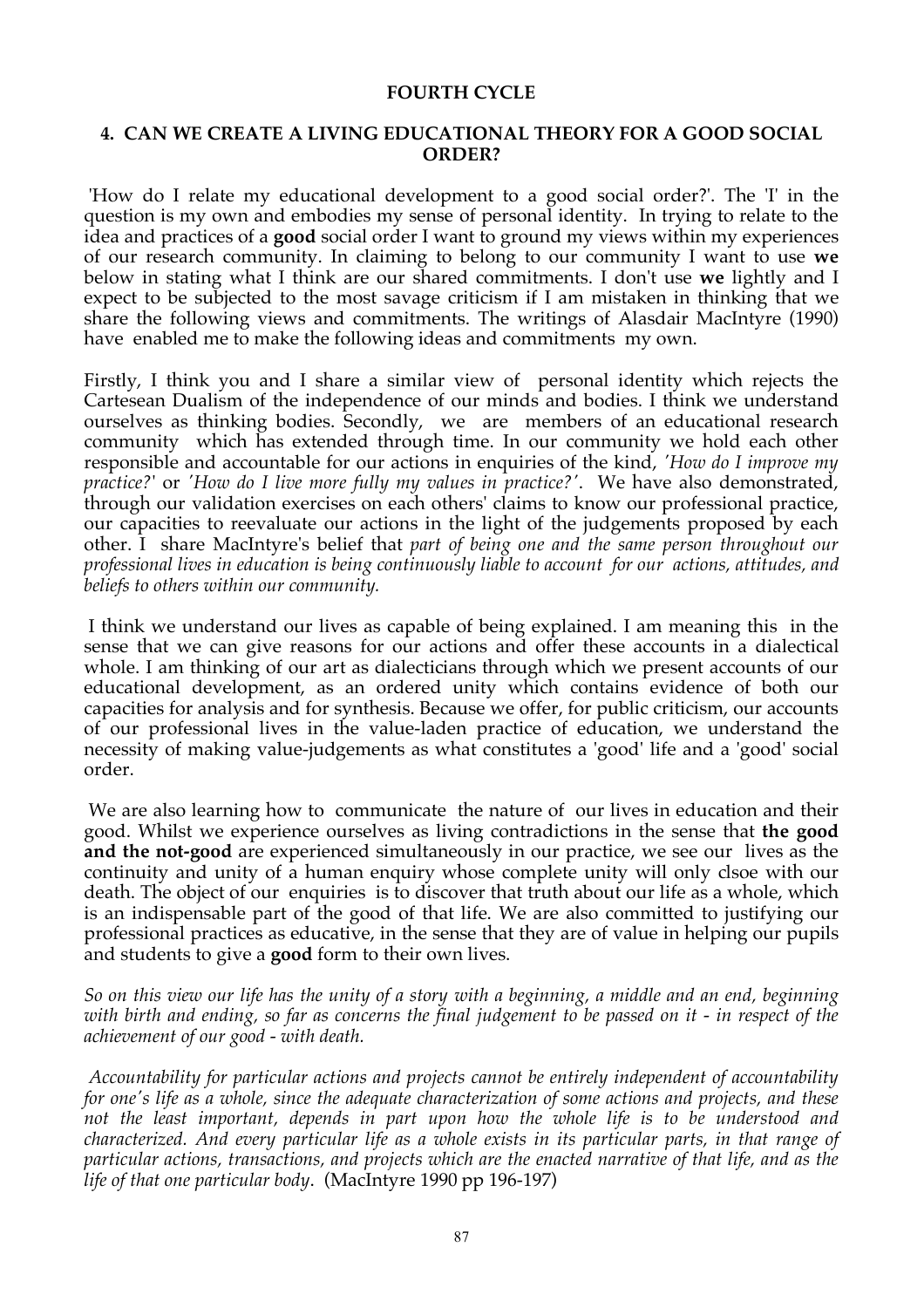In making the nature of our own lives and their good the object of our enquiry, we clearly presuppose that there is a truth to be discovered about our life and its good, which may, of course, evade discovery, so we must ask with MacIntyre: *through what form of social engagement and learning can the errors which may obstruct such discovery be brought to light?*

MacInyre claims that it is only insofar as we subject our claims to dialectical refutation that we can come to know whether and what we know. He says that it is only by belonging to a community systematically engaged in a dialectical enterprise in which the standards of judgement are soverign over the contending parties that one can begin to learn the truth. By learning the truth he means that we recognise our own error, not error from this or that point of view but error as such. We have all experienced such errors in subjecting our accounts to the criticism of our standards of judgement in our validation groups.

Our enquiries are open in the sense that, as we have presented accounts of what we have said or done, we have amplified, explained, defended, and, where we believed it necessary, we have either modified or adandoned our accounts. In the latter case we have produced a new one.

We are a community which shares this conception of accountability in enquiry and agree with MacIntyre that education involves an initiation into the practices within which dialectical and confessional conversations and self-evaluations are institutionalized. We may disagree that education is primarily concerned with these practices but we agree that such initiation has to,

*take the form of a reappropriation by each individual of the history of the formation and transformations of belief through those practices, so that the history of thought and practice is reenacted and the novice learns from that reenactment ..... what the best theses, arguments and doctrines to emerge so far have been...*

We also accept that we have to rescrutinize them so that they become genuinely ours and that we attempt to extend them further in ways which expose us further to those evaluations through which accountability is realized.

We accept that it is no trivial matter that all claims to knowledge are the claims of some particular person, developed out of the claims of other particular persons. In particular our community is committed to the view that knowledge is possessed only in and through participation in a history of dialectical encounters.

In following the implications of the above commitments I suggest that we can extend MacIntyre's views by exploring our educational enquiries of the form, 'How do I live my values more fully in my practice?', not as the enquiries of moral philosophers but as the educational enquiries of professionals who are practically engaged in assisting learners to give a good form to their own lives. The particular explorations I have in mind involve the descriptions and explanations which you and I, as individual learners, are producing for our own educational development in our different professional contexts as we enquire into the constitution of a good social order. In a paper below I characterise such explanations as constituting a living form of educational theory for and from professional practice.

As you may know, my early research (1970-1982) was concerned with the methodologies, values and epistemology of educational research and educational theory. My later research (1982-95) can be characterised in terms of the development and testing of a living educational theory. In the 1991 version of this Guide I saw my contribution to living educational theory in terms of an enquiry into my educational development in the politics of truth and good order of the workplace. In attempting to relate my educational development to a good social order and cultural renewal I have found it necessary to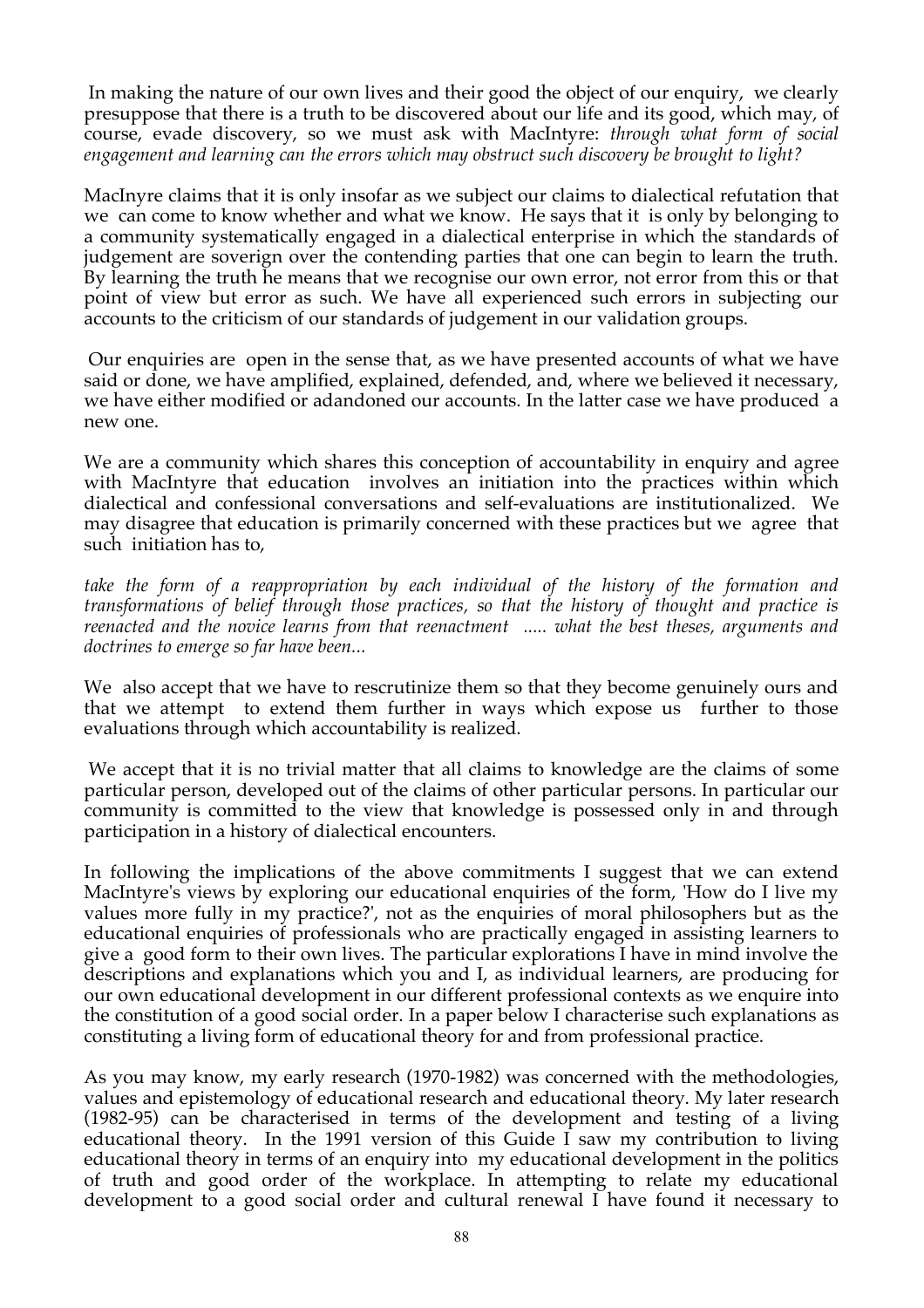engage with the values and practices of others within a network of power relations which are determining what counts as educational knowledge a good order and cultural renewal.

The papers which follow place my view of a living educational theory in its historical context. They begin with an affirmation of the primacy of asking educational questions. They develop into a view of a living educational theory which is grounded in the explanations which individual's produce for their own educational development.They propose a unit of appraisal and standards of judgement for use in judging the validity of such a claim to knowledge. They show how a living educational theory can be understood as part of a process of social transformation which is guided by values constituting a good social order. They also show how such a view of theory can engage directly with those persons (which may be oneself) and conditions which are negating the values of good order.

**Thus the papers are organised as follows ;**

**A) The Primacy of Asking Educational Questions.**

**B) Creating a Living Educational Theory from questions of the kind, How do I Improve my Practice?**

**C) Changing views on the nature of educational theory**

**D) The Unit of Appraisal and the Standards of Judgement for use in judging the validity of an individual's claim to educational development.**

**E) Can we create a living educational theory for a good social order?**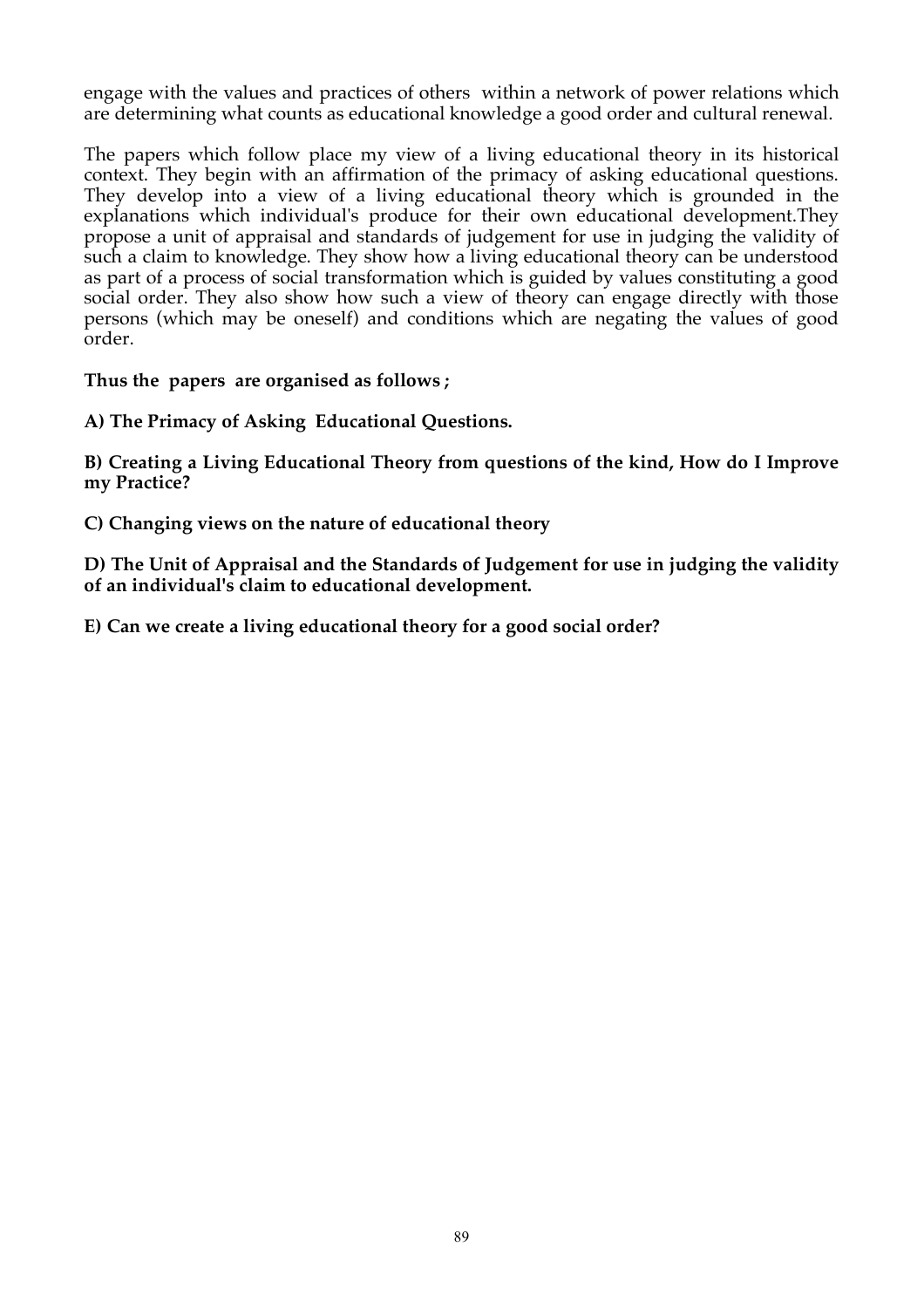## **4.1 THE PRIMACY OF ASKING AN EDUCATIONAL QUESTION.**

## Material from the MEd tutorial booklet for Action Research 1, 1990

I want to start by claiming that you and I are similar in that you, like me, are conscious of asking yourself a question of the form, 'How do I improve what I am doing?'. I also want to locate such questioning within the value-laden contexts of your practical activities in education. I also want to test the validity of my assumption that you are also a reflective practitioner in the sense that you can offer a description and explanation for you own educational activities when asked for one. My third assumption is that you will recognise in your actions, a form of problem solving in which you have experienced a tension because your are not living fully your values in your practice, you will have imagined ways of improving the quality of your practice, choosen a plan to act on, acted and evaluated your effectiveness in the process of change.

From the basis of these three assumptions I want to convince you of the value of describing and explaining your own educational development. What I have in mind is the development of a new view of educational theory which is constituted by the descriptions and explanations which individual learners are producing for their own educational development. I have characterised this view as a 'living' educational theory because it is embodied in yours and other learners living practice (Whitehead 1989). It is 'embodied' in the sense that your descriptions and explanations of present practice contain both an evaluation of past practice and an intention to produce an improvement in practice which is not, as yet, in existence. It is this crucial human capacity to engage in goal directed activities which permits the development of a 'living' theory. When I use the term 'values' I am thinking of those qualities which we use to give our lives their particular forms. I see values, as qualities whose meaning becomes clarified in the course of their emergence in practice in particular contexts. We will be exploring the nature of educational values in the next session and I will be suggesting that we adopt a view of an educational enquiry as a form of enquiry in which we ask questions of the kind, 'How do I live more fully my values in my practice?'.

Starting from this base in your capacities to make sense of your life experiences I want to locate our present activities within their social context. I want to do this because I see an understanding of the processes, of living values more fully in practice, as located in particular social contexts. Part of our social context consists of the ideas and practices of other individuals and I thus judge a process as 'educative' partly in terms of the evidence which shows an integration of the ideas of others in one's own understandings. For example as part of the process of answering the question, *'What constitutes an enquiry as educational?'*, I will integrate some some ideas from Gadamer and Collingwood.

Gadamer's ideas appealed to me because I could identify with his emphasis on the importance of forming a question. For Gadamer, questioning is a 'passion', He says that questions press upon us when our experiences conflict with our preconceived opinions. He believes that the art of questioning is not the art of avoiding the pressure of opinion.

"It is not an art in the sense that the Greeks speak of techne, not a craft that can be taught and by means of which we would master the knowledge of truth". Drawing on Plato's Seventh Letter he distinguishes the unique character of the art of dialectic from everything that can be taught and learned. He does not see the art of dialectic as the art of being able to win every argument. On the contrary, he says it is possible that someone who is practising the art of dialectic, ie the art of questioning and of seeking truth, comes off worse in the argument in the eyes of those listening to it."

According to Gadamer, dialectic, as the art of asking questions, proves itself only because the person who knows how to ask questions is able to persist in his questioning. I see a characteristic of this persistence as being able to preserve one's openness to the possibilities which life itself permits. The art of questioning is that of being able to continue with one's questions. Gadamer refers to, dialectic as the art of conducting a real conversation.

"To conduct a conversation requires first of all that the partners to it do not talk at cross purposes. Hence its necessary structure is that of question and answer. the first condition of the art of conversation is to ensure that the other person is with us... To conduct a conversation.. requires that one does not try to out-argue the other person, but that one really considers the weight of the other's opinion. Hence it is an art of testing. But the art of testing is the art of questioning. For we have seen that to question means to lay open, to place in the open. As against the solidity of opinions, questioning makes the object and all its possibilities fluid. A person who possesses the 'art' of questioning is a person who is able to prevent the suppression of questions by the dominant opinion.... Thus the meaning of a sentence is relative to the question to which it is a reply (my emphasis), ie, it necessarily goes beyond what is said in it. The logic of the human sciences is, then, as appears from what we have said a logic of the question. Despite Plato we are not very ready for such *a logic."*

I was shocked by this last sentence. What could it mean? Despite Plato we are not very ready for a logic of question and answer. I read on with increasing excitement to the point where he states that R.G. Collingwood. developed the idea of a logic of question and answer, but unfortunately did not develop it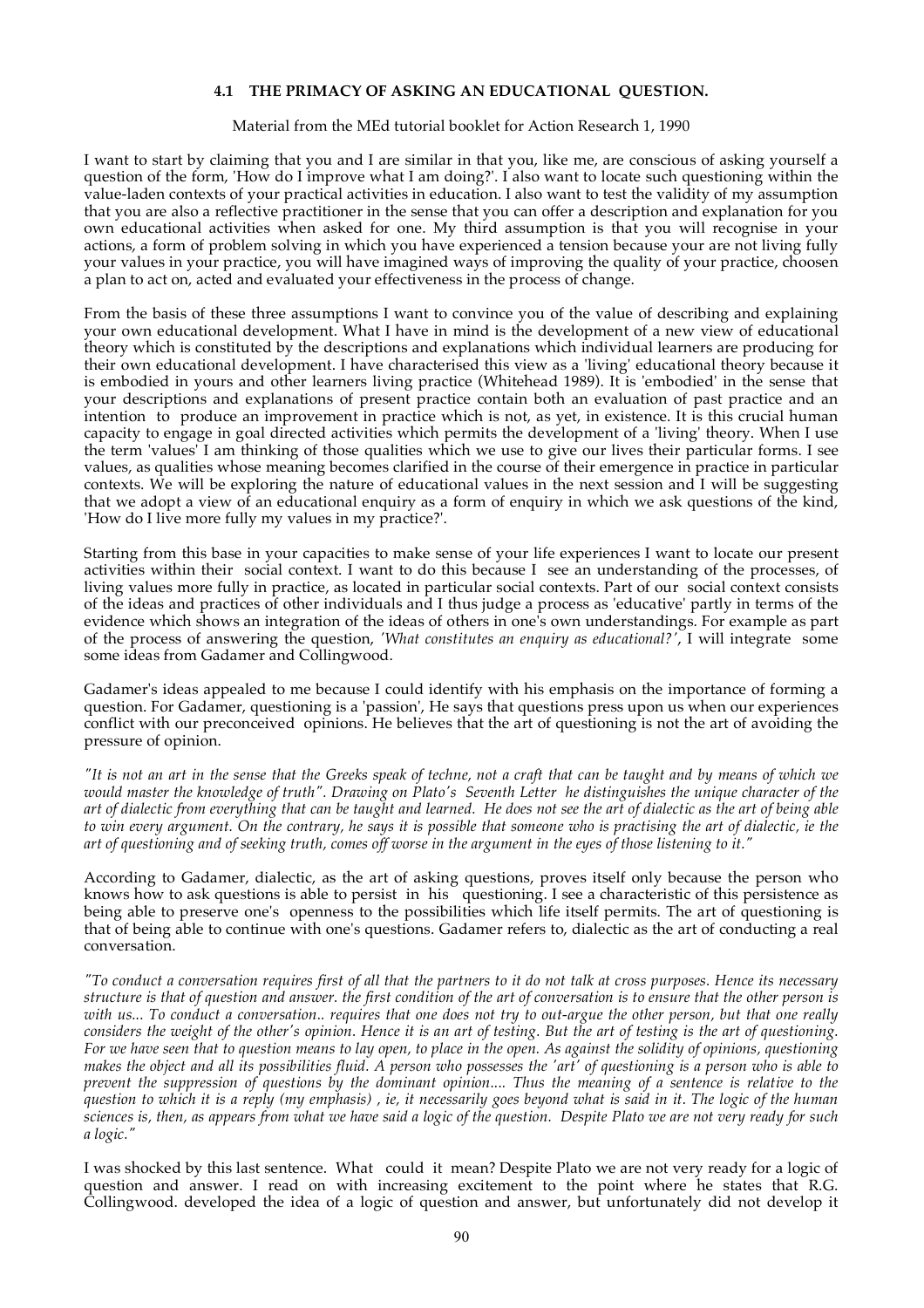systematically before he died. Having assimilated Gadamer's views on the art of conversation and of the necessity of finding a common language. I then found myself disagreeing with the following ideas on the relationship between 'I', 'language' and 'the world'.

"Every conversation presupposes a common language, or, it creates a common language. Something is placed in the centre, as the Greeks said, which the partners to the dialogue both share and concerning which they can exchange ideas with one another. Hence agreement concerning the object, which it is the purpose of the conversation to bring about, necessarily means that a common language must first be worked out in the conversation. This is not an external matter of simply adjusting our tools, nor is it even right to say that the partners adapt themselves to one another but, rather, in the successful conversation they both come under the influence of the truth of the object and are thus bound to one another in a new community. To reach an understanding with one's partner in a dialogue is not merely a matter of total self-expression and the successful assertion of one's own point of view, but a transformation into a communion, in which *we do not remain what we were."*

Having agreed with Gadamer up to this point I was disappointed to discover this basic idea which moved his enquiry forward,

"Our enquiry has been guided by the basic idea that language is a central point where 'I' and the world meet or, rather, *manifest their original unity." (G. 431)*

The basic difference between Gadamer's enquiry and my own is that I do not hold that language is a central point where 'I' and the world manifest their original unity. I begin with the experience of 'I' as a living contradiction in the world in which I am conscious of holding values which are at the same time negated in practice. I have no understanding of any 'original unity'. If there is to be unity I see my enquiry as an attempt to understand how to create a unity between 'I' and the world.

I did however find myself in complete accord with the following ideas of Collingwood on the relationship between a dialectical, or question and answer form, and the propositional form,

"I began by observing that you cannot find out what a man means by simply studying his spoken or written statements, even though he has spoken or written with perfect command of language and perfectly truthful intention. In order to find out his meaning you must also know what the question was (a question in his own mind, and presumed by him to be in yours) to which the thing he has said or written was meant as an answer..... The same principle applied to the idea of truth. If the meaning of a proposition is relative to the question it answers, its truth must be relative to the same thing. Meaning, agreement and contradiction, truth and falsehood, none of these belonged to propositions in their own right, propositions by themselves; they belonged only to propositions as the answers to questions : each proposition answering *a question strictly correlative to itself.*

Here I parted company with what I called propositional logic, and its offspring the generally recognized theories of truth. According to propositional logic (under which denomination I include the so-called 'traditional' logic, the 'idealistic' logic of the eighteenth and nineteenth centuries, and the 'symbolic' logic of the nineteenth and twentieth) truth or falsehood, which are what logic is chiefly concerned with, belongs to propositions as such....This attempt to correlate the *logical proposition with the grammatical indicative sentence has never been altogether satisfactory. There have always* been people who saw that the true 'unit of thought' was not the proposition but something more complex in which the proposition served as answer to a question. Not only Bacon and Descartes, but Plato and Kant, come to mind as examples. When Plato described thinking as a 'dialogue of the soul with itself', he meant (as we know from his own dialogues) that it was a process of question and answer, and that of the these two elements the primacy belongs to the questioning activity, the Socrates within us. When Kant said that it takes a wise man to know what questions he can reasonably ask, he was in effect repudiating a merely propositional logic and demanding a logic of question and answer.... For a logic of propositions I wanted to substitute what I called a logic of question and answer. It seemed to me that truth, if that meant the kind of thing which I was accustomed to pursue in my ordinary work as a philosopher or historian - truth in the sense in which a philosophical theory or an historical narrative is called true, which seemed to me the proper sense of the word - was something that belonged not to any single proposition, nor even, as the coherencetheorists maintained, to a complex of propositions taken together; but to a complex consisting of questions and answers. The structure of this complex had, of course, never been studied by propositional logic; but with help from Bacon, Descartes, and others I could hazard a few statements about it. Each question and each answer in a given complex had to be relevant or appropriate, and to 'belong' both to the whole and to the place it occupied in the whole. Each question had to 'arise'; there must be that about it whose absence we condemn when we refuse to answer a question on the ground that it 'doesn't arise'. Each answer must be 'the right' answer to the question it professes to answer.

By 'right' I do not mean 'true'. The 'right' answer to a question is the answer which enables us to get ahead with the process of questioning and answering. ....It follows, too, and this is what especially struck me at the time, that whereas no two propositions can be in themselves mutually contradictory, there are many cases in which one and the same pair of propositions are capable of being thought either that or the opposites, according as the questions they were meant to *answer are reconstructed in one way or in another".*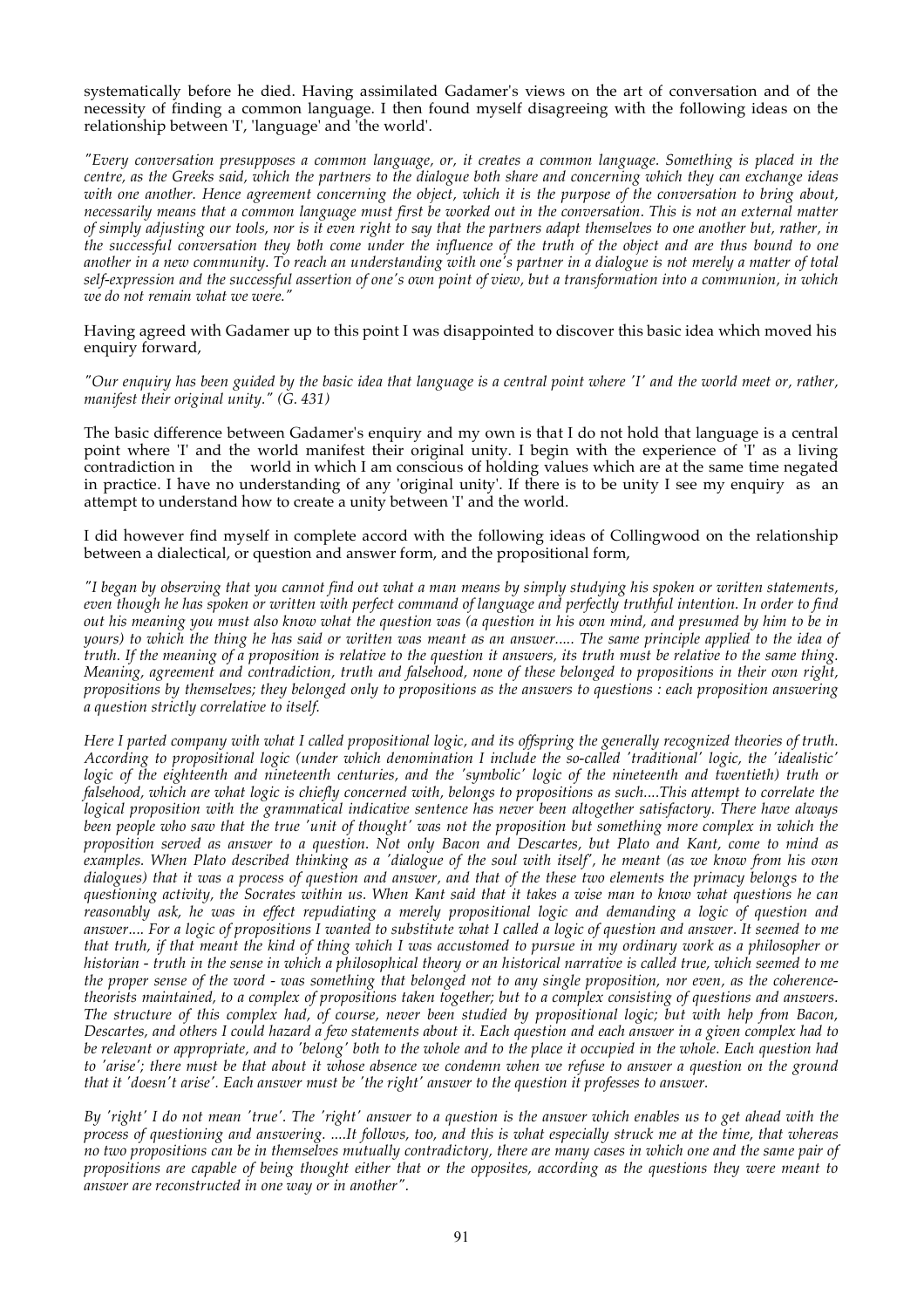I accept and live with Collingwood's point below that there is an intimate and mutual dependence between theory and practice, 'thought depending upon what the thinker learned by experience in action, action depending upon how he thought of himself and the world'. I also accept the implications of working in education as a vocation in the sense that education, as a value-laden practical activity places a responsibility on the educator to live values in practice. I see educators as moral agents in Collingwood's sense below.

"I was also working at a rapproachement between theory and practice. My first efforts in this direction were attempts to obey what I felt as a call to resist the moral corruption propagated by the 'realist' dogma that moral philosophy does no more than study in a purely theoretical spirit a subject matter which it leaves wholly unaffected by that investigation.

The opposite of this dogma seemed to me not only a truth, but a truth which, for the sake of his integrity and efficacy as a moral agent in the wider sense of that term, ought to be familiar to every human being: namely, that in his capacity as a moral, political, or economic agent he lives not in a world of 'hard facts' to which 'thoughts' make no difference, but in a world of 'thoughts'; that if you change the moral, political, and economic 'theories' generally accepted by the society in which he lives, you change the character of his world; and that if you change his own 'theories' you change his relation to that world; so that in either case you change the ways in which he acts.....There were, I held, no merely moral actions, no merely political actions, and no merely economic actions. Every action was moral, political, and economic. But although actions were not to be divided into three separate classes - the moral, the political and the economic - these three characteristics, their morality, their politicality, and their economicity, must be distinguished and not confused as they are, for example, by utiliarianism, which offers an account of economicity when professing to offer one of morality.....The *rapproachment between theory and practice was equally incomplete. I no longer thought of them as mutually* independent: It was that the relation between them was one of intimate and mutual dependence, thought depending upon what the thinker learned by experience in action, action depending upon how he thought of himself and the world;".

What I hope to have done in the readings for this first session is to sketch out the basic assumptions in the stance I intend to adopt. These assumptions are open to challenge. They will not be abandoned lightly but have been opened up for your criticism because of my commitment to a view of research-based professionalism in education in which it is a responsibility of the researcher to submit her or his work to public tests of validity. I relate this commitment to Macintyre's view (1988) that,

"The rival claims to truth of contending traditions of enquiry depend for their vindication upon the adequacy and the explanatory power of the histories which the resources of each of those traditions in conflict enable their adherents to *write."* ( $p\tilde{4}03$ )

I intend to make your criticisms welcome and to 'practice what I preach' in the sense of helping to develop a conversational research community in which you experience the value of academic freedom in helping to take your own enquiries forward.

## REFERENCES

Collingwood,R.G. (1939) *An Autobiography.* See Chapter Five, 'Question and Answer'. Oxford University Press.

Gadamer,H.G. (1975) *Truth and Method.* Sheed and Ward.

MacIntyre,A. (1988) *Whose Justice? Which Rationality?* Duckworth.

Whitehead,J. (1989) *Creating a Living Educational Theory from Questions of the Kind, 'How do I improve my practice?'*. Cambridge Journal of Education. (19). 1, 41-52.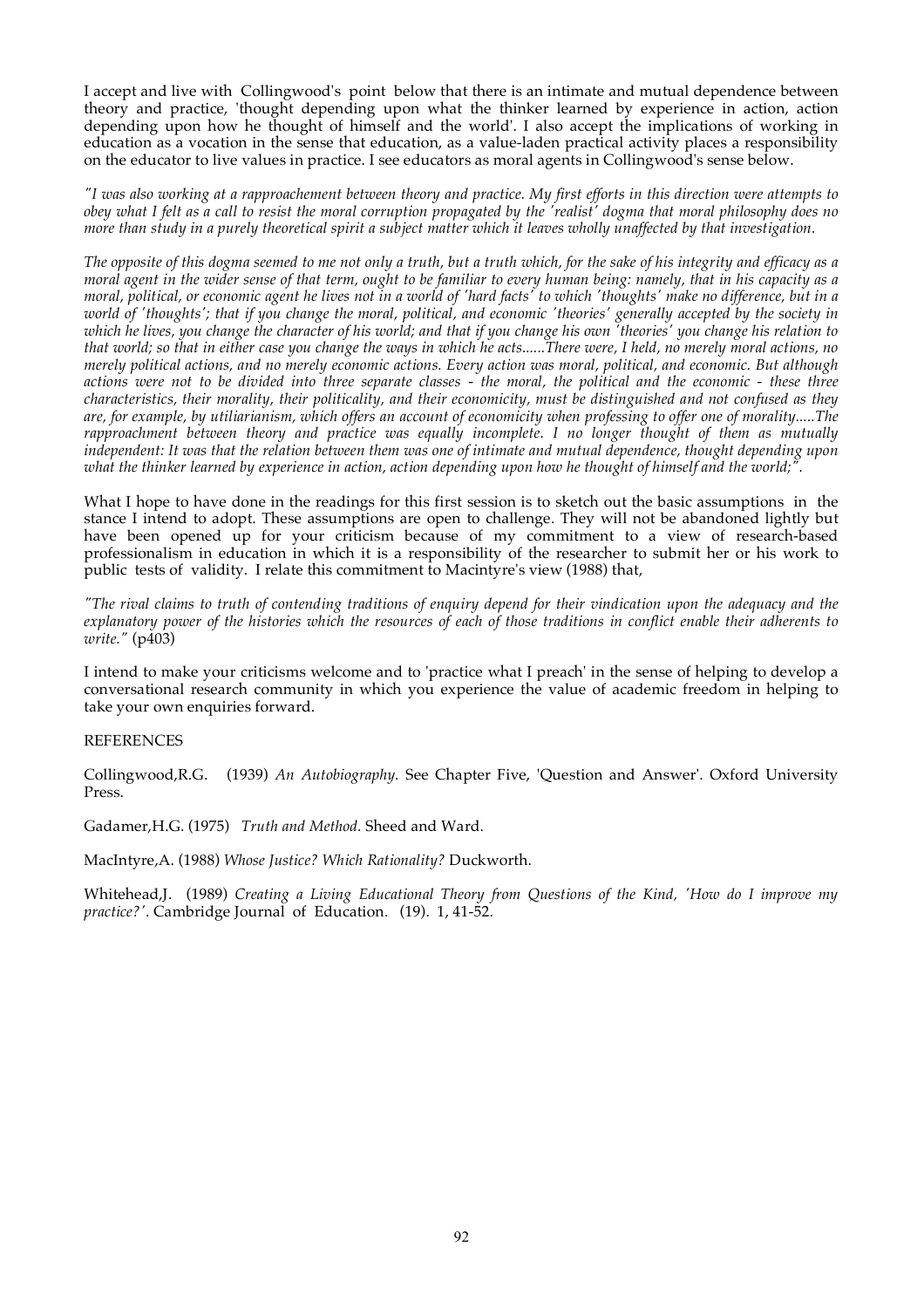#### **4.2 CREATING A LIVING EDUCATIONAL THEORY FROM QUESTIONS OF THE KIND, 'HOW DO I IMPROVE MY PRACTICE?'**

**Jack Whitehead School of Education University of Bath Bath BA2 7AY May 1988**

#### **Published in the Cambridge Journal of Education, Vol. 19, No.1,1989.**

## **SUMMARY**

This paper argues that a living educational theory of professional practice can be constructed from practitioner's enquiries of the kind, 'How do I improve my practice?'. The significance of 'I' existing as a living contradiction in such enquiries is considered and other epistemological issues related to values, validity and generalisability are discussed from the living perspective. The process of gaining academic legitimation for a living form of theory is examined in terms of the politics of truth within our Institutions of Higher Education.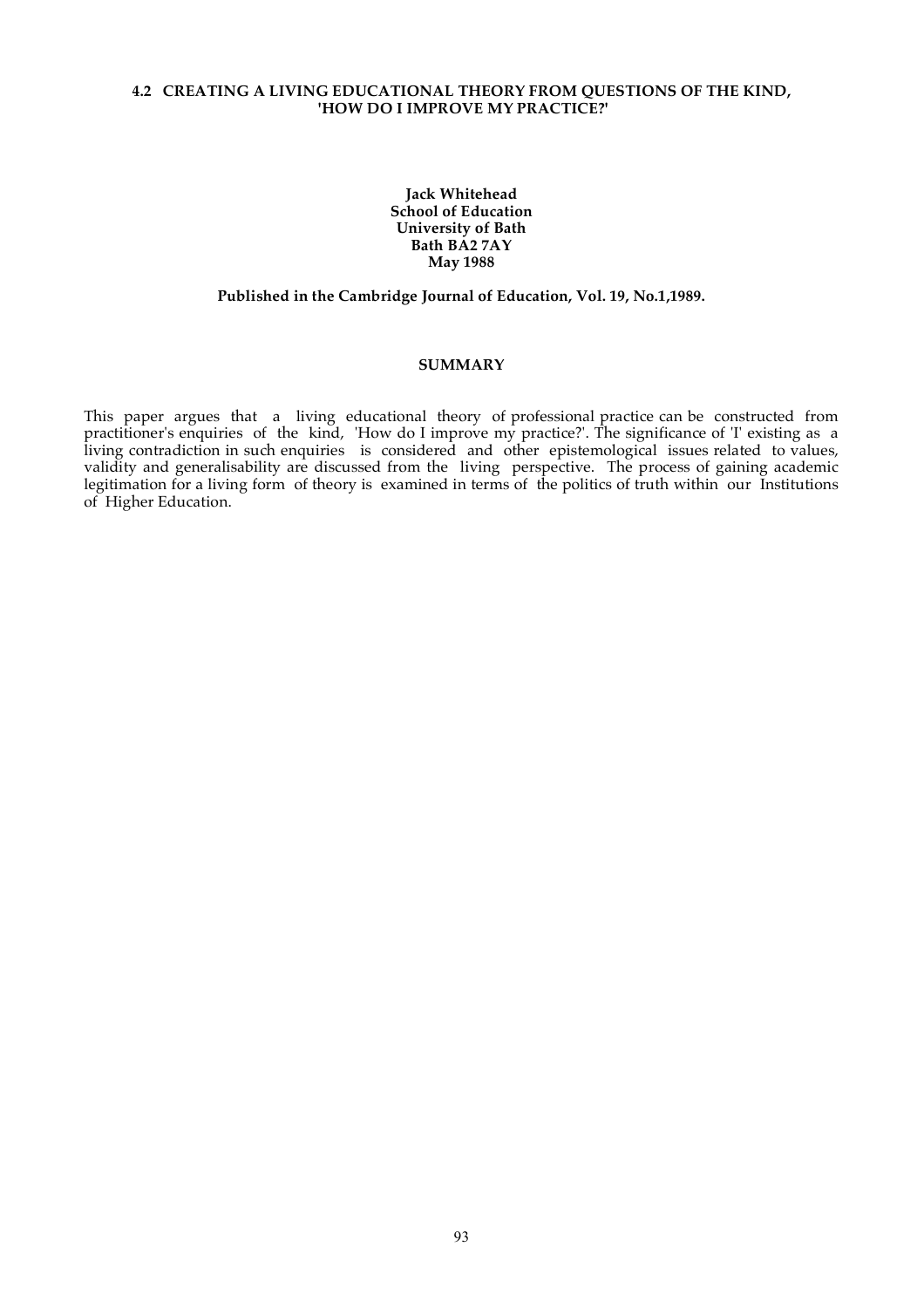Have you ever made a claim to know your own educational development and subjected the claim to public criticism? If you have, what does such a claim to educational knowledge look like?

I'm assuming that all readers of this Journal will at some time have asked themselves questions of the kind, 'How do I improve my practice?', and will have endevoured to improve some aspect of their practice. I believe that a systematic reflection on such a process provides insights into the nature of the descriptions and explanations which we would accepted as valid accounts of our educational development. I claim that a living educational theory will be produced from such accounts.

The idea that philosophers interpret the world whilst the point is to improve it, is not a new idea. I have been urging my fellow academics for some years (Whitehead 1982) to carry out an investigation into their own educational development as they question themselves on how they are improving their practice. I believe that academics who write about educational theory should do just that: make a claim to know their development and subject it to public criticism. In this way I believe that they will come to see that it is possible to create a living educational theory which can be related directly to practice.

## **PRODUCING A LIVING EDUCATIONAL THEORY**

The traditional view is that a theory is a general explanatory framework which can generate descriptions and explanations for empirically observed regularities and the behaviour of individual cases. The explanations are offered in the conceptual terms of propositions which define determinate relationships between variables. Piagetian Cognitive Stage Theory is a classical example of such a theory. By their nature concepts involve grasping principles thus ensuring that theories are presented in general terms.

A commitment to the propositional form can also be seen, surprisingly, in those researchers who are committed to a reflexive approach to understanding. For example, Kilpatrick's (1951) view on the importance of dialogue in educational theory is presented in a propositional form. A more recent example in the work of Gitlin and Goldstein (1987) on a dialogical approach to understanding shows the authors presenting their case within a propositional form. Whilst I can recognise the importance of what they say, about teachers forming relationships that enable school change to be based on a joint inquiry into what is really appropriate, I believe that the propositional form of presentation will prevent them getting closer to answering their final, dialogical question, 'How can we encourage the conditions necessary for teachers to enter into a dialogue aimed at understanding?'.

Even those academics one would expect to understand the need to create an alternative to the propositional form of theory remain within it. For example Donald Schon (1983) points out that,

"when someone reflects-in-action, he becomes a researcher in the practice context. He is not dependent on the categories of established theory and technique, but constructs a new theory of the unique case."

Schon is however committed to the fundamental category of established theory in holding to the propositional form,

" Theories are theories regardless of their origin: there are practical, common-sense theories as well as academic or scientific theories. A theory is not necessarily accepted, good, or true; it is only a set of interconnected propositions that have the same referent - the subject of the theory. Their interconnectedness is reflected in the logic of relationships among propositions; change in propositions at one point in the theory entails changes in propositions elsewhere in it.

Theories are vehicles for explanation, prediction, explanatory theory explains events by setting forth propositions from which these events may be inferred, a predictive theory sets forth propositions from which inferences about future events may be made, and a theory of control describes the conditions under which events of a certain kind may be *made to occur. In each case, the theory has an 'if...then....' form."*

(Argyris,C. and Schon,D. 1975)

I am arguing that the propositional form is masking the living form and content of an educational theory which can generate valid descriptions and explanations for the educational development of individuals. This is not to deny the importance of propositional forms of understanding. I am arguing for a reconstruction of educational theory into a living form of question and answer which includes propositional contributions from the traditional disciplines of education.

Gadamer (1975) points out that despite Plato we are still not ready for a logic of question and answer. He says that Collingwood (1978) helped to move us forward but died before he could develop this logic in a systematic way. Collingwood points out that if the meaning of a proposition is relative to the question it answers, its truth must be relative to the same thing. I agree with his point that meaning, agreement and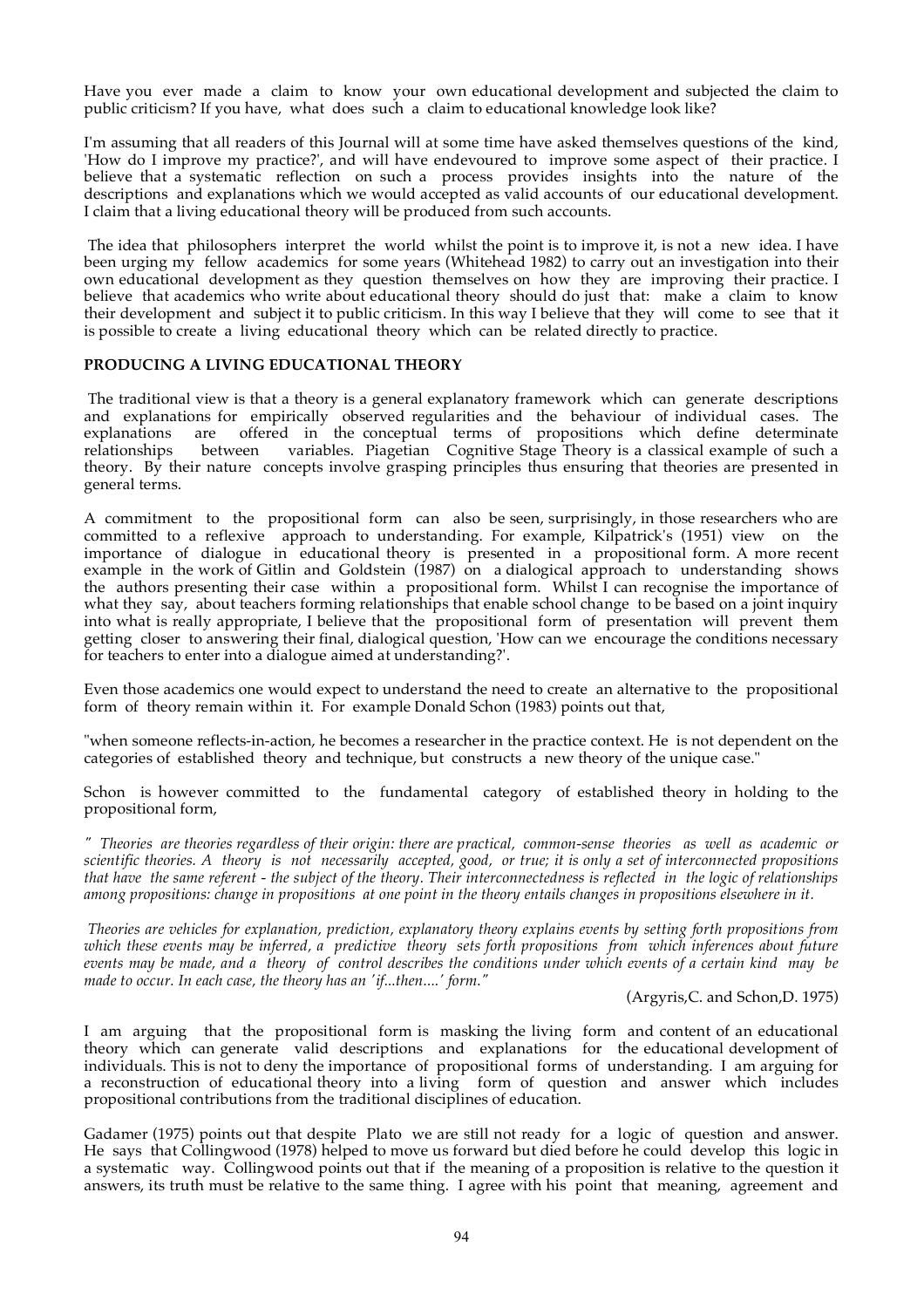contradiction, truth and falsehood, do not belong to propositions in their own right, they belong only to propositions as the answers to questions.

In saying that the theory should be in a living form, I recognise that this creates a fundamental problem. The way academics think about theory is constrained by propositional logic. All academics working in the field of educational theory present the theory in terms of propositional relationships. However,the purpose of my own text is to direct your attention to the living individuals and the contexts within which a living theory is being produced (Lomax 1986) . Again I wish to stress that this is not to deny the importance of propositional forms of understanding. In a living educational theory the logic of the propositional forms, whilst existing within the explanations given by practitioners in making sense of their practice, does not characterise the explanation. Rather the explanation is characterised by the logic of question and answer used in the exploration of questions of the form, 'How do I improve my practice?'.

In developing such an approach I have had to come to terms with questions concerning an appropriate methodology for enquiries such as, 'How do I improve this process of educaton here?'. In looking at videotapes of my practice I have had to confront the questions which arise on recognising the 'I' in the question as existing as a living contradiction. In the production of an explanation for my practice I have had to question how to include and present values whose meaning can only be clarified in the course of their emergence in practice. I have had to face questions related to validity and generalisability. I have also had to question the power relations which influence the academic legitimacy of a living educational theory.

In such a short article all I can do is outline the present state of my thinking in relation to these questions.

## **1) 'HOW DO I IMPROVE MY PRACTICE?' - A QUESTION OF METHODOLOGY.**

If we look at the locations where a living form of educational theory is being produced (Lomax 1986, McNiff 1988) we can trace the development of a number of teacher/researchers who have used the following form of action/reflection cycle for presenting their claims to know their own educational development as they investigate questions of the form,

'How do I improve this process of education here?'.

I experience problems when my educational values are negated in my practice.

I imagine ways of overcoming my problems.

I act on a chosen solution.

I evaluate the outcomes of my actions.

I modify my problems, ideas and actions in the light of my evaluations ...(and the cycle continues).

This form of enquiry falls within the tradition of action research. It can be distinguished from other approaches in the tradition through its inclusion of 'I' as a living contradiction within the presentation of a claim to educational knowledge.

## **2) A QUESTION OF ACKNOWLEDGING ONE'S EXISTENCE AS A LIVING CONTRADICTION.**

My insights about the nature of educational theory have been influenced by viewing video-tapes of my classroom practice. I could see that the 'I' in the question 'How do I improve this process of education here?', existed as a living contradiction. By this I mean that 'I' contained two mutually exclusive opposites, the experience of holding educational values and the experience of their negation.

I searched the back issues of Educational Theory to see if I could find details of similar experiences reported by other researchers. I began to appreciate how the crucial issues of logic and values continued to reappear in the Journal. From Cunningham's (1953) analysis of the 'Extensional Limits of Aristotelean Logic', through Mosier's (1967), ' From Enquirylogic to Symbolic logic', to Tostberg's (1976), ' Observations of the Logic Bases of Educational Policy', the debate about the logical basis of educational theory continues to rage in the literature.

A similar debate can be seen in the realm of values. We have "The role of Value Theory in Education" (Butler 1954), 'Are Values Verifiable (Bayles 1960), 'Education and some moves towards a Value Methodology (Clayton 1969) and 'Knowledge and Values' (Smith 1976). What these articles pick out is the continuing concern of educational researchers with the fundamental problems of logic and values in the production of educational theory.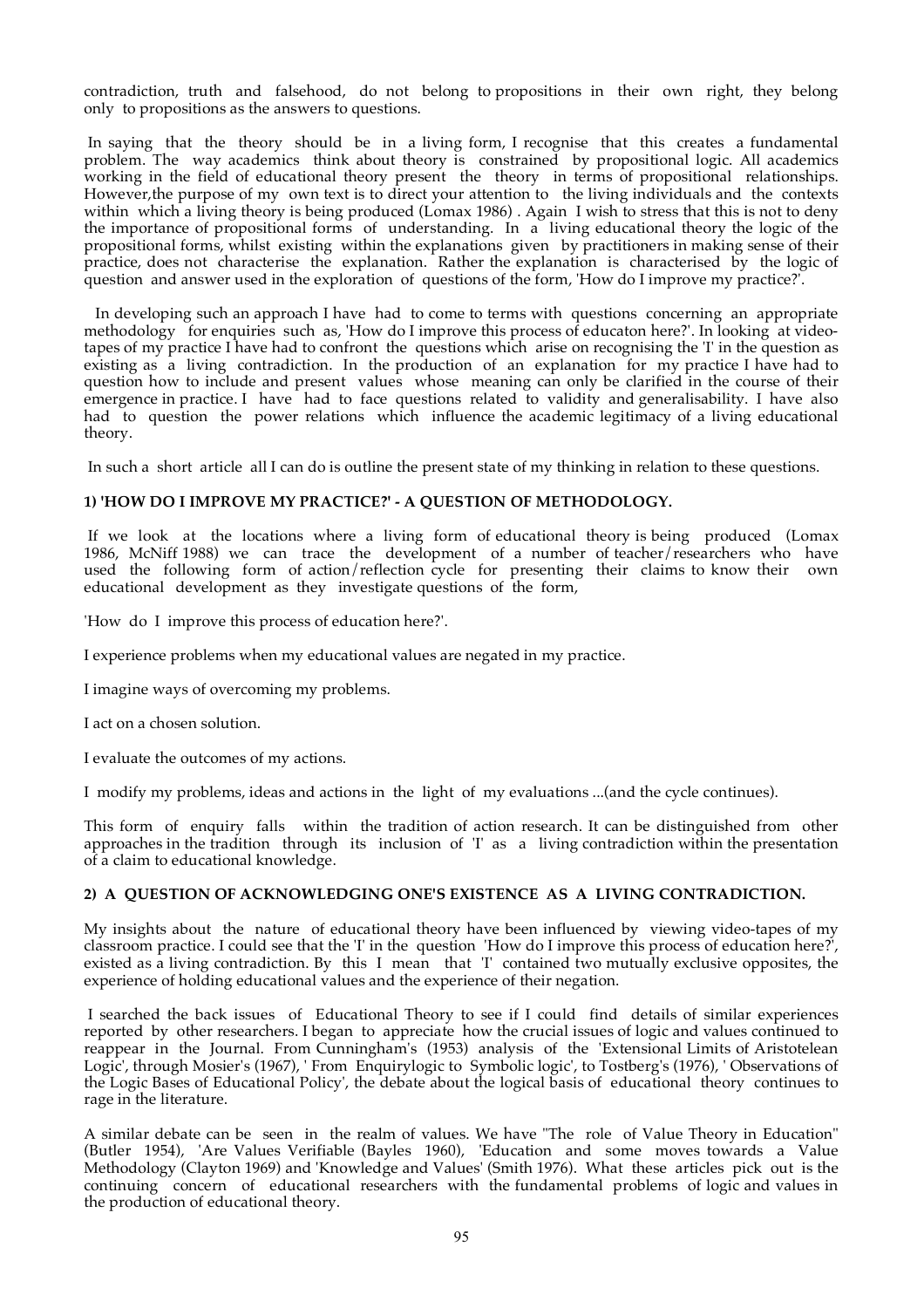I began to understand the concrete problems experienced by adherents to dialectical and propositional logics when they try to establish a sustained dialogue. The nucleus of dialectics, contradiction, is eliminated from descriptions and explanations presented in the propositional form (Popper 1963). Dialecticians claim that the propositional form masks the dialectical nature of reality (Marcuse 1964). I traced the tension between these logics to differences between Plato and Aristotle. In the Phaedrus, Socrates tells us that there are two ways of coming to know. We break things down into their separate components and we hold things together under a general idea. He says that those thinkers who can hold both the one and the many together he calls dialecticians. Aristotle, on the other hand demands, in his work on interpretation, that the questioner puts his question into a definite form and asks whether or not a person has a particular characteristic or not. Aristotle's propositional logic eliminates contradictions from correct thought.

An understanding of a living form developed, in my case, from the combination of the following insight from Wittgenstein with visual records of practice.

" "I" is not the name of a person, nor "here" of a place, and "this" is not a name. But they are connected with names. Names are explained by means of them. It is also true that it is characteristic of physics not to use these *words."* (Wittgenstein 1953)

Now 'I', 'this' and 'here', are contained within questions of the form, 'How do I improve this process of education here?'. In viewing video-tapes of our own educational practices I believe that we can see our own 'I's existing as living contradictions. This revelation, through the visual record, is crucial for the reconstruction of educational theory. Yet there is a tendency to reduce the significance of "I" as it appears on a page of text. It is so easy to see the word 'I' and think of this as simply refering to a person. The "I" remains formal and is rarely examined for content in itself. When you view yourself on video you can see and experience your 'I' containing content in itself. By this I mean that you see yourself as a living contradiction, holding educational values whilst at the same time negating them. Is it not such tension, caused by this contradiction, which moves us to imagine alternative ways of improving our situation? By integrating such contradictions in the presentations of our claims to know our educational practice we can construct descriptions and explanations for the educational development of individuals (King 1987). Rather than conceive educational theory as a set of propositional relations from which we generate such descriptions and explanations I am suggesting we produce educational theory in the living form of dialogues (Larter 1987, Jensen 1987) which have their focus in the descriptions and explanations which practitioners are producing for their own value-laden practice.

## **3) HOW DO WE SHOW OUR VALUES IN ACTION?**

The reason that values are fundamental to educational theory is that education is a value-laden practical activity. We cannot distinguish a process as education without making a value-judgement. I am taking such values to be the human goals which we use to give our lives their particular form. These values, which are embodied in our practice, are often referred to in terms such as freedom, justice, democracy, (Peters 1966) and love and productive work (Fromm 1960). When offering an explanation for an individual's educational development these values can be used as reasons for action. For example, if a person is experiencing the negation of freedom, yet believes that she should be free, then the reason why she is acting to become free can be given in terms of freedom, ie, I am acting in this way because I value my freedom. If someone asks why you are working to overcome anti-democractic forces in the work place then I believe that a commitment to the value of democracy would count as a reason to explain your actions. I do not believe that values are the type of qualities whose meanings can be communicated solely through a propositional form. I think values are embodied in our practice and their meaning can be communicated in the course of their emergence in practice. To understand the values, which move our educational development forward, I think we should start with records of our experience of their negation (Larter 1985,1987). I want to stress the importance of the visual records of our practice. In using such records we can both experience ourselves as living contradictions and communicate our understanding of the value-laden practical activity of education.

Through the use of video-tape the teachers can engage in dialogues with colleagues about their practice. They can show the places where their values are negated. A clear understanding of these values can be shown to emerge in practice through time and struggle (Jensen 1987). The kind of theory I have in mind forms part of the educational practices of the individuals concerned. It is not a theory which can be constituted into a propositional form. It is a description and explanation of practice which is part of the living form of the practice itself. I have suggested a dialogical form enables such a theory to be presented for public criticism. Within this form the action reflection cycle has been found (Lomax 1986) to be an appropriate way of investigating questions of the kind, 'How do we improve this process of education here?'. In this cycle we can study the gradual emergence of our values through time as we struggle to overcome the experience of their negation. We can describe and explain an individual's attempts to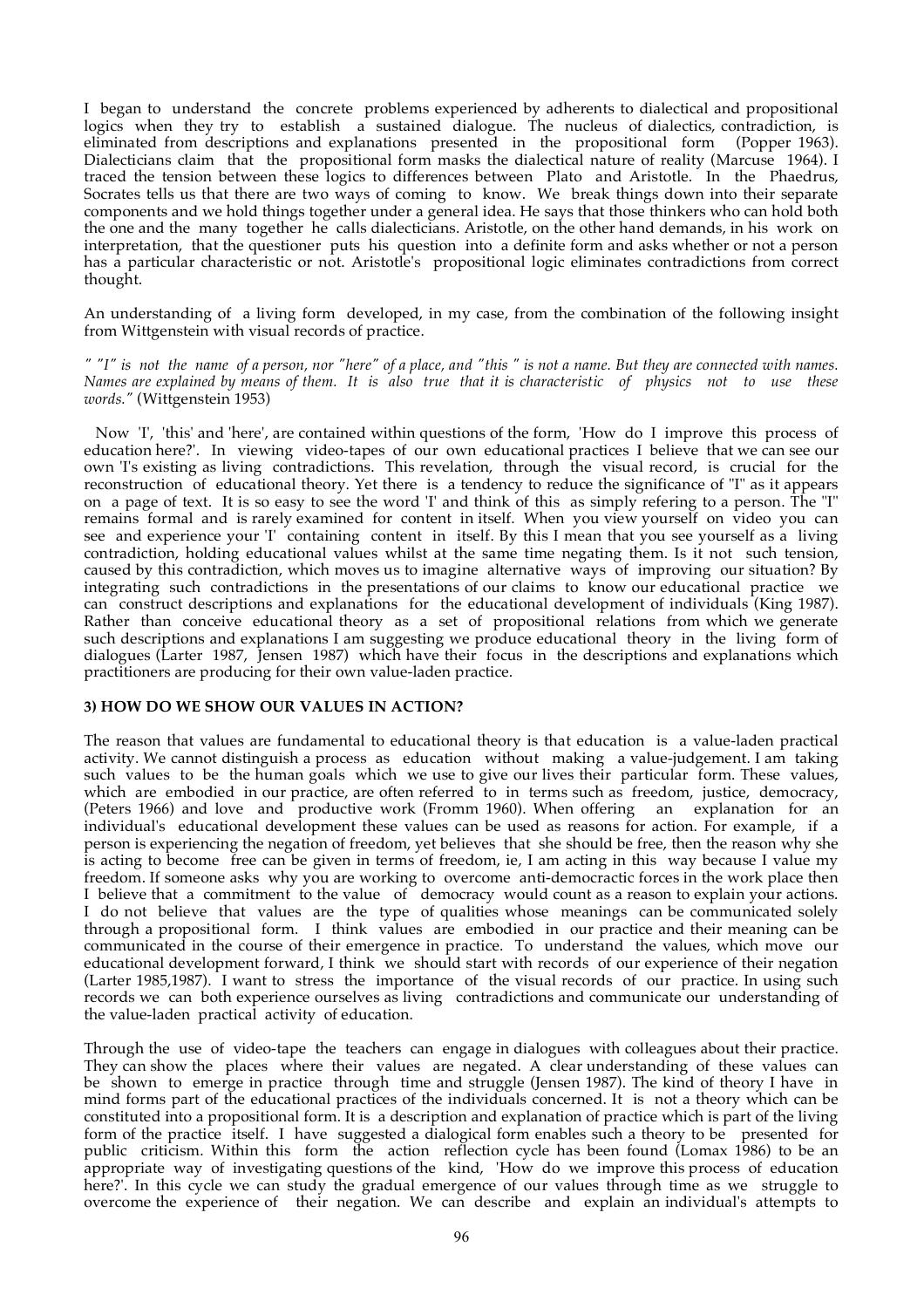improve his or her educational practice (Foster 1980). This approach to educational theory is being developed in a community of educational researchers who are committed to forming and sustaining a dialogical community (Bernstein 1983) and who are willing to offer, for public criticism, records of their practice which are integrated within their claims to know this practice (Lomax 1986). I am suggesting that a form of question and answer can also show how to incorporate insights in the conceptual terms of the traditional forms of knowledge whilst acknowledging the existence of ourselves as living contradictions as we refer to the records of our practice.

## **4) HOW DO WE KNOW THAT WHAT THE RESEACHER SAYS IS TRUE? - A QUESTION OF VALIDITY.**

Questions of validity are fundamentally important in all research which is concerned with the generation and testing of theory. Researchers need to know what to use as the unit of appraisal and the standards of judgement in order to test a claim to educational knowledge. I suggest that the unit of appraisal is the individual's claim to know his or her educational development. Within this unit of appraisal I use methodological, logical, ethical and aesthetic standards to judge the validity of the claim to knowledge (Whitehead and Foster 1984).

Whilst most researchers may find it strange to take a unit of appraisal as their claim to know their educational development I think the unit is clearly comprehensible. My commitment to this unit owes a great deal to the work of Michael Polanyi. As I read Personal Knowledge (Polanyi 1958), and reflected on my positivist approach to research (Whitehead 1972), Polanyi's work fulfilled its purpose of, "stripping away the crippling mutilations which centuries of objectivist thought have imposed on the minds of men".

"In grounding my epistemology in Personal Knowledge I am conscious that I have taken a decision to understand the world from my own point of view, as a person claiming originality and exercising his personal judgement responsibly with universal intent. This commitment determines the nature of the unit of appraisal in my claim to *knowledge. The unit is the individual's claim to know his or her own educational development."* (Whitehead 1985).

I have given above some indication of the nature of the standards of judgement I use to test the validity of an individual's claim to know their own educational development. The questions I ask in judging the validity of the claim include,

a) Was the enquiry carried out in a systematic way? One methodological criteria I have used is the action reflection cycle described above (Foster 1980, Forrest 1983)

b) Are the values used to distinguish the claim to knowledge as educational knowledge clearly shown and justified?

c) Does the claim contain evidence of a critical accommodation of propositional contributions from the traditional disciplines of education?

d) Are the assertions made in the claim clearly justified?

e) Is there evidence of an enquiring and critical approach to an educational problem?

I characterise the application of these criteria as an approach to social validation. They are related to Habermas' view on the claims to validity I am making if I wish to participate in a process of reaching understanding with you. Habermas (1976) says that I must choose a comprehensible expression so that we can understand one another. I must have the intention of communicating a true proposition so that we can share my claim to knowledge. I must want to express my intentions truthfully so that we can believe what I say. Finally, I must choose an utterance that is right so that we can accept what I say and we can agree with one another with respect to a recognized normative background. Moreover, communicative action can continue undisturbed only as long as participants suppose that the validity claims they reciprocally raise are justified. However, such claims to knowledge may conform to acceptable standards of judgement yet still raise questions about their generalisability.

#### **5) HOW CAN WE MOVE FROM THE INDIVIDUAL TO THE UNIVERSAL? - A QUESTION OF GENERALISABILITY.**

Instead of thinking of an educational theory in terms of a set of propositional relationships between linguistic concepts I am proposing a view of educational theory as a dynamic and living form whose content changes with the developing public conversations of those involved in its creation (Whitehead & Lomax 1987). The theory is constituted by the practitioners' public descriptions and explanations of their own practice. The theory is located not solely within these accounts but in the relationship between the accounts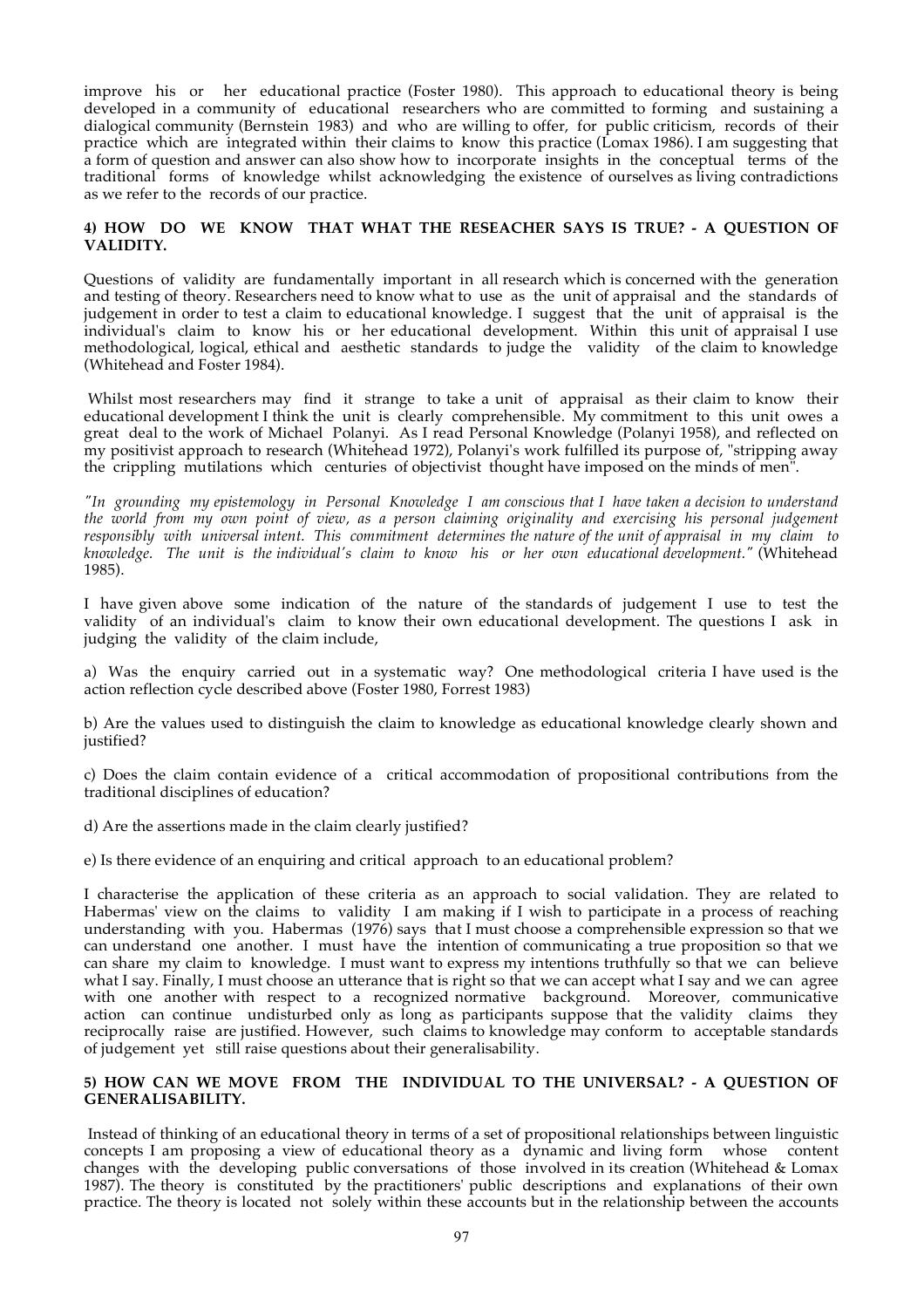and the practice. It is this relationship which constitutes the descriptions and explanations as a living form of theory. In being generated from the practices of individuals it has the capacity to relate directly to those practices. To the extent that the values underpinning the practices, the dialogues of question and answer and the systematic form of action/reflection cycle, are shared assumptions within this research community, then we are constructing an educational theory with some potential for generalisability. The 'general' in a living theory still refers to 'all' but instead of being represented in a linguistic concept, 'all' refers to the shared form of life between the individuals constituting the theory. Now History shows us that new ideas have often met with scepticism, rejection or hostility from those who are working within the dominant paradigm. Researchers who are trying to make original and acknowledged contributions to their subject, education, might expect powerful opposition to their ideas.

#### **6) WHICH POWER RELATIONS INFLUENCE THE ACADEMIC LEGITIMACY OF A LIVING EDUCATIONAL THEORY? - A QUESTION OF THE POLITICS OF TRUTH.**

My enquiry has led me to the question of how to support those power relations which support the autonomy of practical rationality within education. As part of this enquiry I think it important to examine the power relations which are distorting, undermining and systematically blocking the development of dialogical communities.

"... In addition to the attempt to recover and reclaim the autonomy of practical rationality and show its relevance to all domains of culture, we realize that today the type of dialogical communities that are required for its *flourishing are being distorted, undermined, and systematically blocked from coming into existence.... But today,* when we seek for concrete exemplars of the types of dialogical communities in which practical rationality flourishes, we are at a much greater loss. Yet we can recognize how deeply rooted this frustrated aspiration is in human life. (Bernstein 1983)

Whilst this part of my enquiry is still embryonic I am continuing to study my own educational development as I engage with the following three problems.

A crucial issue in gaining academic legitimacy for a particular view of educational theory concerns the institutional arrangements for appointing examiners for Research Degrees in Education. For example in some institutions a student is not permitted, under any circumstances, to question the competence of an examiner once the examiner has been appointed by the Senate. Given that the academics in one such institution have committed themselves to the statement, "A University has a moral purpose in society in the sense of upholding certain standards of truth, freedom and democracy", this raises a question on how the academics are upholding these values.

I wish to question the power relations which sustain the view that competence is a matter of appointment rather than of judgement, on the grounds that any academic judgement should, as a matter of principle, be open to criticism and to the possibility of incompetence. Could any academic keep his or her integrity and at the same time accept the truth of power which sustains the view that no questions of competence can be raised in the light of actual judgements?

I argue that, on principle, the power of truth is served by permitting such a challenge in relation to an examiner's judgement rather than seeing competence to be a procedural matter of appointment.

The second problem concerns the problem of self-identification in texts for publication. A problem I would have had in sending this work to a refereed Journal such as Educational Theory. The problem follows from a central point in this paper that academics and practitioners should identify themselves in their work context and, at some point in their research, offer for public criticism a claim to know their own educational development. However, the guidelines and procedures of the staff of Educational Theory state,

"Manuscripts are subjected to a double-blind reviewing process (i.e. reviewers do not know the identity of authors, *the authors will not learn the identity of reviewers) ...*

To preserve the advantages of blind reviewing, authors should avoid self-identification in the text as well as the *footnotes of their manuscripts."*

In asking that an alternative form of presentation is considered by the readership of such Journals as Educational Theory, a presentation which demands self-identification, I am conscious of entering, as Walker (Walker 1985) says, long-standing and fiercely defended positions in the history and philosophy of science. I do not enter such a debate lightly. I have found it necessary to engage with such politics of educational knowledge for the sake of developing an educational theory which can be directly related to the educational development of individuals.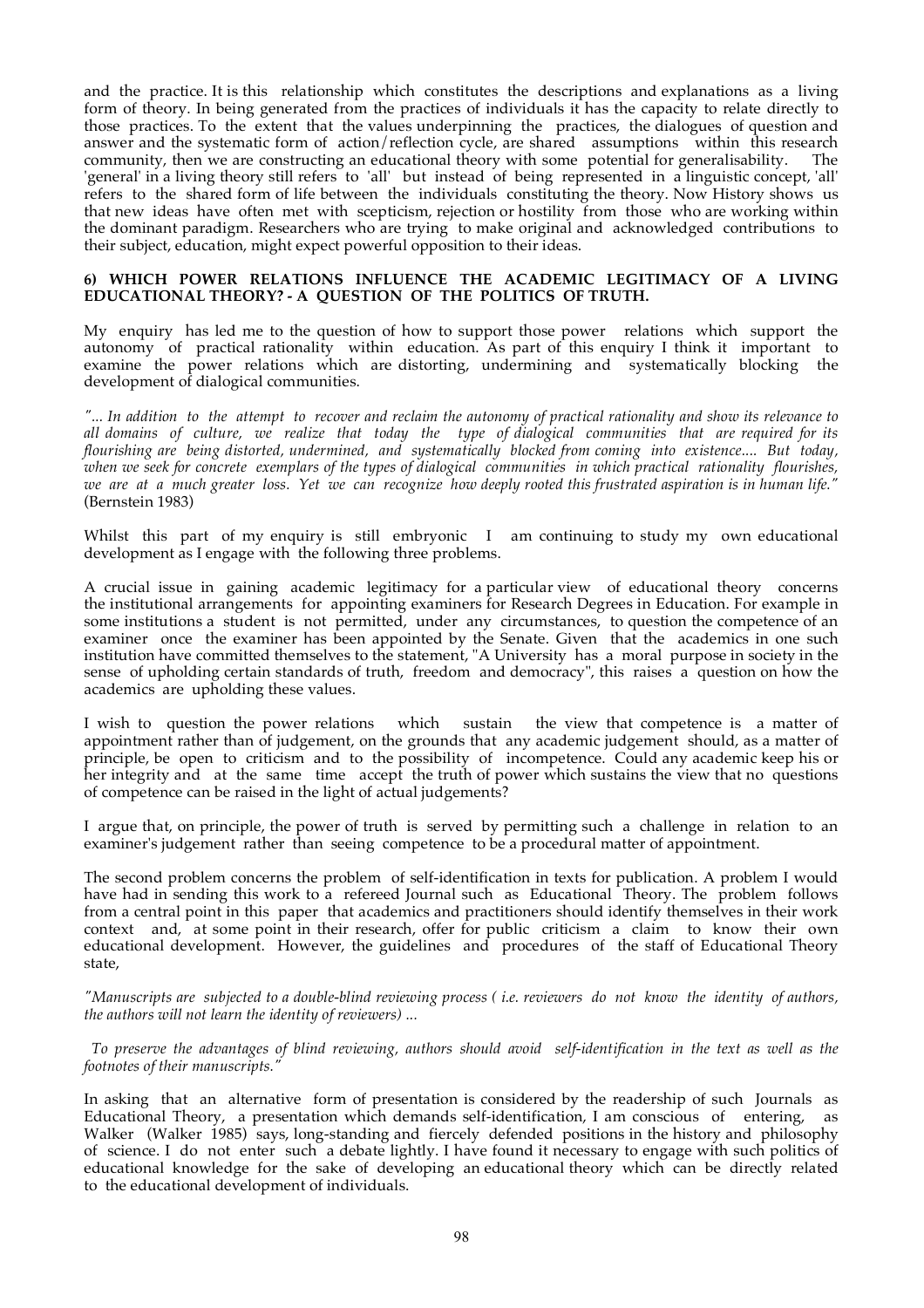The third problem is one in which the power relations in the academic community support the power of truth against the truth of power. I am thinking about the problem of testing one's ideas against those of others. In supporting the power of truth against the truth of power, academics offer their ideas for public criticism in a forum where the power of rationality in the force of better argument is paramount. Acknowledging mistakes is a fundamental part in developing our ideas.

In his paper, Educational Theory, Practical Philosophy and Action Research, Elliott (1987) treats Hirst (1983) rather gently and chooses a statement which does not fully acknowledge Hirst's mistake in advocating the 'disciplines approach to educational theory'.

"It is not so much that what I wrote in 1966 was mistaken as that what I omitted led to a distorting emphasis. Educational theory I still see as concerned with determining rationally defensible principles for educational practice.' (Hirst 1983)

Because our views about educational theory affect the way we see human existence I believe it imperative to acknowledge that mistakes have been made and to understand the nature of these mistakes so that we can move forward.

Paul Hirst has in fact made a most generous acknowledgement that he was mistaken in his view of educational theory.

**"In many characterisations of educational theory, my own included, principles justified in this way have until recently been regarded as at best pragmatic maxims having a first crude and superficial justification in practice that in any rationally developed theory would be replaced by principles with more fundamental, theoretical, justification. That now seems to me to be a mistake."** (Hirst 1983)

I believe both Hirst and Elliott are making a mistake in their view of rationality. They both subscribe to a view of rationality which leads them to use a propositional form of discourse in their characterisations of educational theory. What I am advocating is that the propositional form of discourse in the disciplines of education should be incorporated within a living form of theory. This theory should not be seen in purely propositional terms. It should be seen to exist in the lives of practitioners as they reflect on the implications of asking themselves questions of the kind, 'How do I improve my practice?'.

What I wish to do is to push Elliott's position forward. I think Gadamer points the way, but his propositional logic does not permit him to make the creative leap to a new synthesis.

Elliott points out that in developing our understanding we have to risk our values and beliefs. As we open ourselves to the things we seek to understand they will force us to become aware of problematic prejudgements and to criticise them in the light of new meanings.

Let us be clear about my purpose. I am attempting to make an acknowledged and scholarly contribution to knowledge of my subject, education. This purpose is part of my contract of employment as a University Academic. I have chosen the field of educational theory because I am committed to the profession of education and believe that it needs a theory which can adequately describe and explain the educational development of individuals. I am writing as a professional in education. In saying this I want to distinguish my activities from those of a philosopher, psychologist, sociologist or historian. I value their contributions to education but I do not believe that educational theory can be adequately characterised by any of them. I believe the limits of philosophers, whose work I have benefited from, such as Elliott, Carr (1986) and Hirst, are limited by the propositional form of their discourse. As philosophers, rather than educationalists, they have not taken the leap necessary to comprehend the nature of educational theory. I am saying that educationalists, through studying their own attempts to answer questions such as, 'How do I improve my practice?', are constructing a living educational theory within which the work of Hirst, Carr, Elliott, Habermas and Gadamer, is usefully integrated (Eames 1987, Larter 1987).

It seems to me to be crucial to ask the right questions in Collingwood's sense of moving our enquiry forward. In his work on Educational Theory and Social Change, Pritchard (1988) says that the questions are: "How much do we wish to see, How much do we wish to understand? What conceptions, and alternative conceptions, of human practices do we have that will enable us to enhance and significantly enrich life and well-being?".

Pritchard argues that we urgently need studies within educational theory which will serve to demystify institutions and to unmask ideologies. He concludes,

" It is evident that the attempt to 'raid' the disciplines of education and to use materials drawn from these areas *without considerable theoretical understanding and support is ill-advised and, ultimately, is based upon an incoherent conception of the theory of education."*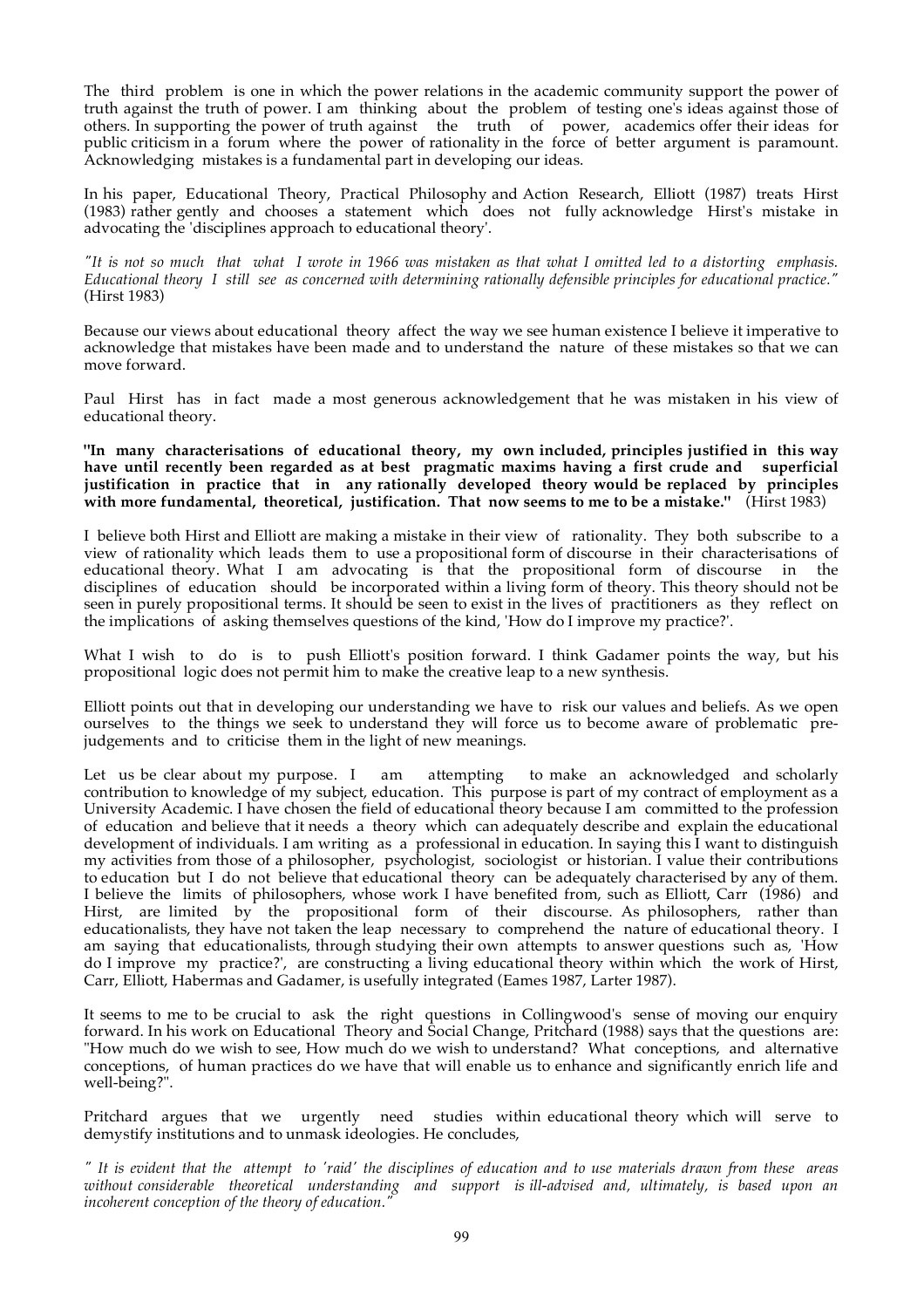My worry is that Pritchard's questions are still grounded within the conceptual forms of the disciplines of education. In order to construct an educational theory for professional practice I believe we will have to face the practical and theoretical implications of asking ourselves questions of the kind, 'How do I improve my practice?'.

In the past I have been critical of academics who are unwilling to study their own educational development and subject their claim to know this development to social validation (Whitehead and Foster 1984). It seems that Whitty (1986) voices a similar criticism in the context of the work of American and Australian sociologists on the politics and sociology of education.

"Yet, if the prescriptions of these writers are not to remain purely rhetorical, there is an urgent need for them to engage in an active exploration of the implications of their work among the political constituences in whose *interests it is supposedly being carried out."*

I hope to demonstrate my own engagement by investigating how relations which support the power of truth against the truth of power influence my own educational development. These influences are emerging as I engage with the politics of truth within arenas such as the Educational Research Associations and Institutions of Higher Education.

In conclusion I identify with a conversation between Giles Deleuze and Michel Foucault which considers the necessity for the practitioner of speaking on his or her own behalf.

"You were the first to teach us something absolutely fundamental: the indignity of speaking for others. We ridiculed representation and said it was finished, but we failed to draw the consequences of this 'theoretical' conversion - to appreciate the theoretical fact that only those directly concerned can speak in a practical way on *their own behalf."* (Foucault 1980)

# BIBLIOGRAPHY

Argyris,C & Schon,D. 1975 Theory in Practice. Increasing Professional Effectiveness. p 5. Jossey Bass. London.

Bayles,E.E. 1960 Are Values Verifiable? Educational Theory,20, pp. 71-78

Bernstein,R.J. 1983 Beyond Objectivism and Relativism (Oxford, Basil Blackwell)

Butler,D.J. 1954 The role of value theory in educational theory, Educational Theory, 4, pp. 69-77.

Carr,W. 1986 Theories of Theory and Practice, Journal of Philosophy of education, 20, pp. 177-186

Clayton,A.S. 1969 Education and some moves towards a value methodology. Educational Theory. 19, pp.198-200

Collingwood,R.G 1978 An Autobiography. Ch.5: Question and Answer. (Oxford, Oxford University Press)

Cunningham,E.C. 1953 Extensional Limits of Aristotelean Logic. Educational Theory. 3, pp. 92-107

Eames,K. 1987 The Growth of a Teacher-Researcher's Attempt to Understand, Writing, Redrafting, learning and Autonomy in the Examination Years. MPHIL. University of Bath.

Eames,K. 1988 Evaluating a Teacher Researcher's Choice of Action Research. Assessment and Evaluation in Higher Education. Vol. 13, No. 3, pp. 212-218.

Elliott,J. 1987 Educational Theory Practical Philosophy and Action Research. British Journal of Educational **Studies** Vol. 35, No.2, pp 149-169.

Forrest,M. 1983 The Teacher as Researcher- the use of historical artefacts in primary schools. MEd. Dissertation, University of Bath.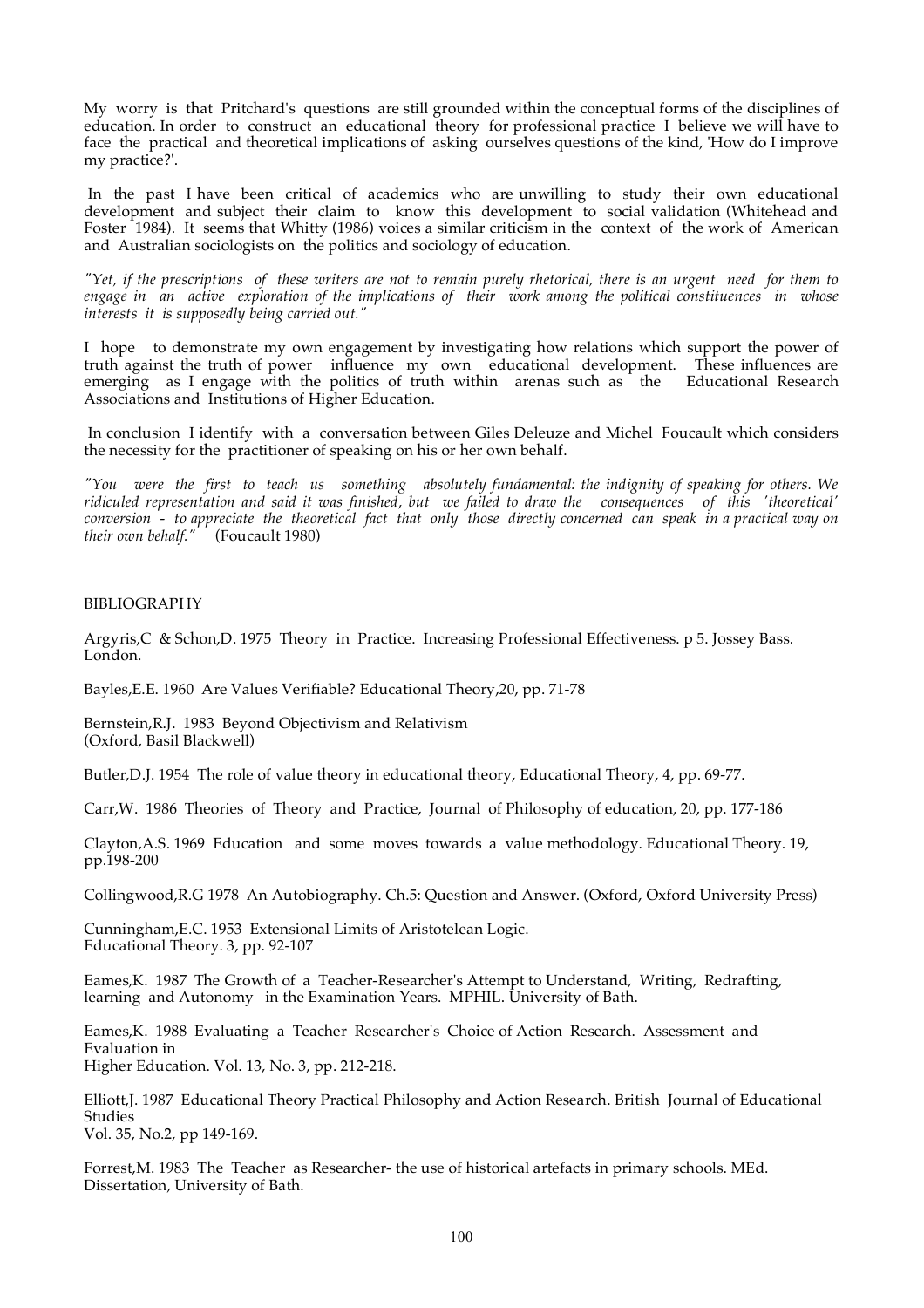Foster,D. 1980 Explanations for teachers' attempts to improve the process of education for their pupils.MEd. Dissertation, University of Bath.

Foucault,M. 1980 in C. Gordon (Ed) Power Knowledge (London, Harvester)

Fromm,E. 1960 Fear of Freedom. p18. Routledge & Kegan Paul

Gadamer,H.G. 1975 Truth and Method (London, Sheed and Ward).

Gitlin,A.& Goldstein,S. 1987 A Dialogical Approach to Understanding: Horizontal Evaluation. Educational Theory,37,No.1, pp. 17-29

Habermas,J. 1976 Communication and the Evolution of Society.

Hirst, P.H.(Ed) 1983 Educational Theory and its Foundation Disciplines (London, Routledge).

Jensen,M. 1987 A Creative Approach to the Teaching of English in the Examination Years. MPHIL. University of Bath.

Kilpatrick,W.1951 Crucial Issues in Current Educational Theory. Educational Theory, 1, No.1, pp. 1-8.

King,R. 1987 An Action Inquiry into Day Release in Further Education. MPHIL. University of Bath.

Larter,A. 1985 What ought I to have done? An examination of events surrounding a racist poem. Paper to the symposium, 'Action Research, Educational Theory and the Politics of Educational Knowledge', at BERA 1985.

Larter,A. 1988 An Action Research Approach to Classroom discussion in the Examination Years. MPHIL. University of Bath.

Lomax,P. 1986 Action Researcher's Action Research: a symposium. British Journal of In-Service Education. 13,No.1 University of Sheffield, 30 August 1985, pp.42-50.

Marcuse,H.1964 One Dimensional Man. (London, R & K.P.)

McNiff,J. 1988 Action Research - Principles and Practice. (London, Macmillan).

Mosier,R.D. 1967 From Enquiry Logic to Symbolic Logic. Educational Theory, 17, pp. 32-38.

Peters,R.S. 1966 Ethics and Education. Allen and Unwin.

Polanyi,M. 1958 Personal Knowledge. (Oxford, Oxford University Press)

Popper,K. 1963 Conjectures and Refutations. (Oxford. Oxford University Press)

Pritchard,M. 1988 Educational Theory and Social Change. Cambridge Journal of Education, Vol.18, No.1 pp 99-109

Schon,D.1983 The Reflective Practitioner.Basic Books New York.

Smith,P.G. 1976 Knowledge and Values.Educational Theory,26,29-39

Tostberg,R.E. 1976 Observations of the Logical Bases of Educational Policy. Educational Theory,26, pp.74-82

Walker,R. 1985 Doing Research. p181. Methuen.

Whitehead,J. 1972 A preliminary investigation of the process through which adolescents acquire scientific understanding. Unpub. M.A. dissertation. University of London.

Whitehead,J. 1985 An Analysis of an Individual's Educational Development: The Basis for Personally Oriented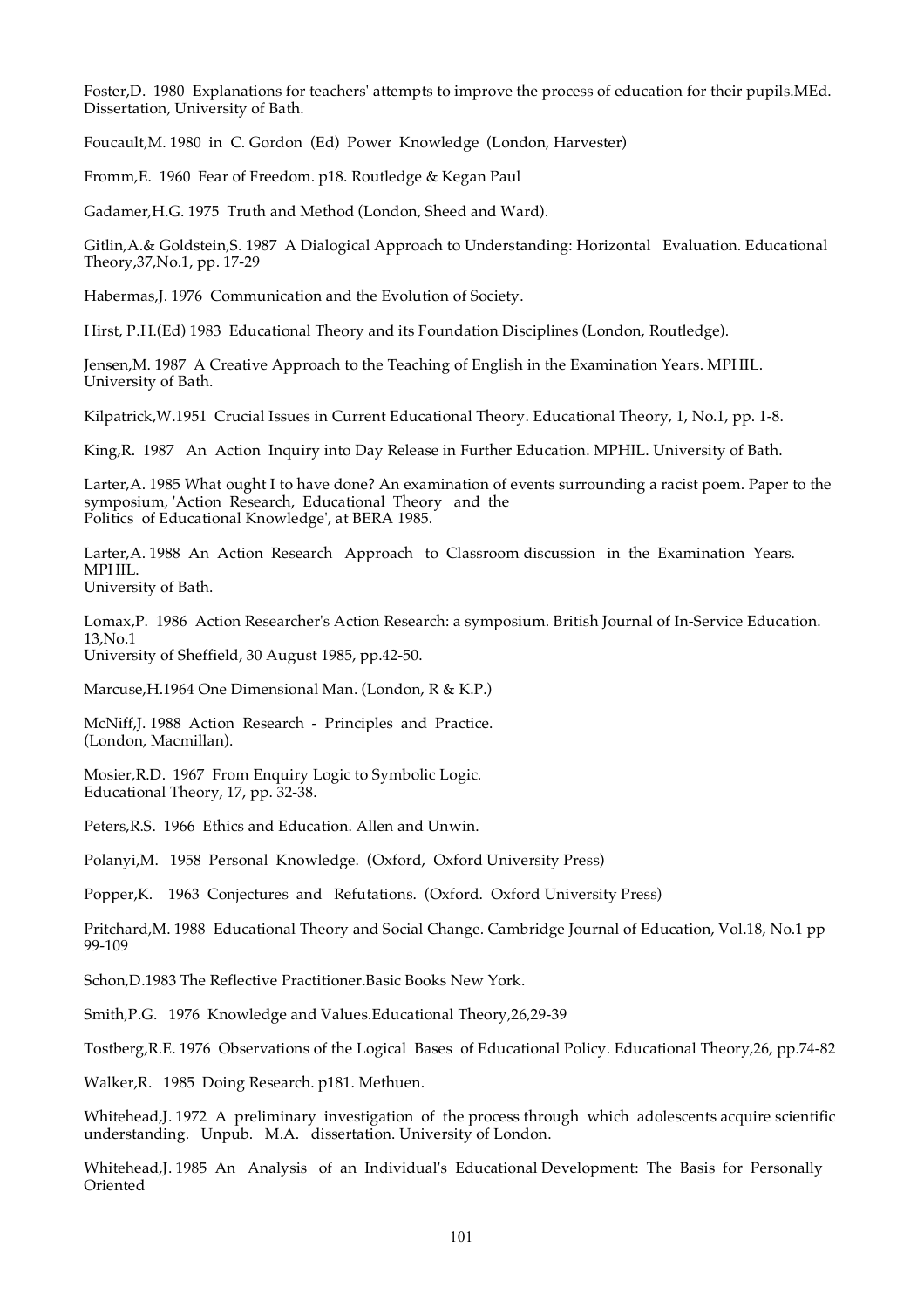Action Research. Chapt. in Educational Research: Principles, Policies and Practices. Ed.Shipman,M. Falmer. London.

Whitehead, J. & Foster, D 1984 Action Research and professional educational development. Cambridge Action Research Network. Bulletin No.6, pp41-45.

Whitehead,J.& 1987 Action Research and the Politics of Educational

Lomax,P. Knowledge. British Educational Research Journal, Vol.13,No.2.pp 175-190.

Whitty,G. 1986 Recent American and Australian Approaches to the Sociology and Politics of Education: Review Article. Educational Theory Vol.36, No.1, pp81-89.

Wittgenstein.L. 1953 Philosophical Investigations. (Oxford. Basil Blackwell)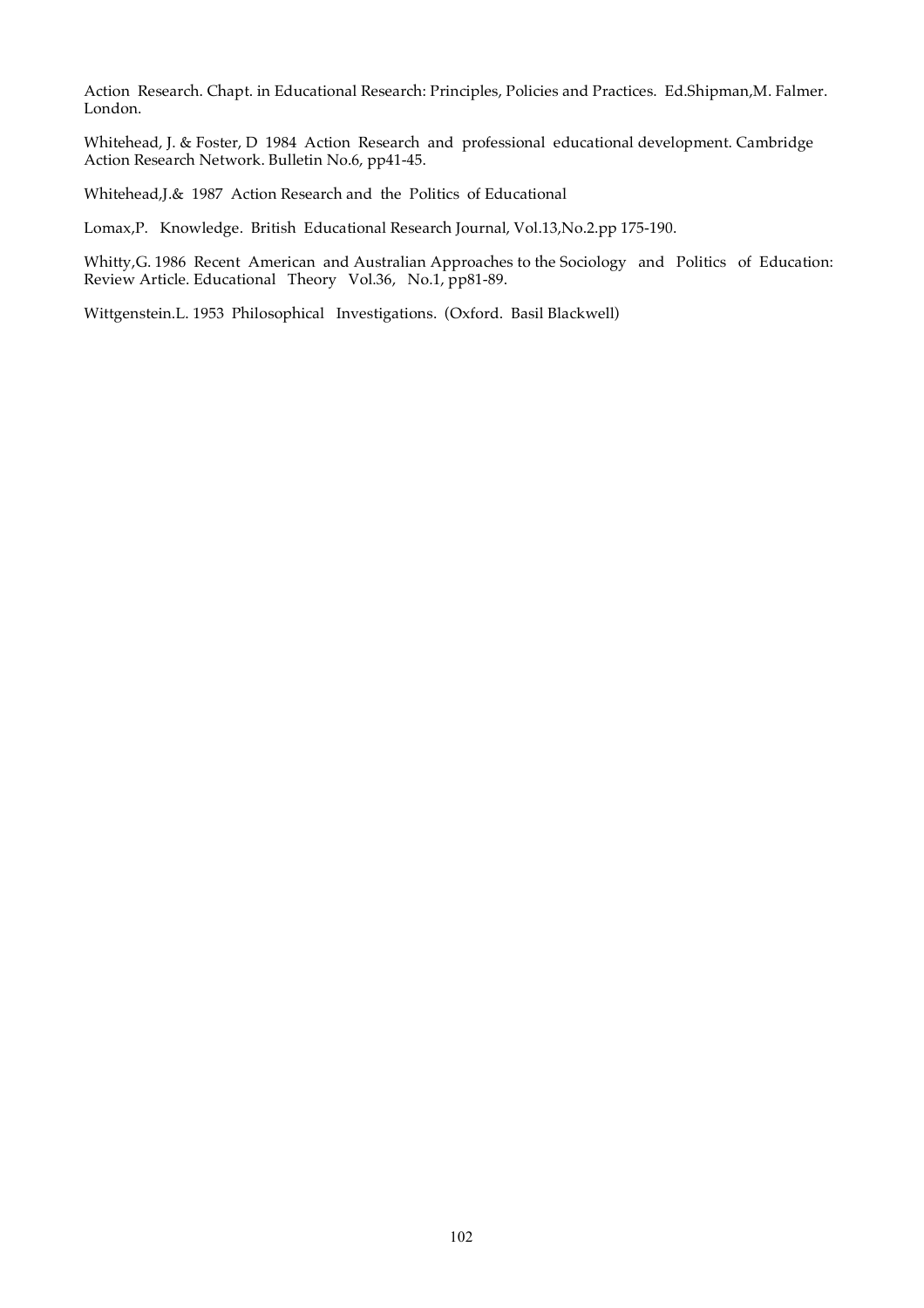# **4.3 CHANGING VIEWS ON THE NATURE OF EDUCATIONAL THEORY**

# **Material from the tutorial booklet from the booklet MEd Action Research 1, 1990.**

My aim is to stimulate your interest in generating and testing your own educational theory for professional practice. I want to do this because I view educational theory as being constituted by the descriptions and explanations which individual learners are producing for their own educational development. I have proposed this view as an alternative to the educational theory which guided teacher education in the 1960s, 1970s and early 1980s. I will relate this introduction to my own experience of in-service teacher education and to the research programme which was aimed at reconstructing educational theory in a way which could produce valid descriptions and expalnations for the educational development of individuals.

I will begin with extracts from two articles published in 1951 in the first issue of 'Educational Theory'. The first points out that educational theory is a form of dialogue which has profound implications for the future of humanity. The second refers to educational theory as strictly analogous to the part play by theory in the development of the natural sciences. I then want to describe the rise and fall of the view that educational theory was constituted by disciplines such as the philosophy, psychology, sociology and history education. My purpose is to set the scene for the presentation of a living form of educational theory which I believe is being generated by the descriptions and explanations which individual learners are producing for their own educational development.

# Kilpatrick (1951) points out that,

"Our civilization seems seriously threatened by the lack of a sufficient and common outlook on life. Men can effectively confer only in the degree that they have a common outlook. Within our own country and within the world, contending philosophies are so far apart that conferring is made very difficult if not impossible. This fact constitutes perhaps the greatest single long-term threat to our civilization. Education must face this problem in spite of its inherent difficulties. *It seems true to say that in this problem is our whole future at stake. "*

I agree that education must face up to this problem. My concern is that over thirty years have been wasted by academics in the development of educational theories which did not have a dialogical form. BY this I mean that they did not describe and explain education as a process of coming to understanding through question and answer. Instead of working at this insight academics working in the dominant paradigm in the 1950s chose to examine education with methods derived from positivist science.

Anderson (1951) gives an early account of this belief that educational researchers should follow the methodologies of the physical sciences. This article is well worth reading as it shows a total disregard for the value-laden nature of education and for the fact that education is a form of art.

"If educational theory is to make the contribution it should make to the study of education, it must receive adequate attention, and it must play a part in the development of the science of education strictly analogous to the part played by theory in the development of the natural sciences....the great advance in physical theory was related to experimental physics in several ways. It was touched off by the results of experimental investigation. It was dependent for its ultimate *acceptance upon experimental verification. And it stimulated years of further experimental investigation. The reciprocal* relationshp between the theoretical and the empirical is quite clear. It is equally clear however that the advance in theory was not produced by the experimental methods used in the original investigations, or in the later verification, or in the subsequent investigations. This advance resulted from the study of theoretical problems in their own terms and with the methodologies appropriate to the study of such problems ...No analogy is ever exact. Allowances must be made for the fact that the study of education involves problems of engineering as well as of experimentation. Nevertheless, after all allowances have been made the function of theory in the field of education is analogous to the function of theory in the *field of physics and the other natural sciences. "*

O' Connor (1957), in his influential introduction to the philosophy of education, concludes his essay on 'What is an Educational Theory?', with the statement which formed the focus for a later debate with Paul Hirst (1966)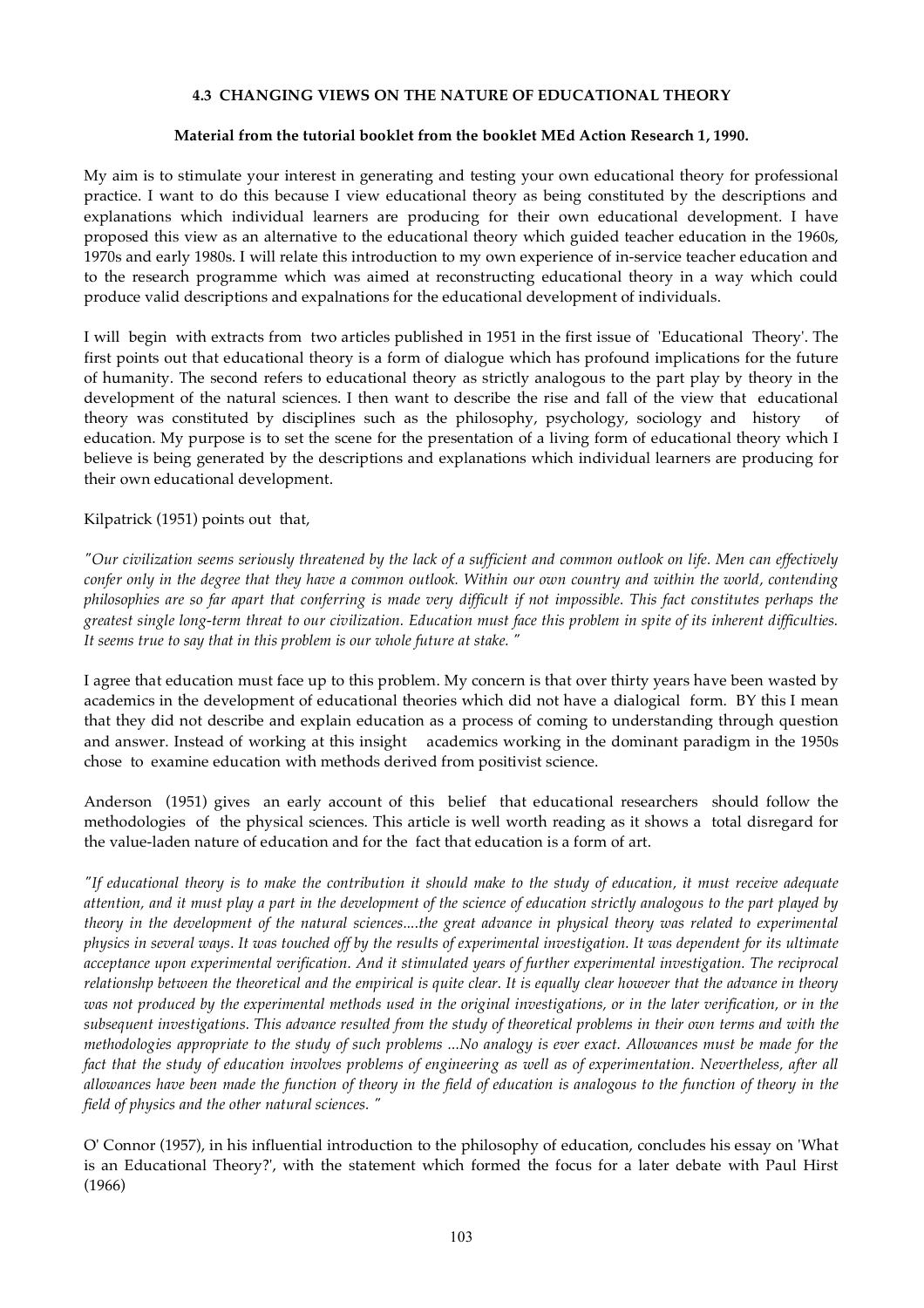"The word theory as it is used in educational contexts is generally a courtesy title. It is justified only where we are applying well-established experimental findings in psychology or sociology to the practice of education. And even here we should be aware that the conjectural gap between our theories and th facts on which they rest is sufficiently wide to make our logical consciences uneasy. We can hope that the future development of the social sciences will narrow this gap *and this hope gives an incentive for developing these sciences."*

The President of the British Educational Research Association, in his analysis of the effectiveness of the methods of experimental design and data analysis, acknowledged that these methods had failed to live up to expectations (Eggleston 1979). The failure to yield statistically significant results in favour of one treatment or another and the failure to facilitate the elucidation of mechanisms may not, says Eggleston, be due to inherent defects in the method. Eggleston advocates that we should attempt to improve the approach by putting the ideal of true experimental designs in the broader perspective of what is loosely called 'scientific method'.

Tom Kitwood (1975) analysed research findings which were based onan acceptance of the assumptions of 'scientific method' discussed by Eggleston. He argued that these assumptions are the reasons why so many of the findings of educational research fail to appear convincing or relevant to those who are directly involved in education;

"It is suggested that many research studies employ a specious view of science, as a result of which important problems *are often trivialized. Also some of the techniques of inquiry commonly used involve counter-educational assumptions. Thus a 'false consciousness' about education tends to be generated, and many substantive issues are* obscured or neglected. Three positive propositions are put forward. First, that research must be centrally concerned with education itself; second, that the conception of the human beings implicit in research must be one in which human powers are acknowledged; third, that fresh standards of acceptability must be established, based on a more *intelligent understanding of the nature, scope, and limits of scientific inquiry. "*

The creative phase of the genesis of an alternative to the 'science' approach can be traced to the work of Louis Arnaud Reid the first holder of the Chair of the Philosophy of Education at the Institute of Education of the University of London. Reid (1962) cautioned practitioners against the idea that educational theory was a theory, like the physical sciences, which could be applied directly to practice.

"Whenever there is anywhere, application of theory to practice, a judgment of value is implied. The values of application are assumed. Nevertheless when the application is to human welfare it is easy to fall into compartmental thinking, to forget the human personal needs of the patients or children, to think of the application of formulae, to forget that the first aim or value is to help them as human beings. It does not matter in an engineer, but it does matter in a doctor or a teacher, if he gets too much into routine habits, or becomes a hack, because that tends to make him a bit inhuman in *doing his job. "*

The development of the alternative 'disciplines' approach to educational theory, described below, was carried out with great force by R.S. Peters and P. Hirst. This approach dominated the 1960s 1970s and early 1980s has yet to be replaced by a coherent alternative which commands wide support in the teaching and research community.

When I began teaching in 1967 the disciplines approach was already well established and was based on the wholly admirable desire to,

"... make an end to the undifferentiated mush that is often perpetrated under the heading of educational theory before the different types of question have been distinguished; but we must make sure that the research and training carried out under the aegis of the different disciplines is brought together again in an integrated conversation on matters of common concern. In fact I am making in a concrete way the logical point that 'integration' is inseparable from *'differentiation'."*Peters 1964/77

As a student at the London Institute of Education (1968 - 72) I was presented with the differentiated forms of thought in the philosophy, psychology, sociology and history of education as if these disciplines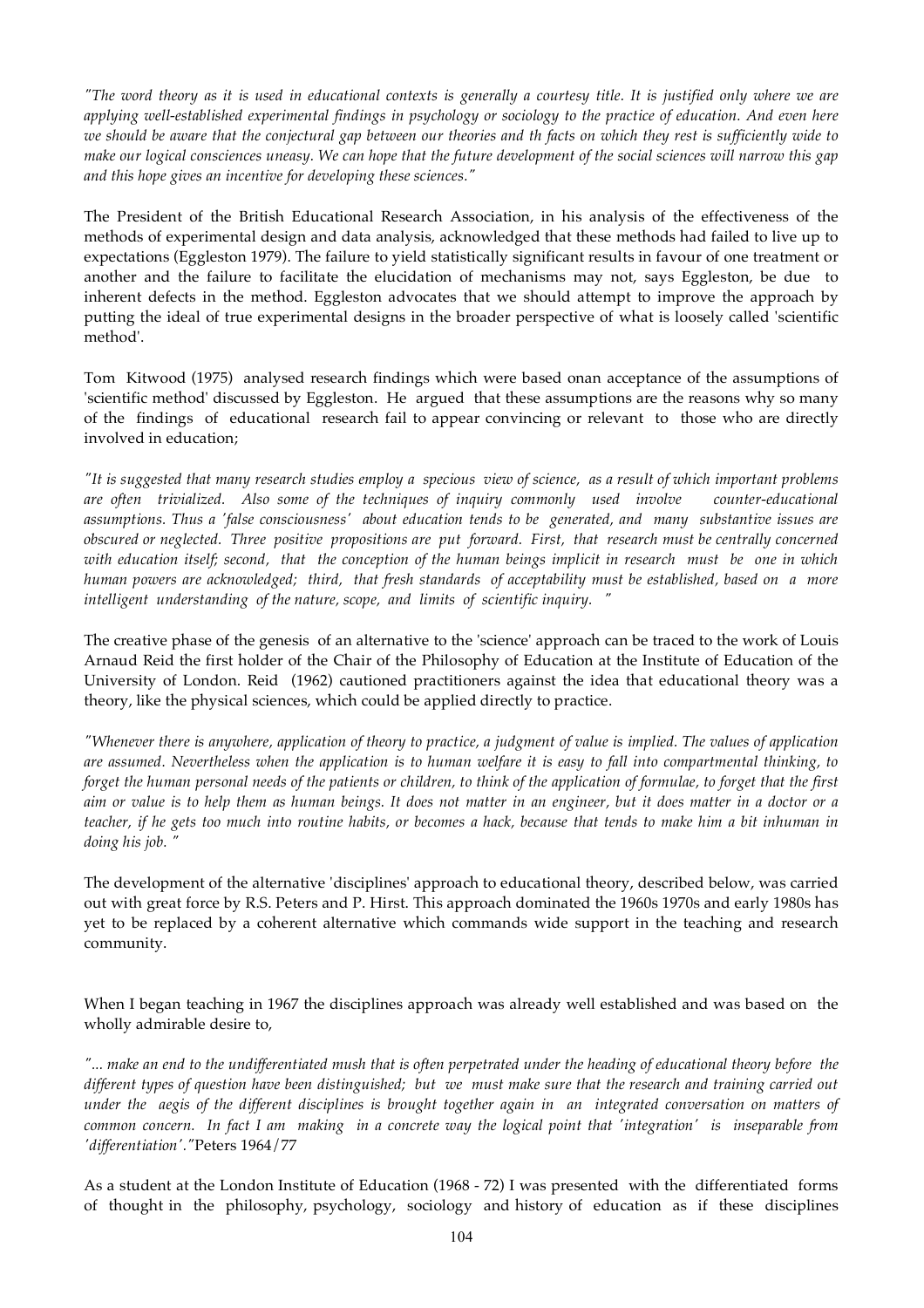constituted 'educational theory'. How the disciplines approach came to be named can be seen in the three principles below, which Richard Peters used to determine the selection and presentation of educational theory;

"1) Though it must be presented in a differentiated way the different disciplines must also mesh in with and be *seen to mesh in with each other in relation to matters of educational policy and practice.*

2) Selection from the content of the basic disciplines must, in the main, be determined by what is relevant to the *practical problems and interests of teachers in training.*

3) The differentiated modes of thought about education, though harnessed to practical issues, must also be presented in a way that they intimate, and are seen to intimate, problems, at a more fundamental level in the disciplines *themselves, and the forms of enquiry necessary for their solution."* (Peters1964/1977)

A fundamental criticism against Peters' position was made by Charles Clark. Clark (1976) focussed his attack on Peters' claim that whilst most people study education with practical concerns in view, it need not necessarily be so studied. Clark claimed that it must be so studied, in so far as it is education, and that it cannot be 'studied in a....reflective, disinterested manner' by academics, or for that matter by anyone. Clark attacked the assumption that there is any 'it' in the sense required, that such people could mediate upon. On these grounds he called for the abandonment of higher degrees in education predicated upon the disciplines approach. It may be worth noting that higher degrees in education are still be awarded which do not require evidence of competent practice.

The views of Paul Hirst, a Professor of Education at the London Institute and later the University of Cambridge before his recent retirement, are still influential in debates about the nature of educational theory.In 1983 he acknowledged a mistake in his thinking about the nature of educational theory (Hirst 1983). The criticisms below by Reid and Schilling are focused on Hirst's beliefs about the nature of educational knowledge and rationality. Hirst's basic position is that examples of knowing-this in the sense of knowing a direct object can be reduced to examples of knowing-that, knowing-how plus another nonknowledge component. I think the essence of Hirst's position is contained in the following passage,

"It has frequently been pointed out that the language we use when referring to knowledge is very varied. We speak of knowing that  $2+2=4$ , that it is wrong to cause unnecessary suffering, what caused a fire, how to drive a car, how to get from Euston Station to Russell Square, who is the President of France, about motor cars. Mr. John Smith, Paris, the Ring, the feeling of pain and so on. On closer investigation, however, these expressions all seem to be readily reducible to variations on three basic forms, in spite of certain overlaps in the linguistic structures involved. First, there are those expressions in which what is known is a truth or set of truths, eg. that  $2+2=4$ , or who is President of France, These are normally referred to as expressions of propositional knowledge or know-that. Secondly there are expressions in which what is known is how to carry out a performance or activity of some kind, eg. how to drive a car. These are usually referred to as cases of procedural knowledge of know-how. Thirdly there are expressions in which what is known is an object of some kind eg. Paris, the Ring, the Prime Minister, the feeling of pain. Here it is customary to speak of knowledge with a direct object. But are there then three quite distinct mutually irreducible kinds of knowledge, or can we show that there are ultimately only two kinds, or perhaps even one? In a strict sense it seems to me there are only two distinct mutually irreducible concepts. 'Know-that' and 'Know-how' with cases of *knowledge with a direct object, always being reducible to 'know-that' and 'know-how' plus another non-knowledge element. "* (Hirst 1979)

In total opposition to the above view that knowledge with a direct object or knowing-this, is reducible to 'know-that' or 'know-how' plus another non-knowledge element, Reid argues his case for knowledge of the direct object. Drawing his example from music Reid makes his point:-

"Consider one of the Master Classes', which, through T.V. we are sometimes privileged to look in upon. The clear, and *important, distinction between knowledge-that and knowledge with the direct object comes clearly if I say, 'the* Master knows-that it ought to go like this'. His knowledge - that and - how is clearly dispositional, and up to a point his overt message can be conveyed in general words, sometimes metaphors. But only so far. Then come expressive bodily gestures, facial movements arm and body moving, singing, perhaps demonstrating. The passage just has to go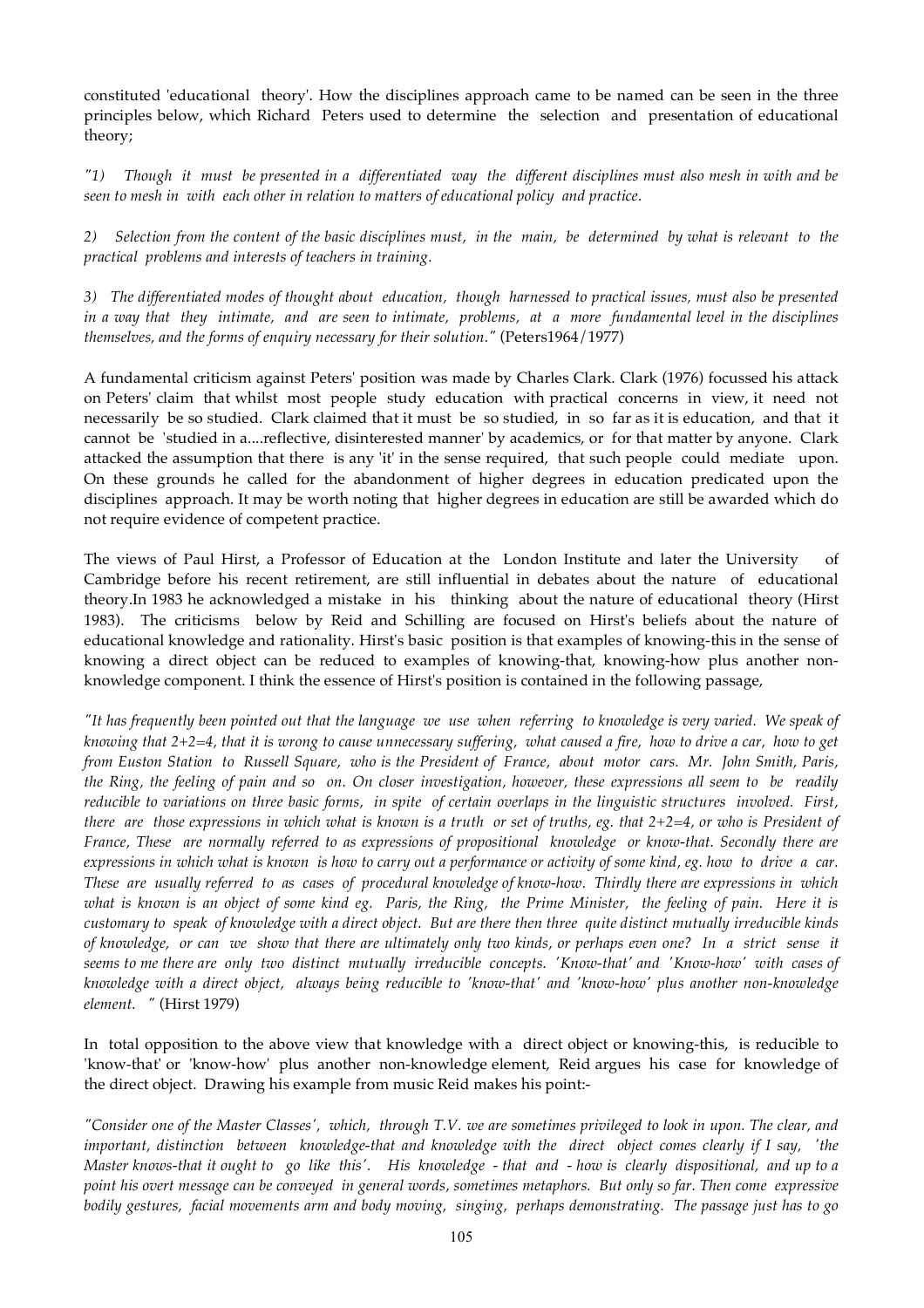like this' something so particular and individual that in the nature of things the 'this' cannot be said in any general language. It is not to repeat once more that there is a non-knowledge experience on which knowledge-that can "rest'. It is indivisible a cognitive experience. Real musical intuitive knowledge is direct as the arrow. Many insightful things, in forms of knowledge-that and -how can be said by musicians; but musical knowledge, qua musical, does not reach its musically cognitive consummation finally from -that or -how. Rather, knowledge-that or -about music in *itself derives from direct musical gnosis, musical intuition. Even technical knowing-how of performance is barren* musically without underlying musical intuition. In the sphere of art, at any rate (and perhaps in other spheres too) *Professor Hirst puts the cart before the horse - or maybe he has just unharnessed the horse."* (Reid 1980)

One of the central points in the view of educational theory of Paul Hirst was the claim that the conceptual structures manifest in, and formed by, formal public knowledge are necessary to rational thought, and are consequently the prime conditioning factor of general intellectual education. Philip Walkling (1979) mounted an attack on this point by showing that each of the alternative possible accounts of this necessity are impossible of demonstration. He argued that this provided a conclusive refutation of the theory that a 'curriculum' can be deduced from 'the nature of knowledge and of mind'. He called for curriculum planners to abandon such 'value-free' assumptions and return to the notion of curriculum content as valued.

By 1982 Hirst began to move his position considerably. The following passage clearly shows Hirst emphasising the common sense base of educational professionalism.

" The idea that activities like teaching, any more than many of those of everyday life, can be undertaken as a technology is an error. The ends brought about by reasons are not simply causes. They involve unique personalities in complex non-causal relationships, operating in what are often unique circumstances. There are common elements to *these situations and activities which permit theoretical enquiries in the disciplines. But these necessarily concern* themselves with limited abstracted elements from what are basically complex concrete situations. In addition there is no obvious reason to say that such disciplines ever could, let alone do now, provide an exhaustive account of situations so that they can be put back together to provide some total understanding on which rational action could be based. *Certainly what the 'disciplined' study of education has achieved so far is fragmentary, very limited and disagreement even within the individual disciplines is widespread.*

What we must start from is rather a more integrated picture of the nature of human activities, recognising that *much of our understanding of personal situations is necessarily tacit, implicitly acquired and employed in concrete situations.......*

*The complex of explicit and implicit understanding, attitudes, principles and skills, within 'discipline-refined common* sense' as developed within educational institutions by the practitioner is, I suggest, the proper base of educational *professionalism."* (Hirst 1982)

In 1983 Hirst published a most generous acknowledgement that his previous view was mistaken. He makes the following points about his new position on the nature of educational theory:-

*"Consideration of particular actions or activities and their rationale may however raise critical consideration of the understanding and principles with which the practitioner in general approaches these situations. The question* then is no longer whether particular judgments or actions were the best that could be taken by this practitioner in *the circumstances in which the situation arose, but whether the understanding, principles and capacities that he* could bring were themselves justifiable. It is with the critique of 'operational educational theory' in this sense that *educational theory in its wider sense is concerned. Educational theory is thus directed at more rational educational practice by the continuous attempt to develop operational educational theory composed of elements that* are as far as possible rational defensible. But if this pursuit is not to be misunderstood, the complex character of practice must be kept firmly in mind. In general the concepts employed in operational theory will be those used by *practitioners as a result of their formal and informal education, training and socialization.*

Many of these concepts will be those of every day life, developed to capture the complex situations and activities as existential wholes, whilst taking for granted a common recognition of their detailed characters and their context. The concepts of specifically educational situations and activities will be of exactly the same character. Much of the understanding within this level of theory will have been developed in the context of immediate practical experience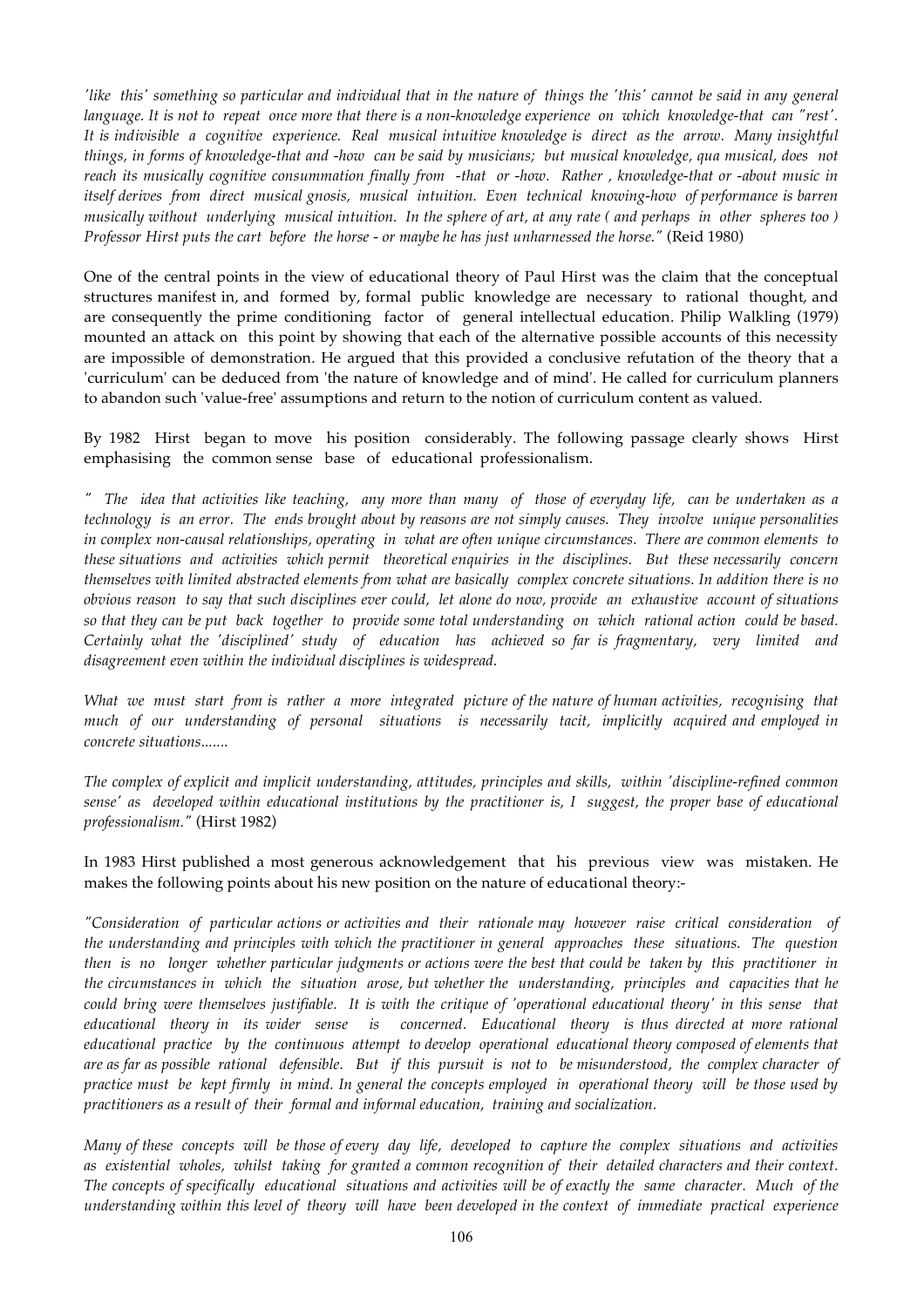and will be co-terminous with everyday understanding. In particular many of its operational principles, both explicit and implicit, will be of their nature generalisations from practical experience and have as their justification the *results of individual activities and practices. In many characterisations of educational theory, my own included,* principles justified in this way have until recently been regarded as at best pragmatic maxims having a first crude and superficial justification in practice that in any rationally developed theory would be replaced by principles with more *fundamental, theoretical, justification. THAT NOW SEEMS TO ME A MISTAKE (my emphasis). Rationally* defensible practical principles. I suggest, must of their nature stand up to such practical tests and without that are *necessarily inadequate. This demand stems from the fact that only principles generated in relation to practical* experience and that are operationally tested can begin to do justice to the necessarily complex tacit elements within practice. Indeed I would now argue that the essence of any practical theory is its concern to develop principles *formulated in operationally effective practical discourse that are subjected to practical test."* (Hirst 1983).

Marie Schilling (1986) laid the disciplines approach to rest with the points that,

"Implicit in the critic's charges that Hirst's thesis is narrow, incoherent and lacking adequate justification is a unifying theme that has its roots in the Aristotelian tradition. If we can identify this theme, it may sharpen the criticism of Hirst and permit us, with the help of some current interpreters of Aristotle, to suggest an alterative way of thinking about *liberal education that is consistent with modern philosophy.......*

*The definition of rationality espoused by Toulmin, MacIntyre and Bernstein is clearly distinguishable from Hirst's* definition on several dimensions. Whereas Hirst leans towards a definition of rationality that fixes it in relatively stable and closed systems of knowledge, the proponents of practical rationality define it as more open, historically developed and subject to continual modification. For Hirst, the goal of rationality is truth or objectivity; for the practical rationalists, *the ends are understanding, right action and character development. For Hirst, the achievement of rationality is* predicated on the mastery of the structure of knowledge; for MacIntyre et al., rationality is developed through the exercise of deliberation and choice in situations that require interpretation. Clearly, liberal education defined in terms of *practical reason would be very different from Hirst's definition in terms of theoretic reason.*

Before concluding, I would like to suggest two ways in which an Aristotelian view of liberal education might differ from Hirst's. First, education itself can be understood as a practice or set of practices that is embedded in a tradition or set of traditions. Consequently, there is no fixed point or ultimate ground on which educational content can be based; the purposes that direct educational choices are always subject to reconsideration and negotiation. Educational discourse is *ethical and political; educational choices are justified by the giving of reasons.*

Second, the point of education is to cultivate in individuals the virtues that will enable them to select practices widely, to reflect on and direct the narrative course of their lives towards the attainment of good and to become critical of tradition in such a way as to accept it or modify it in the light of the good for humankind. Among these virtues are, I suggest, *playfulness, flexibility, openness to the alien, respect for what is different, empathic understanding, trust,* reasonableness, truthfulness and a capacity for self-criticsm. If the point of liberal education is the cultivation of these and other virtues that permit an individaul to understand what is new to him or her and to make this understanding the occasion for evaluation of his or her prejudices, then the selection of subject matter, although important, is a secondary consideration. Furthermore, the basis for subject selection is not how it fits into a general structure of knowledge, but what point or purpose it serves in developing practical rationality, understanding and the capacity for right action." (Schilling 1986)

I would offer a word of caution against the belief that we will be able to construct a valid form of educational theory on the basis of Aristotle's thinking. I acknowledge the profound insights contained in the Nicomachean Ethics on the nature of practical knowledge. In accepting the insights in Aristotle's ethics we must take care, for the reasons discussed below, against accepting the propositional form with its Law of Contradiction as the appropriate form for presenting educational theory.

Whilst the above examples demonstrate the existence of an academic community engaging in critical discourse, the discourse is bounded by the Law of Contradiction of the propositional form. which eliminates contradiction for theoretical discourse. What all these academics have in common is an acceptance of this logical form for their communications on the nature of educational theory. This has implications for how they see the unit of appraisal and standards of judgement in claims to educational knowledge. I offer my own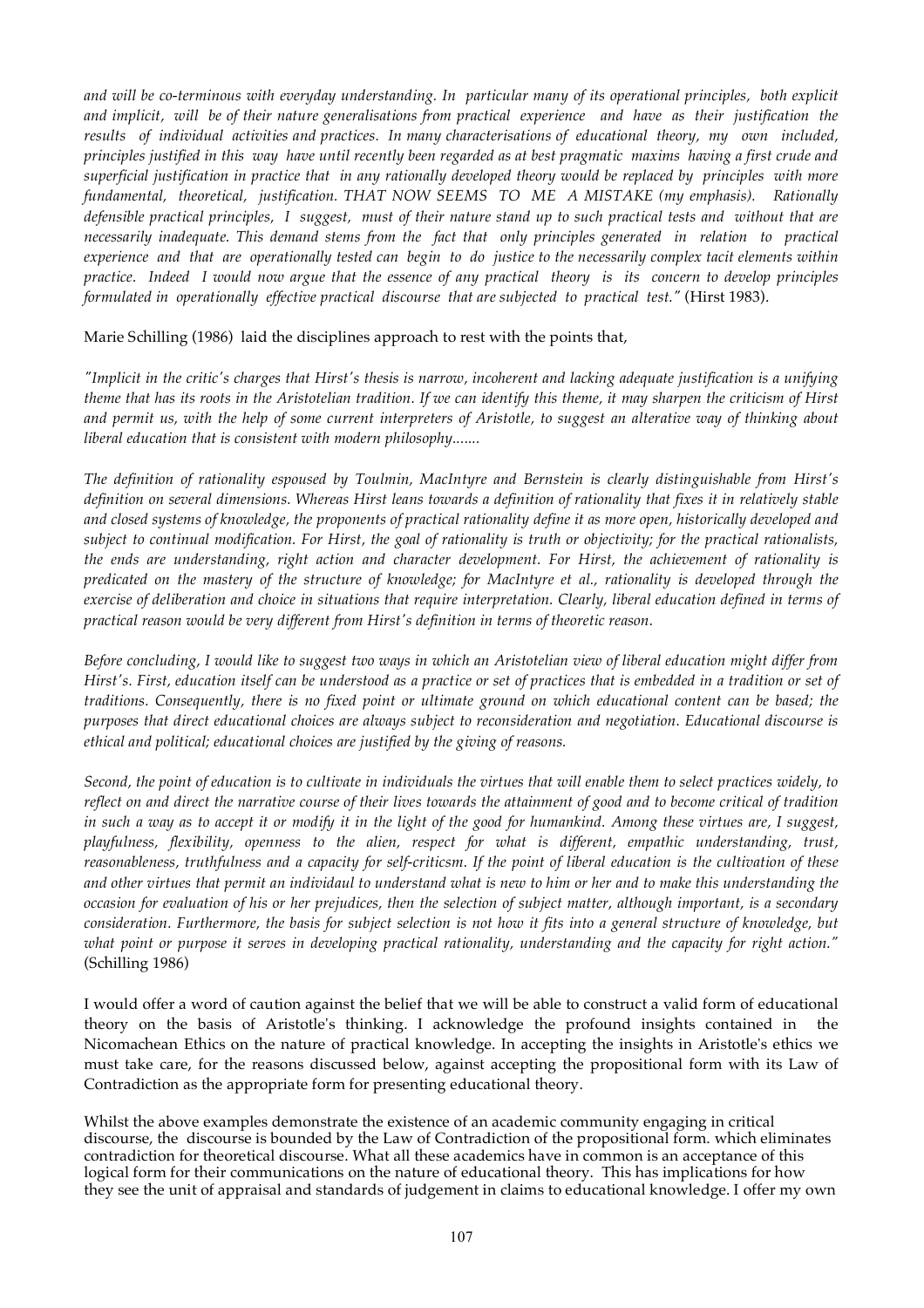unit and standards below from a dialectical perspective which includes the unit of appraisal as a living contradiction's account of their own educational development.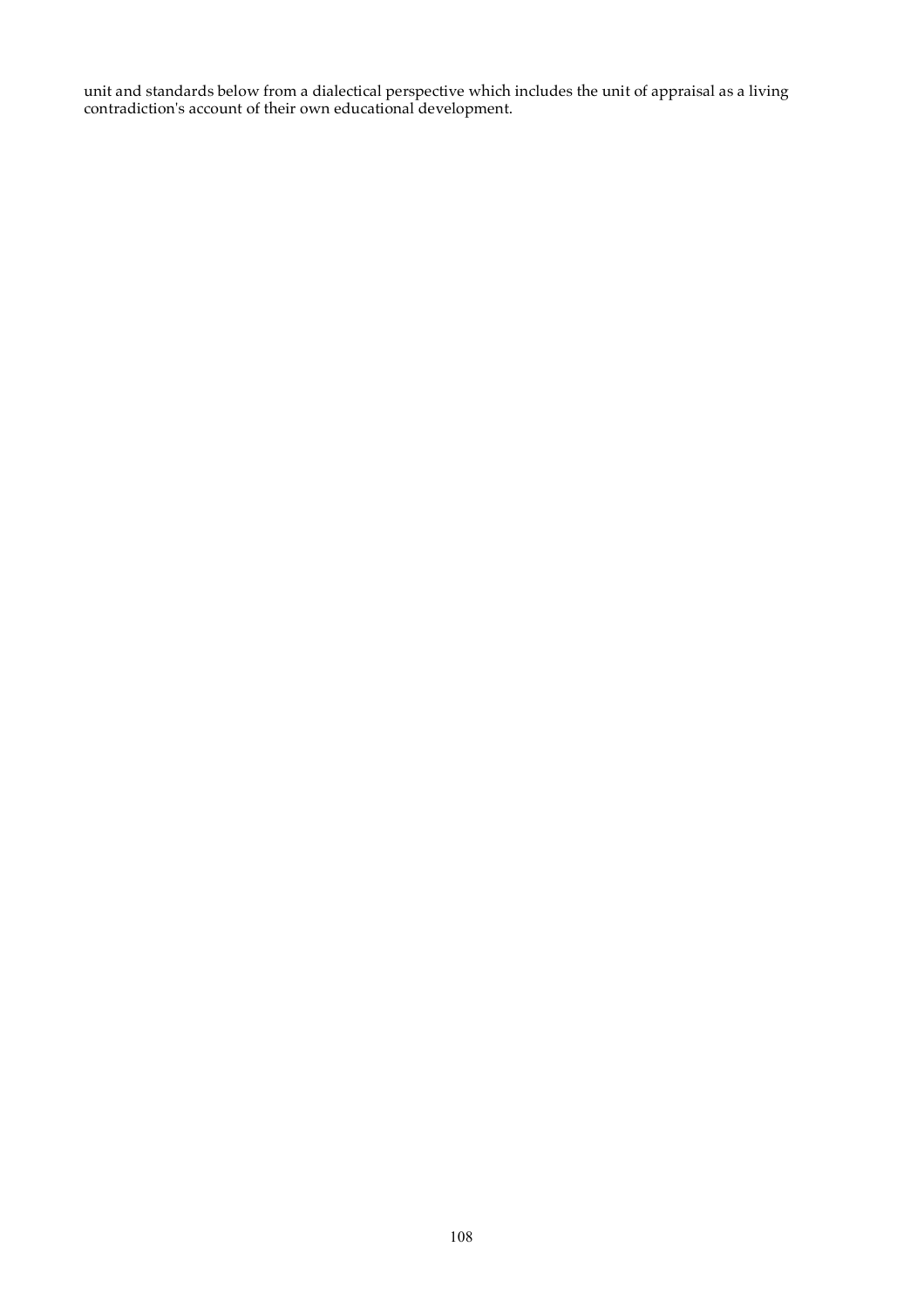## **2.4 THE UNIT OF APPRAISAL AND THE STANDARDS OF JUDGEMENT USED TO VALIDATE AN INDIVIDUAL'S CLAIM TO KNOW THEIR OWN EDUCATIONAL DEVELOPMENT.**

The educational analysis which follows is focussed upon the nature of the validity of an individual actionresearcher's claim to know his or her own educational development. The analysis outlines a form of educational theory which can be generated from professional practice and which can integrate the different contributions of the disciplines of education. Let me say at the beginning how I see the relationship between my own research and teacher action-research. In my work in a University I am paid to make a scholarly and acknowledged contribution to knowledge of my subject, education. I characterise my attempts to make this contribution a form of academic action-research. In my investigations of my own claims to know my own educational development I have explored the nature of a form of educational theory which is directly related to educational practice. My particular concerns have focussed upon the academic legitimacy of an individual's claim to know his or her own educational development. I think that my findings will be of use to those teacher-researchers who wish to justify their own claims to knowledge to the academic community.

The approach to educational theory I am suggesting we adopt rests on a number of assumptions concerning both the idea of a 'living form of theory' and the personal and social criteria which can be used to criticise the theory. I use the term a 'living form of theory' to distinguish the suggested approach from the 'linguistic form' in which traditional theories are presented for criticism. In a living approach to educational theory I am suggesting that teacher action-researchers present their claims to know how and why they are attempting to overcome practical educational problems in this form,

I experience a problem when some of my educational values are negated in my practice.

I imagine a solution to my problem.

I act in the direction of the solution.

I evaluate the outcomes of my actions.

I modify my problems, ideas and actions in the light of my evaluations.

For educational theory to be directly related to educational practice it must have the power to explain an individual's development. One of the major problems which has led to the discrediting of traditional forms of educational theory was that they could not produce adequate explanations for the educational development of individuals. A theory should also be able to answer questions concerning why things happen. In the approach to educational theory advocated here the 'why' questions are answered in terms of 'value'. Like Ilyenkov (1982) I take 'value' to be a human goal for the sake of which we struggle to give our lives their particular form. In relation to the enquiry I take it that the experience of the negation of educational values moves the enquiry forward and that the values are taken, by the holder, to be concrete universal laws in the sense that we hold our educational values with universal intent.

Questions concerning the academic legitimacy of a claim to knowledge are often focussed upon the criticism of a particular piece of work. The work being criticised can be a single hypothesis or theory (Popper 1972) or a research programme (Lakatos 1972). Whatever is being criticised is known as the unit of appraisal. In criticising a claim to knowledge it is important to be clear about the unit and the standards of judgement which can legitimately be used in the criticism. There is some dispute amongst philosophers about the nature of the standards which can be used to criticise a claim to knowledge.

The unit of appraisal in my conception of educational theory is the individual's claim to know his or her own educational development. Although this unit may appear strange to most educational researchers I think that it is clearly comprehensible. The standards of judgement are however more difficult to communicate. I use both personal and social standards in justifying my own claims to know my own educational development. In using personal criteria I draw upon the work of Michael Polanyi. I am grateful for Personal Knowledge (1958) because in my case Polanyi fulfilled his purpose of 'stripping away the crippling mutilations which centuries of objectivist thought have imposed on the minds of men'. The personal criteria I use in making a claim to know my own educational development include Polanyi's values of respect and commitment.

" To claim validity for a statement merely declares that it ought to be accepted by everyone because everyone ought to be able to see it...The affirmation of a scientific truth has an obligatory character; in this it is like all other valuations that *are declared universal by our own respect for them. "* Polanyi and Prosch 1975

" It is the act of commitment in its full structure that saves personal knowledge from being merely subjective. Intellectual commitment is a responsible decision, in submission to the compelling claims of what in good conscience I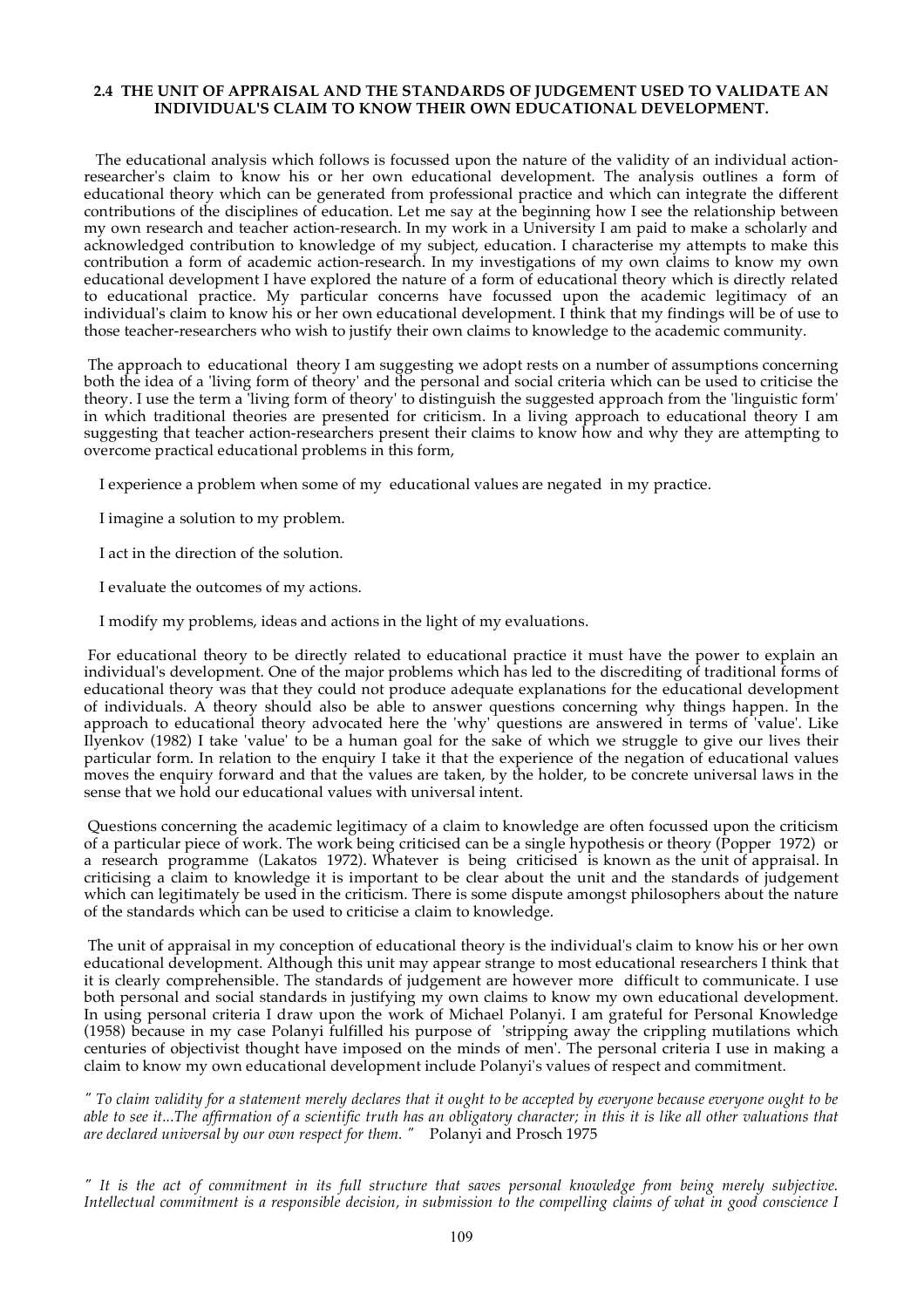conceive to be true. It is an act of hope, striving to fulfil an obligation within a personal situation for which I am not responsible and which therefore determines my calling. This hope and this obligation are expressed in the universal intent of personal knowledge. .......Any conclusions, whether given as a surmise or claimed as a certainty, represents a commitment of the person who arrives at it. No one can utter more than a responsible commitment of his own, and this completely fulfils his responsibility for finding the truth and telling it. Whether or not it is the truth can be hazarded *only by another, equally responsible commitment."*

Polanyi 1958

In grounding my epistemology in Personal Knowledge I am conscious that I have taken a decision to understand the world from my own point of view, as a person claiming originality and exercising his personal judgement responsibly with universal intent. This commitment determines the nature of the unit of appraisal in my claim to knowledge. The unit is the individual's claim to know his or her own educational development.

The social criteria I use to criticise my claim to knowledge appear to conform to Habermas' view on what claims to validity I am making if I wish to participate in a process of reaching understanding with you. Habermas (1979) says that I must choose a comprehensible expression so that we can understand one another. I must have the intention of communicating a true proposition so that we can share my claim to knowledge. I must want to express my intentions truthfully so that we can believe what I say. Finally, I must choose an utterance that is right so that we can accept what I say and we can agree with one another with respect to a recognized normative background. Moreover, communicative action can continue undisturbed only as long as participants suppose that the validity claims

they reciprocally raise are justified.

From this I take it that the action-researcher has a responsibility to present a claim to knowledge for public criticism in a way which is comprehensible. The researcher must justify the propositional content of what he or she asserts, and justify the values which are used to give a form to the researcher's life in education. The researcher must be authentic in the sense of wanting to express his intentions truthfully. Habermas says, and I agree, that a claim to authenticity can only be realized in interaction: "in the interaction it will be shown in time, whether the other side is 'in truth or honestly' participating or is only pretending to engage in communicative action". The personal and social standards I use to judge the academic legitimacy of my claim to knowledge are the values I use in giving my life its particular form in education. In judging my own claim to educational knowledge I use the following logical, scientific, ethical and aesthetic values. In such a brief space all I can hope to do is to sketch out the general principles of my position and to draw your attention to the locations where the position is being worked out in more detail in practice.

The most difficult problem to be overcome in presenting my ideas to others in a comprehensible way concerns the logic of my position. As a dialectician I am aware of the attacks on dialectical logic by such eminent Western philosophers as Karl Popper. Popper (1963) dismisses the use of dialectical logic in the presentation of theories as based on nothing better than a loose and woolly way of speaking. His case rests on the way he thinks about contradictions. The point at issue has been clearly put by Ilyenkov (1977).

" Contradiction as the concrete unity of mutually exclusive opposites is the real nucleus of dialectics, its central category...but no small difficulty immediately arises as soon as matters touch on 'subjective dialectics', on dialectics as the logic of thinking. If any object is a living contradiction, what must the thought (statement about the object) be that expresses it? Can and should an objective contradiction find reflection in thought? And if so, in what form?

Formal logicians such as Popper(1963) hold that any theory which contains contradictions is entirely useless as a theory. This view is based upon a linguistic presentation of theory. In this paper I am emphasising that we are generating and testing a a living form of educational theory. The theory is embodied in the lives of practitioners who exist as living contradictions. The inclusion of 'I' as a living contradiction within a theoretical presentation creates problems if we attempt this presentation in a purely propositional form because the propositional logic holds that we cannot have two mutually exclusive statements which are true simultaneously.

In my own development I am conscious of attempting to overcome the experience of myself as a living contradiction in order to minimise the tensions between, for example, values negated in practice and the current practice. I am also conscious of the need to give a form to my life and of the need for meaning and purpose. If I attempt to describe my development in a purely propositional form I will fail to communicate my meaning because of the existence of 'I' as a living contradiction in my development. The central problem is how to present a dialectical claim to knowledge in a publicly criticisable form. My own presentation is in the form of ten research reports (Whitehead 1982) produced over the past ten years as I have explored my existence in terms of 'I' as a living contradiction in the School of Education of the University of Bath. Table two in an earlier section summarised the educational analysis of my educational development. I think that we are involved in the creation of an educational theory which is embodied in your form of life, as a practitioner, rather than existing in a propositional form within textbooks on library shelves. This is not to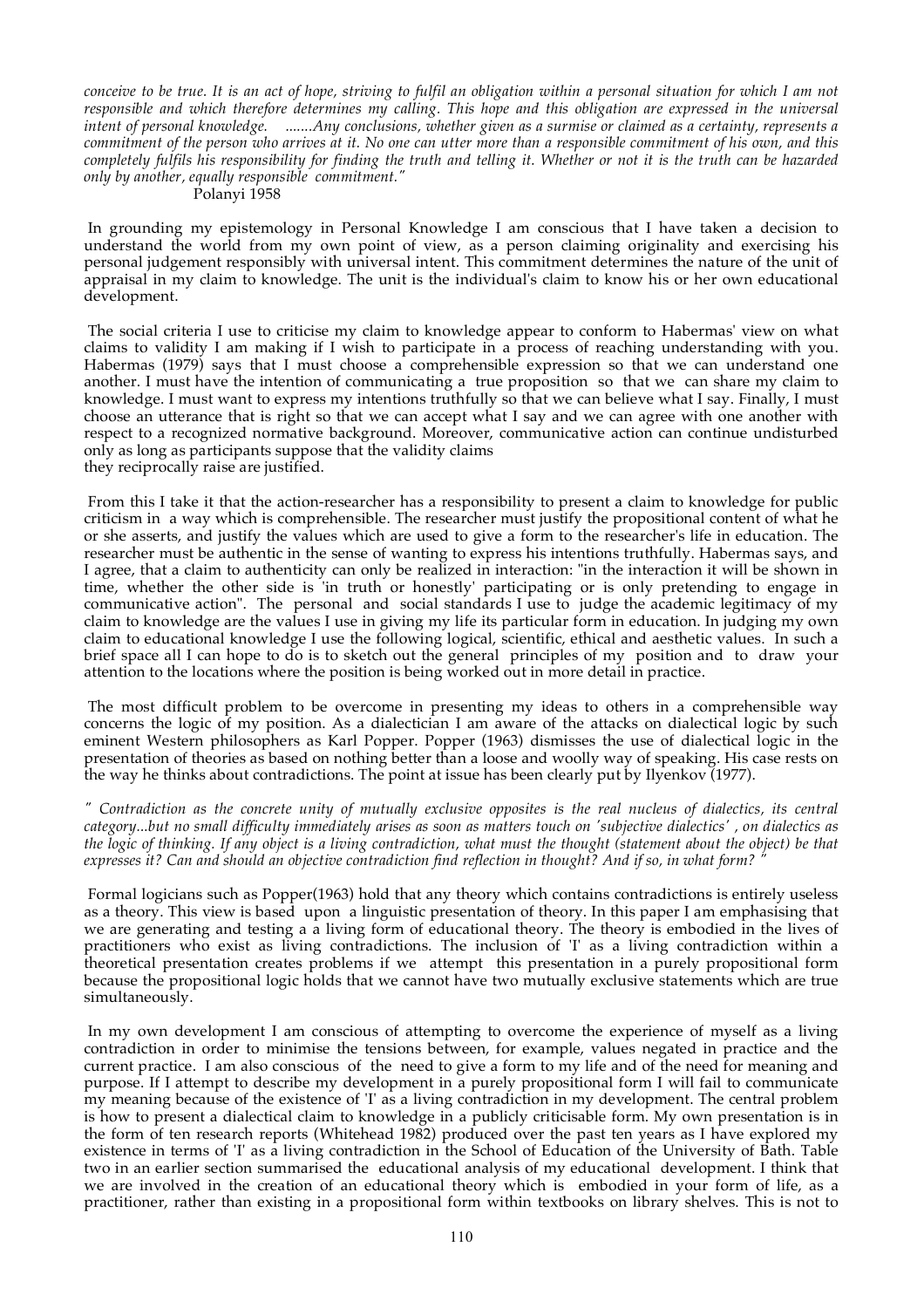deny that the propositional form can have significance for the genesis of educational theory. On the contrary the standards I use to justify my claim to know my own development as a scientific form of life are drawn from Popper's (1972) views on the logic of scientific discovery.

The main difference between the traditional view of educational theory and the dialectical approach is that the traditional view was presented in a propositional form which excluded dialectical logic. The dialectical approach is presented in terms of the forms of life of individuals in education and shows how propositional forms exist within the forms of life. In using Popper's work I check to see whether or not the claim to know my own educational development conforms to the cycle of experiencing and formulating problems, imagining a solution, acting on the imagined solution, evaluating the outcomes and modifying the problems and ideas. This capacity of the dialectical approach to integrate within itself the insights from a propositional form is what gives the approach its power to integrate the concepts of the disciplines of education. I think that this power rests upon the imaginative capacity of individuals to relate the concepts to their practical concerns. For example as the individual encounters personal and social constraints in his or her attempts to improve the quality of education in schools, the concepts from the psychology or sociology of education might prove useful in helping to overcome the barriers to improvement. The form I suggested above for the presentation of our claims to know our own educational development has the capacity to allow the inclusions of the concepts from the disciplines of education whilst being itself irreducible to the form of any of the present disciplines of education.

As the individual presents a claim to educational knowledge the academic community will be able to judge whether or not the work demonstrates an understanding of contemporary accounts in the different disciplines of education. It might also be the case that the claims to educational knowledge could point out deficiences in the present state of development of the disciplines of education.

Because of a desire to give a correct account of the nature of educational theory I want to hold up the valueladen nature of my claim to knowledge for public criticism. I want you to understand and accept for good reasons, the normative background of my ethical values.

I recognise a major problem, almost as great as the problem of contradiction, as soon as I attempt to communicate the ethical values in my claim to know my educational development. The problem is grounded in the principle known as the autonomy of ethics. This principle, usually attributed to Hume (1738) and upheld by linguistic philosophers, holds that statements of value and statements of fact form logically independent realms of discourse. In my educational development matters of fact and matters of value are integrated in my experience of practical problems of the kind, 'How do I improve this process of education here?'. How then do I present a claim to know my educational development in a way that truly represents this integration?

I can talk about the ethical values I use in making decisions which give a form to my life in education. I can use value-words such as those of consideration of interest, worth-while activities, respect for persons and democratic forms of social control (Peters 1966). The meanings of my ethical values are however embodied in my educational practice. Their meanings emerge in the course of my attempts to overcome their negation (Feyerabend 1975). In order to communicate these meanings I think that it is necessary to present visual records of that practice. I must show you where I am experiencing the denial of my educational values, give a public formulation of my problems in terms of the denial and I must present a programme of activities which I believe will overcome the denial. I must show you my actions and hold up my evaluations of those actions for your criticism. In this way it is possible for an individual to hold up a claim to know his or her educational development as an ethical form of life for public scrutiny. The individual can thus generate a personal form of educational theory and submit it for public test.

However, since the meaning of values cannot be expressed in a purely linguistic form of discourse, they must, as I have said, be shown in action. Hence, it will be necessary for whoever is validating the claim to knowledge to use ostensive, as well as linguistic, criticism, in judging this aspect of the claim to knowledge. In judging the legitimacy of a value-laden claim to knowledge the individual is faced with the problem of justifying one set of values against another. In recent Islamic publications (Abdullah 1982) , for example, the Western view of Democracy has been declared inimical to educational theory viewed from an Islamic perspective. My own justification for my educational values is grounded within Polanyi's view of Personal Knowledge. Given that I am using a particular set of values in attempting to give my life its particular form in education, I am committed to examining the implications of attempting to overcome the experience of the negation of these values in a way which fulfils Habermas' views on the validity claims I must fulfil if I am to reach an understanding with you. If our values conflict it seems to me inevitable that we are engaged in a political struggle. Conflict is most intense when particular forms of life cut across those of others to the extent of one form negating the value-laden practice of another.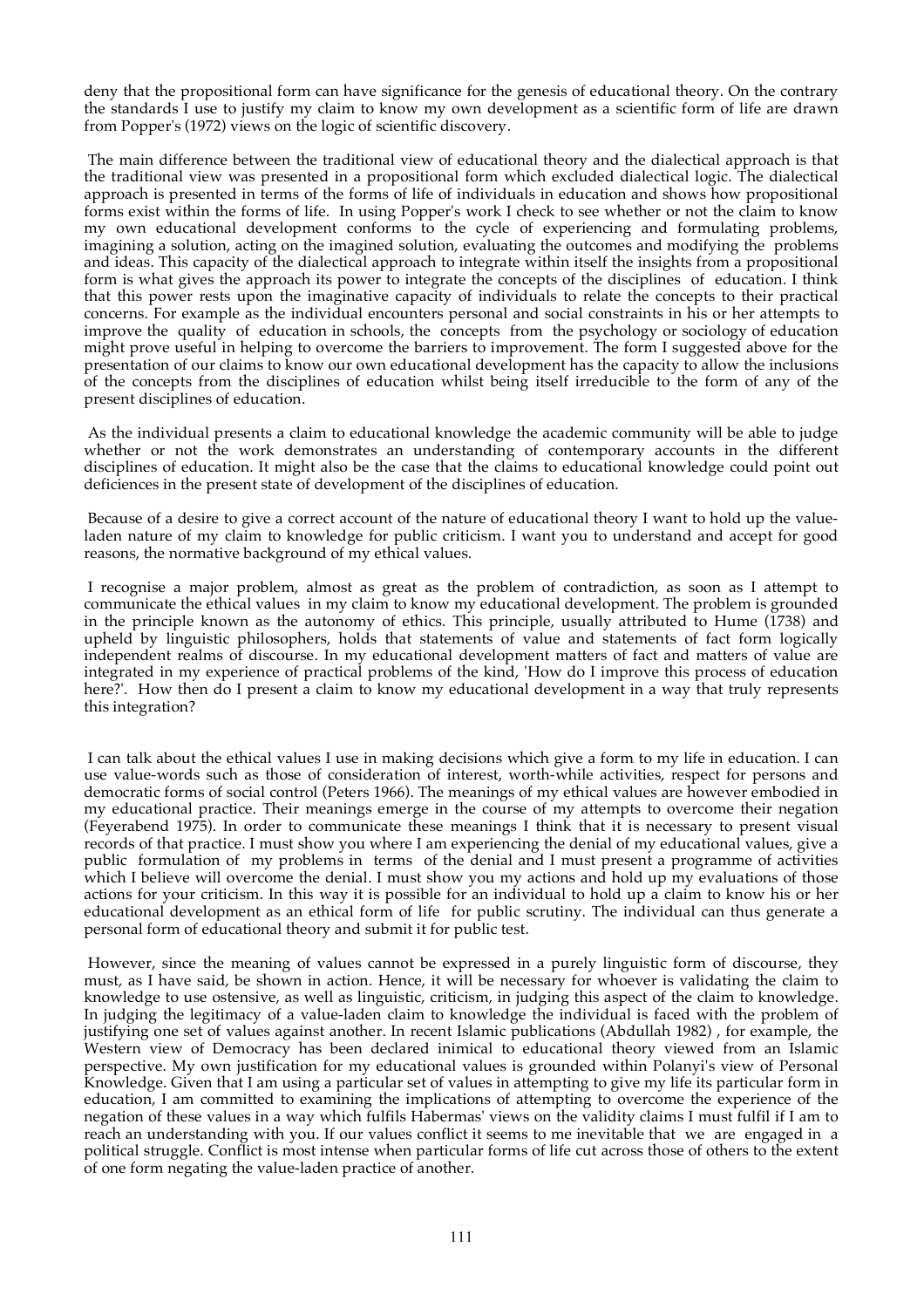In the justification of a claim for scientific status for the individual's claim to know his or her own educational development I advocated the use of criteria from the work of Popper. To judge the logical status of the claim I suggested the use of a dialectical logic based on the work of Ilyenkov. To judge the ethical status I explained that my values were embodied in practice and that public criticism of the ethical base of my claim would require a form of ostensive criticism in which I must present visual records of my practice. I recognise that the cultural relativity of ethical values presents a serious problem for educators in a multicultural society who are asked to justify their own educational values. How the problem is being resolved must be shown and criticised in practice.

The final criterion is concerned with the notion of authenticity. This is a difficult concept to define because I think of education as a form of art in the sense that the individual is attempting to give a form to his or her life in a way which does not violate the integrity of other individuals. The aesthetic standard I use in judging the authenticity of the claim to knowledge requires an approach I have termed, following Holbrook(1979), 'indwelling'. Its use involves an ability on the part of the reader to empathise ( through written, aural and visual records) with another individual's form of life as it is presented in a claim to knowledge and, through 'delicate intuitions, imagination and respect' (Russell 1916), to judge whether or not the form of life can be seen in terms of the quality of human relationships in which the unity of humanity appears to be possible.

Just as the artist attempts to give a form to his or her material so teachers, who are practising the art of education, are giving a form to their own lives in education and assisting their pupils to do the same. When the artist presents his or her work, the appreciation of it will come as the viewer spends time ' reliving the work of its creator' (Lipps, in Holbrook 1979). In a similar way, in judging the aesthetic form of a claim to know another individual's form of life in education, the reader must attempt to identify with the process in which that individual struggled to give a form to his or her life in education.

In affirming or rejecting the claim to knowledge as embodying an aesthetic form of life it is necessary, I think, for the reader to judge whether the quality of the actions presented in the claim to knowledge have violated the integrity of an individual or the unity of humanity as a whole. I say this because education has, for me, significance not only for its personal influence but also for its role in the world as a whole.

In offering the unit of appraisal and the standards of judgement which I think can be used by educational action-researchers to establish the academic legitimacy of their claims to knowledge I wish to emphasise that the logic of education proposed by Peters and Hirst(1970) is mistaken.

"....facts are only relevant to practical decisions about educational matters in so far as they are made relevant by some general view of what we are about when we are educating people. It is the purpose of this book to show the ways in which *a view of education must impose such a structure on our practical decisions. "*

In my view of educational theory the theory is essentially transformatory. Structures may exist in the process of transformation but they must not be imposed on the individual. The idea of imposing a structure is inconsistent with the view of educational knowledge proposed above. I would remind the reader that they should always bear Polanyi's point in mind and approach their own claims to knowledge in a creative and critical way as individuals who have made a decision to understand the world from their own point of view, and who are claiming originality and exercising their judgements with universal intent. For the sake of the development of the profession of education they should also feel obliged to offer their claims to knowledge in an open forum for rational criticism.

Every educational action-researcher has a part to play in the development of the profession. Teacher actionresearchers must be prepared to make public the educational theory which is embodied in their practices. Academic action-researchers must be prepared to help to establish the standards of judgement which are appropriate for judging the validity of such claims to knowledge. Administrator action-researchers must be prepared to show in what sense their activities are sustaining or improving the quality of education with the pupils in their institutions. My own work is concerned with assisting teacher action-researchers to justify their professional claims to know what they are doing through the provision of standards of judgement which themselves can stand the test of public and rational criticism.

## **BIBLIOGRAPHY AND NOTES**

ABDULLAH,M. (1982) *EDUCATIONAL THEORY: A KORANIC PERSPECTIVE* UMM AL-QURA UNIVERSITY. SAUDI ARABIA.

# FEYERABEND,P, (1975) *AGAINST METHOD.* VERSO.

HABERMAS,J. (1979) *COMMUNICATION AND THE EVOLUTION OF SOCIETY*. HEINEMANN. LONDON.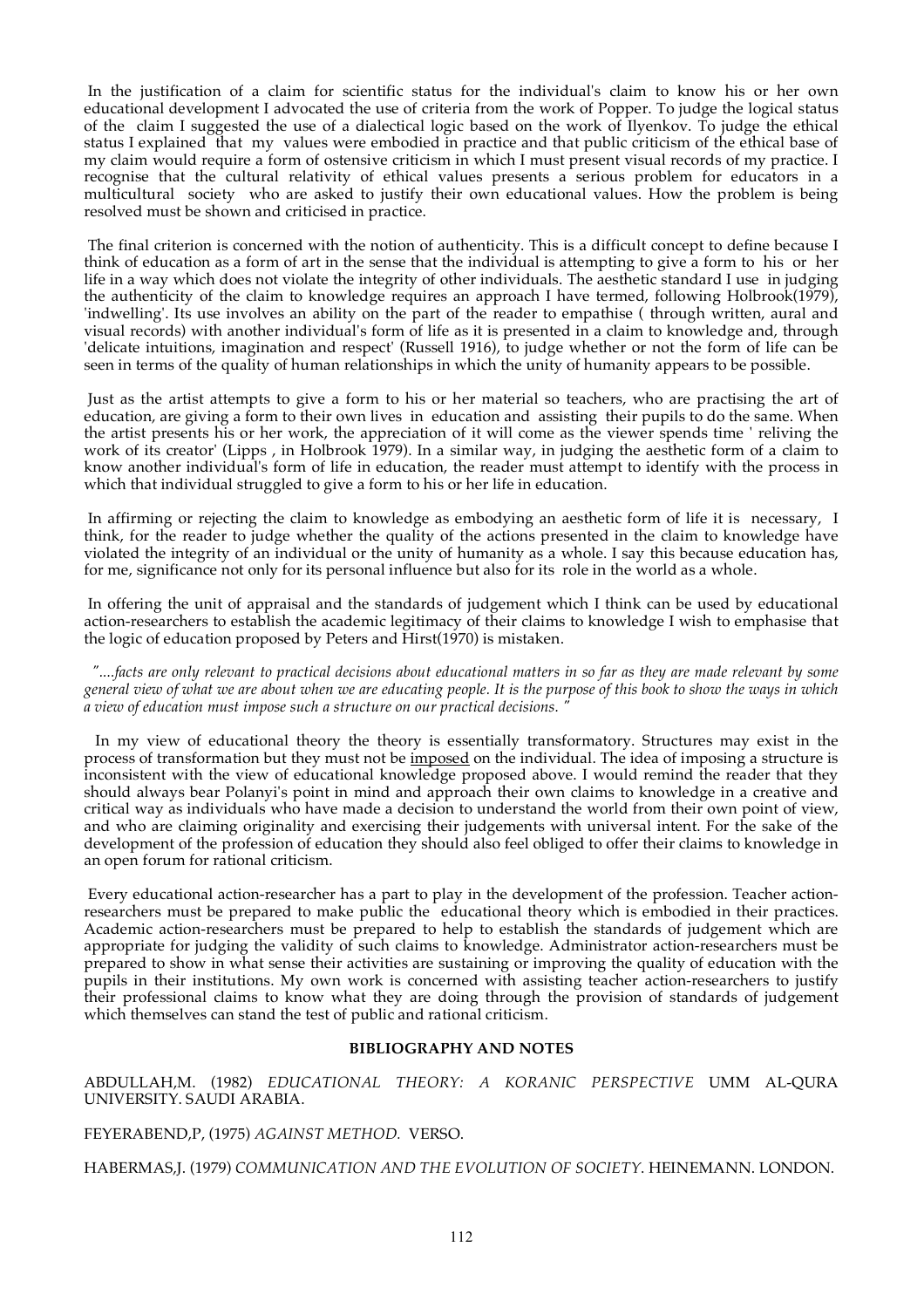HOLBROOK,D. (1980) *WHAT IT MEANS TO BE HUMAN*. UNPUBLISHED MANUSCRIPT. KINGS COLLEGE CAMBRIDGE.

HIRST,P. & PETERS,R.S. (1970) *THE LOGIC OF EDUCATION.* R.K.P.

HUME,D. (1738) *TREATISE ON HUMAN NATURE.* OXFORD 1888.

ILYENKOV,E.(1982) *THE DIALECTIC OF THE ABSTRACT AND THE CONCRETE IN MARX'S CAPITAL.*PROGRESS PUBLISHERS. MOSCOW.

ILYENKOV,E.(1978) *DIALECTICAL LOGIC.* PROGRESS PUBLISHERS. MOSCOW.

KOSOK (1976) *THE SYSTEMATIZATION OF DIALECTICAL LOGIC FOR THE STUDY OF DEVELOPMENT AND CHANGE*. HUMAN DEVELOPMENT, 19:325-350.

KEMMIS,S. & CARR,W. (1986) *BECOMING CRITICAL -KNOWING THROUGH ACTION RESEARCH.* CARR,W. FALMER PRESS.

MEDAWAR,P. (1969) *INDUCTION AND INTUITION IN SCIENTIFIC THOUGHT.* METHUEN.

MITROFF,I.& KILMAN,R (1978) *METHODOLOGICAL APPROACHES TO SOCIAL SCIENCE.* JOSSEY-BASS

PETERS,R.S.(1966) *ETHICS AND EDUCATION*. ALLEN AND UNWIN.

POLANYI,M. (1958) *PERSONAL KNOWLEDGE*. R.K.P.

POLANYI,M.& (1975) *MEANING*.UNIVERSITY OF CHICAGO PRESS. PROSCH,H.

POPPER,K (1963) *CONJECTURES AND REFUTATIONS* R.K.P (SEE PP312-336 ON WHAT IS DIALECTIC?)

WHITEHEAD,A.J.(1982) *ASSESSING AND EVALUATING AN INDIVIDUAL'S EDUCATIONAL DEVELOPMENT*. ASSESSMENT AND EVALUATION IN HIGHER EDUCATION AN INTERNATIONAL JOURNAL.VOL 7 NO 1.

**The following articles in the British Journal of In-service Education show the development of my ideas over the years 1976 - 1983.**

WHITEHEAD,A.J. (1977) *IMPROVING LEARNING IN SCHOOLS - AN IN-SERVICE PROBLEM. BRITISH JOURNAL OF IN-SERVICE EDUCATION* VOL.3, NO.2, SPRING 1977

WHITEHEAD,A.J.(1980) *IN-SERVICE EDUCATION: THE KNOWLEDGE BASE OF EDUCATIONAL THEORY*.BRITISH JOURNAL OF IN-SERVICE EDUCATION VOL.6, NO.2, SPRING 1980

WHITEHEAD, A.J. (1983) *THE USE OF PERSONAL EDUCATIONAL THEORIES IN IN-SERVICE EDUCATION.* BRITISH JOURNAL OF IN-SERVICE EDUCATION VOL9, NO.3, SPRING 1983.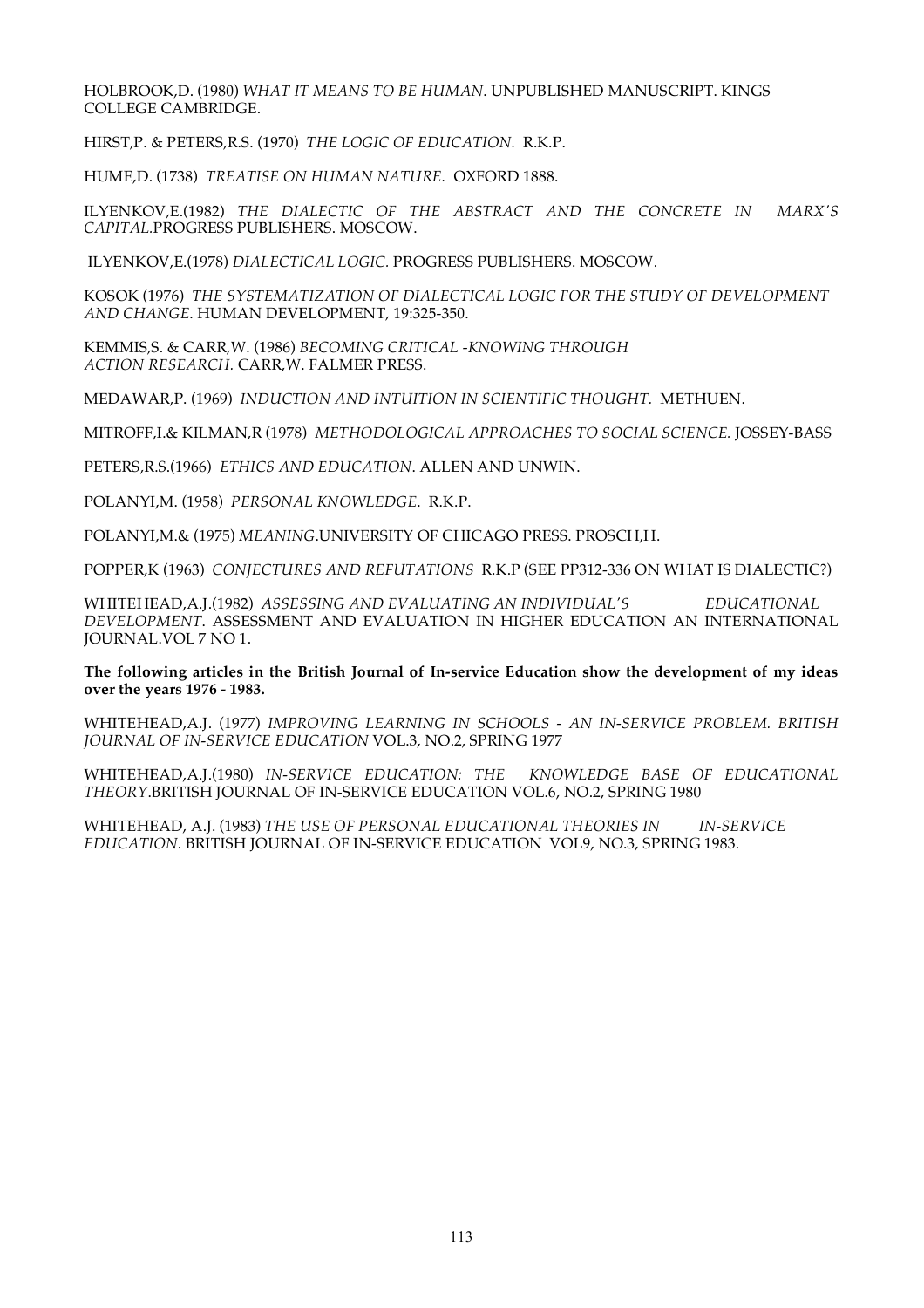### **4.5 CAN WE CREATE A LIVING EDUCATIONAL THEORY FOR A GOOD SOCIAL ORDER**

### *Jack Whitehead, University of Bath, United Kingdom*

**The text of of this paper was presented to the First World Congress on Action Research and Process Management, Griffith University, Brisbane, Australia, July 1990. The paper was entitled How do I improve my professional practice as an academic and educational manager? A dialectical analysis of an individual's educational development and a basis for socially orietated action research.**

#### **ABSTRACT**

This paper outlines a dialectical approach to educational action research and attempts to synthesise a process of personal development with a process of social evolution. The dialectical approach is characterised as a process of question and answer in which an individual 'I' exists as a living contradiction in questions of the kind, 'How do I improve my practice?'. The potential of educational action research for social evolution is examined in terms of an individual's responses to contradictions in the workplace. These contradictions involve the loss of one's employment, the denial of one's originality, the denial of the right to ask questions, being disciplined for what one writes and then having one's research legitimated in the MEd Curriculum of a University School of Education.

Like critical action research (Carr and Kemmis 1986) the dialectical approach will be shown to incorporate a consideration of values and power. This will be shown in two examples of action research and the processes of educational management. The first involves my own academic development in relation to the good order and politics of truth of a University. The second involves my contribution to the educational management of a comprehensive school. From these examples it is argued that the dialectical approach can generate valid explanations for the educational development of an individual in a way which shows that the production of a living form of educational theory from such explanations can have implications for social evolution.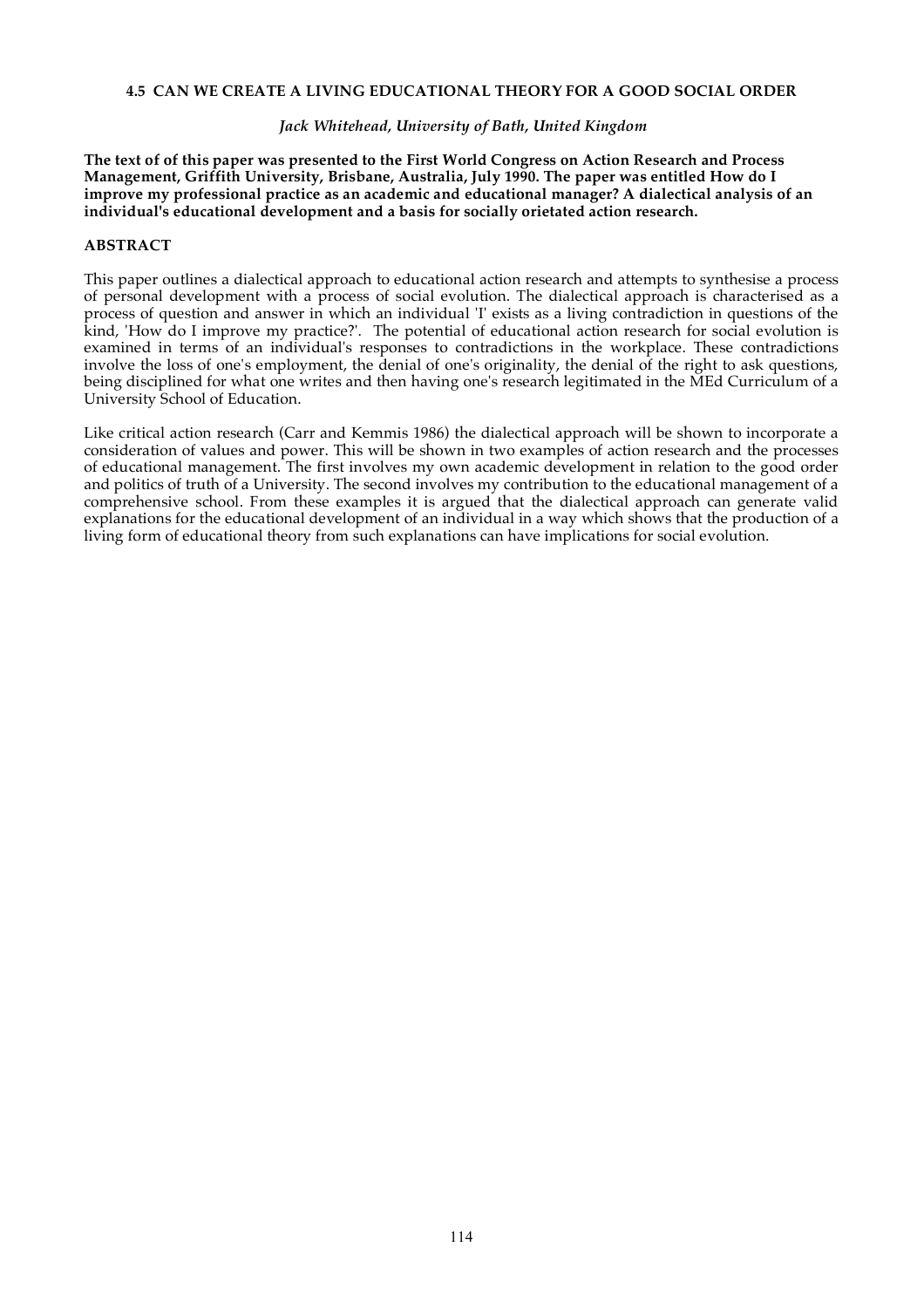## **INTRODUCTION**

The heuristic potential of action research is currently being explored in a variety of forms and fields of knowledge within this Congress. In the field of education, action research has become a major force in teachers' professional development, in educational management and educational theory. My own contribution to the field has focussed on my claim to know my own educational development in the course of my enquiry, 'How do I improve the quality of my practice?'. My early methodological questions progressed into epistemological enquiries related to the values, logic, unit of appraisal and standards of judgement which could be used to test claims to know the nature and processes of education (Whitehead & Foster 1984). I became interested in trying to create a dialectical form of educational theory for producing valid explanations for the educational development of an individual (Whitehead 1985a). My attempts to gain academic legitimacy for this dialectical approach to educational knowledge developed into questions concerning the good order and politics of truth in a University (Whitehead 1985b). These have led to the questions in this paper concerning educational action research and social evolution. I want to explore with you the potential of an individual's action research, for linking educational theory and the politics of educational knowledge with social evolution, in the context of academic and institutional management.

The dialectical nature of my enquiry, 'How do I improve my practice?' can be distinguished from other approaches to action research as it is an attempt to answer the question of contradiction posed by Ilykenkov,

"Contradiction as the concrete unity of mutually exclusive opposites is the real nucleus of dialectics, its central category ... If any object is a 'living contradiction', what must the thought/statement about the object be that expresses it?" (Ilyenkov 1977).

In looking at video-tapes of my own teaching I came to appreciate that 'I' existed in my question as a living contradiction in Ilyenkov's sense that I hold two mutually exclusive opposites together in practice. I could experience myself holding certain educational values whilst at the same time denying them in my practice. For example I could experience myself valuing my pupil's capacities to learn by enquiry whilst at the same time closing down their opportunity for doing so by the way I structured my lessons (Whitehead 1977). I believe that the incorporation of 'I' as a living contradiction in explanations for the educational development of individuals, has distinguished an original contribution to the action research movement by researchers associated with the School of Education of the University of Bath (Elliott 1989, Lomax 1989, McNiff 1988, Whitehead 1989). The characteristic action research methodology which incorporates 'I' and which has developed from this work has the form: I experience problems or concerns when some of my values are denied in my practice; I imagine ways of improving my practice and choose a course of action; I act and gather evidence which will enable me to make a judgement on the effectiveness of my actions; I evaluate the outcomes of my actions; I modify my concerns, ideas and actions in the light of my evaluation.

In analysing this claim to know my own educational development I took the unit of appraisal to be the individual's claim to know her or his own educational development. The standards of judgement I used to characterise my claim to knowledge as 'educational' included the form of the action research cycle above, Ilyenkov's criteria for characterising dialectical logic, the values defined by Peters (1966) and the aesthetic/spiritual values in Buber's characterisation of the I-You relationship (Whitehead 1985a).

I then examined the possibility of moving from such a dialectical base into a living form of educational theory. By a 'living' theory I mean that the explanations generated by the theory to explain the educational development of individuals contain an evaluation of past practice and evidence of present practice which includes the "I's" intention (a human goal) to produce something valued which is not yet in existence. I now claim that it is possible to construct such a theory from the explanations which individuals produce for their own educational development (Whitehead 1989b).

My enquiry moved into the politics of truth as I encountered the power relations which legitimated the judgements, on two PhD submissions to the University of Bath. These judgements stated that I had not shown an ability to conduct original investigations or to test my own ideas or those of others and that my work did not contain matter worthy of publication. These power relations also legitimated the instruction that under no circumstances could I question the competence of my examiners. In understanding these power relations I have used Foucault's insights into the conflict between the truth of power and the power of truth in an analysis of the procedures and rules which surround the legitimation of a dialectical claim to educational knowledge in a University.

I accept Foucault's (1977) distinction between the 'specific intellectual' as opposed to the 'universal intellectual'. He says that for a long period the 'left' intellectual was acknowledged as a master of truth and justice. The specific intellectual was a spokesperson of the universal in the sense of moral, theoretical and political choices. In opposition to the universal intellectual, he describes the specific intellectual in terms of an engagement in a struggle at the precise points where their own conditions of life or work situate them.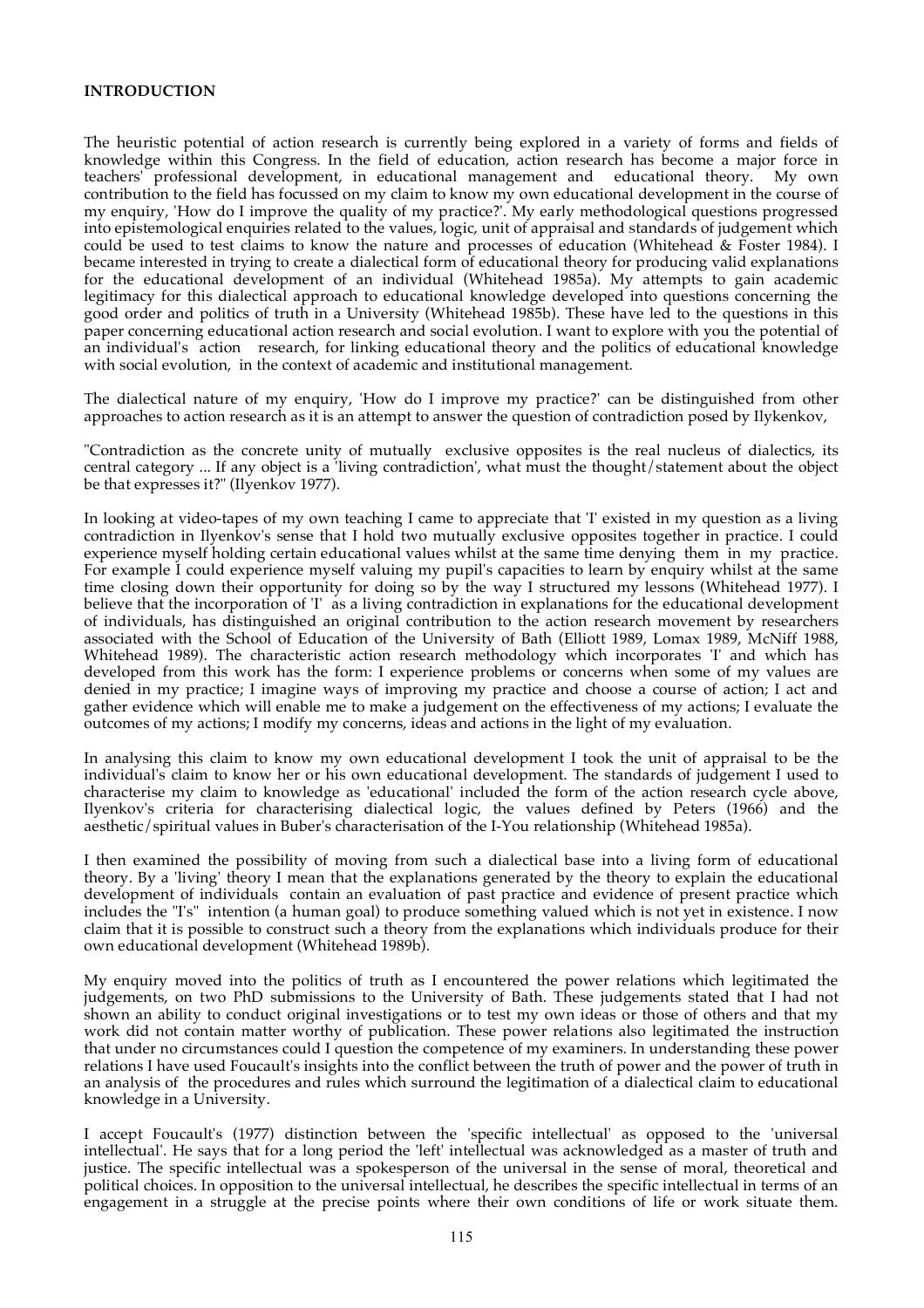Foucault takes care to emphasise that by 'truth' he does not mean 'the ensemble of truths which are to be discovered and accepted'. By 'truth', he means the ensemble of rules according to which the true and the false are separated and specific effects of power attached to the true. The struggles 'around truth' are not 'on behalf' of the truth, but about the status of truth and the economic and political role it plays.

I am offering the following account of my struggle to support the good order and the power of truth of a University as part of my enquiry into the relationship between action research, educational theory, the politics of truth and social evolution. I see this enquiry as developing from my earlier analysis of an individual's educational development which has provided the basis for personally orientated action research (Whitehead 1985b). I am now attempting to produce a basis for socially orientated action research which will incorporate my earlier ideas.

#### **EXTENDING THE EDUCATIONAL ENQUIRY FROM A PERSONAL INTO A SOCIAL ORIENTATION - SOCIAL CONCERNS GROUNDED IN CONTRADICTIONS**

I wish to characterise this extension into a socially orientated action research by a dialogical form of presentation. This choice was influenced by Kilpatrick's (1951) point that educational theory is a form of dialogue which has profound implications for the future of humanity. I will begin to extend this social orientation by acknowledging my identification with the meanings in the following conversation between David Bohm (1988) George Wikman and others in which Bohm is affirming the value of originality in the perception of new meanings and relating this perception to social change.

" David Bohm: ... What actually has value would be to have a constantly creative culture. Now I suggest that such creativity is related to a constant discovery of new meanings. Generally speaking we start from old meanings and commonly make small changes in them. Sometimes we may, however, perceive a big change of meaning. An idea changes in a fundamental way although, of course some old features are still carried along, no matter how big the change is.

George Wikman: But what is it that really happens when you perceive a new meaning?

David Bohm: That's the creative step. If I say that meaning is being and something new is perceived in a meaning, something has changed in being. For example, all the perceptions that took place in science changed the meaning of the world for us and this changed the world. It first changed in the sense that we saw it differently: but science also changed the physical, the somatic level. The entire earth has been changed and it could have changed a lot more, for the better or for the worse. Therefore, at least in my own experience, being and meaning are there together.

And I'm proposing this more generally. So if somebody sees a different meaning to society or to life, that will change society. Every revolution has come from somebody seeing a different meaning in human society. For example, the meaning that some people saw was that of a very static society, where everybody was in his place and the top was overlooking the bottom. Then other people saw a different meaning, according to which people should be equal. That different meaning was the power that generated the change.....". (Pylkannen, 1989)

The new meaning I am seeking to share is in showing what it means for individual researchers to speak on their own behalf as they attempt to transcend the truth of power through the power of truth in their workplace. This meaning is extended in the second enquiry as I explore the nature of educative relationships within the power of truth. I argue that 'educational' researchers who are making claims to educational and professional knowledge should be showing how they are enabling the professionals and their pupils and students to speak on their own behalf. It is the idea that researchers should be showing what it means for themselves to be living more fully their values in their workplace and showing how they are enabling the 'researched' to speak on their own behalf which I am offering as a basis for socially orientated, educational action research.

As a dialectician who is interested in moving understanding forward through a process of question and answer I accept the category of contradiction as the nucleus of dialectics. I also believe that social change and transformation can be understood in terms of the attempts by human beings to resolve their consciously lived contradictions. Because of these assumptions I will begin with the five experiences of contradiction which have moved me into the present phase of my enquiry. I am hoping that you will identify with these contradictions and my responses in the sense that they raise fundamental questions about human existence. I am thinking of questions concerning the appropriate response to: being sacked; having one's originality and the right to ask questions denied; being told that one's research and teaching were inconsistent with one's duties to the employer; being asked to teach a curriculum based upon the research and writings which were at the focus of the earlier contradictions.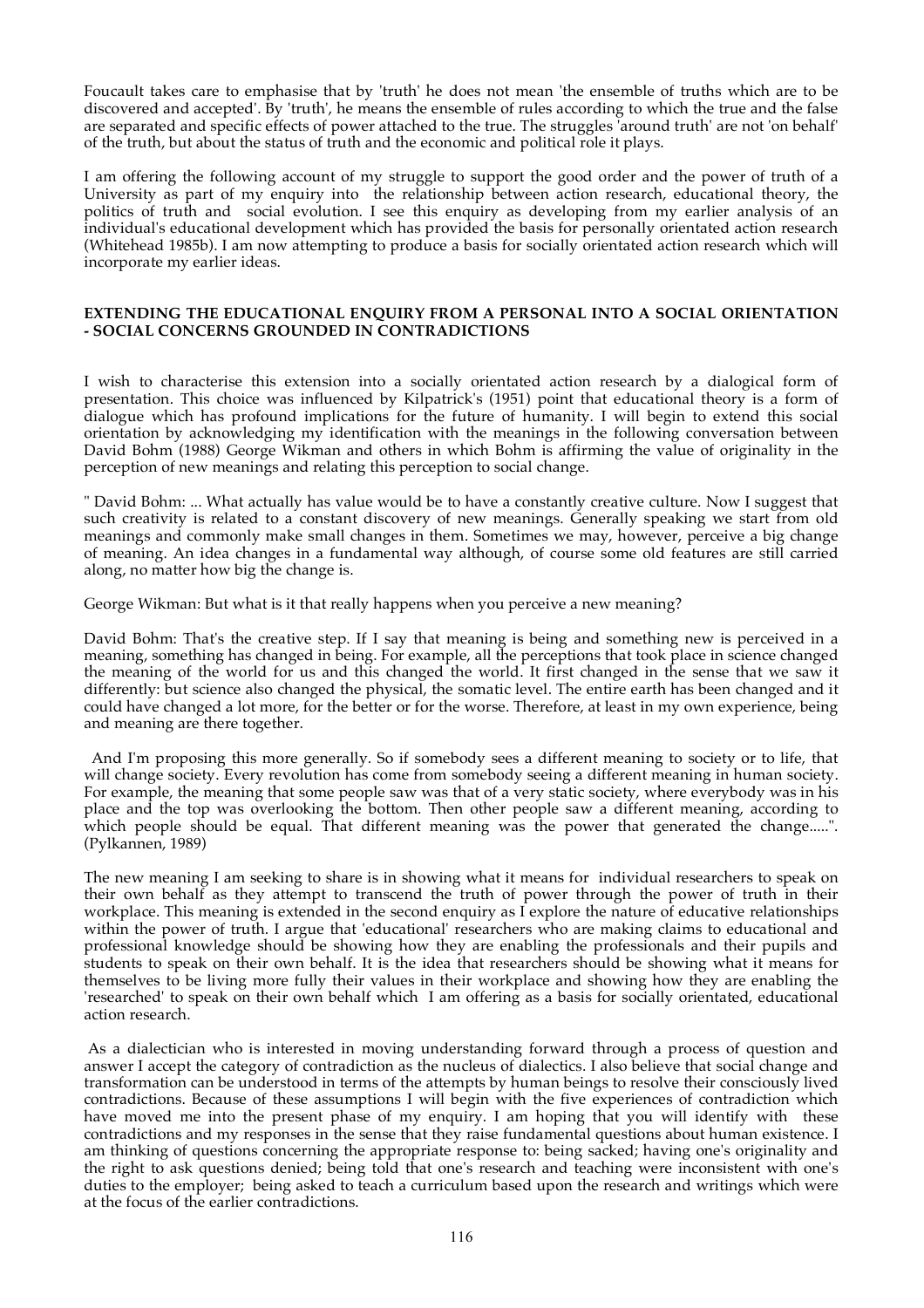Whilst these contradictions are socially and historically located within a particular time and culture I am interested in exploring the potential significance of the ensuing actions for social evolution. What I have in mind is the possibility that you will identify with the experience of the truth of power which denies the individual the right to practice his or her vocation; which denies the individual the right to ask questions; which refuses to acknowledge the individual's contribution to knowledge; which mobilises other power relations to try to prevent the individual teaching and researching a chosen area. I think you will identify with these experiences in the historical sense that many other individuals have been subjected to such power relations and that the course of social evolution can partly be understood in terms of the responses which individuals and groups have made to these experiences of oppression. In my own case I am hoping that you will identify with my responses to the following contradictions in the sense that you will feel moved by them to help to generate a living form of educational theory which has implications for social evolution through its goal of human betterment.

#### **Holding Together the Academic Vocation and Having One's Employment Terminated**

The first major contradiction I had to come to terms with involved both my economic well being and my sense of vocation to make a contribution to the reconstruction of educational theory through my work in the University. Being informed that my employment was terminated meant that I experienced the contradiction of holding together my sense of vocation together with the denial of my sense of vocation in the grounds given below to sack me. The grounds given for terminating my employment were;

"The Academic Staff Committee's grounds for recommending that a new appointment should not be offered are as follows:-

1. That you have not given satisfaction in the teaching of prescribed courses assigned to you.

2. That there is an absence of evidence to suggest that you have pursued research of sufficient quality for the assessors to be assured of your ability to perform adequately the duties of a University Lecturer; the objectives being to make acknowledged scholarly contributions to the advancement of your subject as well as to perform proper teaching and other administrative tasks.

3. That you have exhibited forms of behaviour which have harmed the good order and morale of the School of Education."

The power behind these judgements was reinforced by their acceptance by the University Senate. Given the force of the judgements I think you will appreciate how much energy and commitment were required to overthrow them. I owe my existence as a tenured academic of the University to the commitment, values, actions and political and legal understandings of other individuals both within and outside the University (Whitehead 1985b). I simply wish to share this insight with you as an acknowledgement that my past and future contributions to education, in the University, are grounded in those individuals who refused to accept the above judgements on my work. Because they engaged in the necessary political activities they overcame the power relations which were attempting to sustain these judgements. In recognition of their ethical and political commitments I could not in future jeopardise this tenure in the quest for promotion in the University of Bath. In the University promotion is now accompanied by a loss of tenure.

## **Holding Together Originality and the Right to Ask Questions with their Denial.**

The second and third contradictions are focussed on my failure to gain academic legitimacy for two Phd Theses I submitted to the University in 1980 and 1982 entitled, 'Educational Practice and its Theory' and 'A Dialectical Approach to Education'. The second contradiction is grounded in the denial of my originality by the University's examiners and Board of Studies for Education. I am thinking of my claim to originality in my decision to ground my understanding of the world within personal knowledge (Polanyi 1959). The ability to make original contributions to one's subject is traditionally respected in academic life. These original contributions are often submitted for PhD examination in which examiners are asked to judge the originality of the text. When my examiners were asked the question as to whether I had demonstrated an ability to conduct original investigations, to test my own ideas and those of others, they claimed that I had not shown such an ability. These judgements were accepted by the Board of Studies for Education and my appeal against these judgements was rejected by the Board of Studies in November 1980. My approach to overcoming this contradiction has been a public one. I have great faith in the truth seeking capacities of human beings. That is why I believe I must subject my claims of originality to public test in contexts such as this World Congress. Just as I have faith in our truth seeking capacities I have faith that our creativity and originality together with our critical abilities will move our ideas forward. In time you will be able to judge whether I have shown an ability to conduct original investigations, to test my own ideas and those of others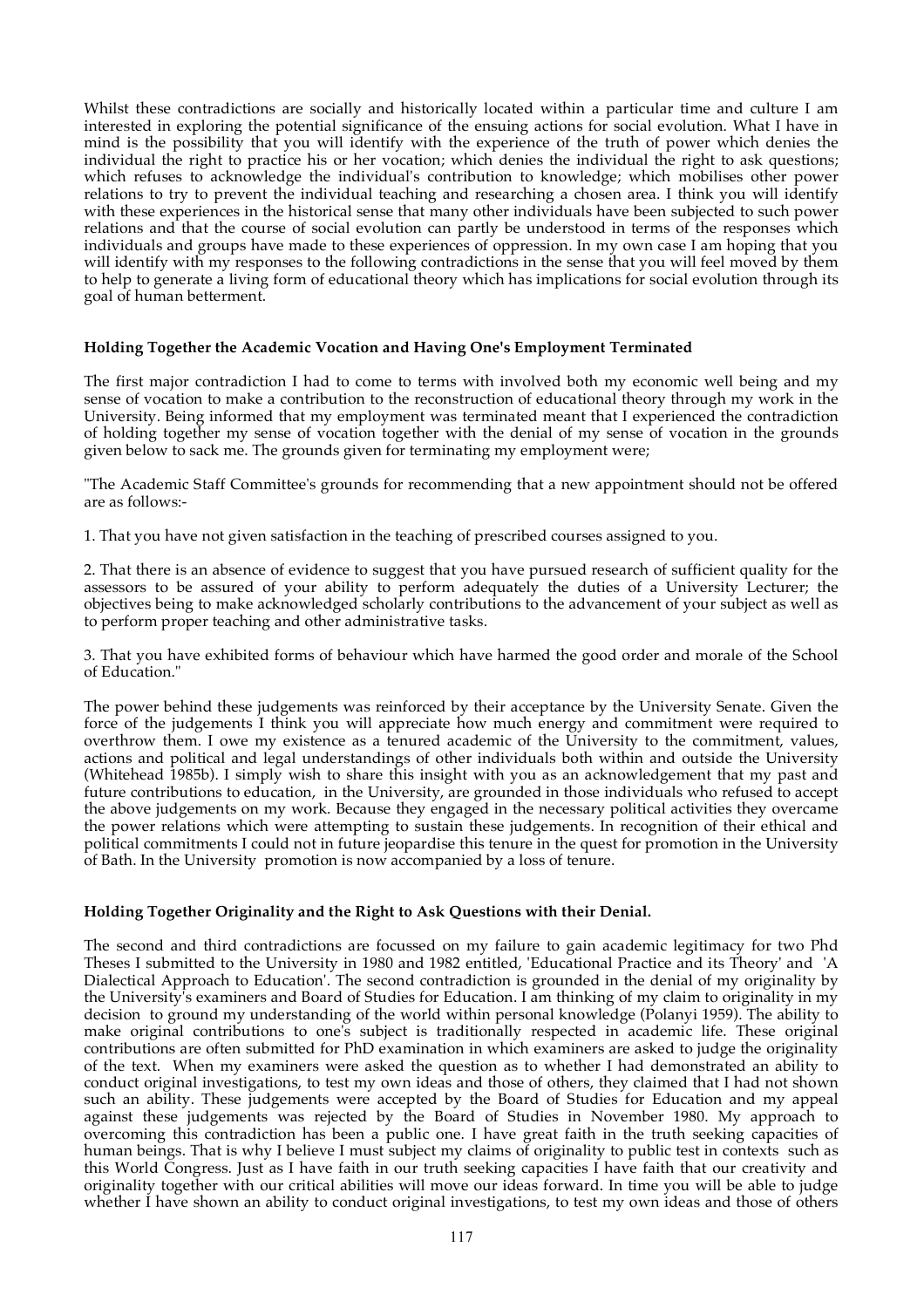or whether my examiners were correct in denying that I had shown these abilities. Whether you make your own judgements public is up to you. The third contradiction was grounded in a judgement on the University Regulations that once examiners had been appointed by the Senate under no circumstances could their competence be questioned. Given that I wished to question the competence of my examiners on the grounds of political bias, prejudice and inadequate assessment I had to hold such questioning together with the force of an instruction from the University that under no circumstances could I question their competence.

I overcame this contradiction on 1st June 1990 with a presentation to a research seminar at the Centre for the Study of Management Learning at the University of Lancaster on 1st June 1990 (Whitehead 1990). I outlined my arguments for demanding the right to question the competence of my examiners on the grounds of bias, prejudice and inadequate assessment. In presenting the evidence which I believe would convince any rational individual that there is a case to answer  $\tilde{\Gamma}$  felt protected by the law which guarantees my academic freedom to ask questions.

# **Holding Together the Power of Truth and the Truth of Power**

I experienced my fourth contradiction on May 1st 1987 when I attended a meeting held under the authority of the University Council to hear complaints about my activities and writings which had been made to the University by two Professors of Education. I was in no doubt that my activities and writings were being viewed as incompatible with the duties the University wished me to pursue in teaching and research. I was thus faced with holding together my support for the power of truth in researching the politics of truth within my University together with the truth of power within the University which was attempting to block this research.

#### **Holding Together the Acceptance of my Research in the School's Curriculum with the Above Contradictions.**

I experienced my fifth contradiction at the Board of Studies of Education on May 9th 1990 when the Board agreed to send to Senate two proposals on action research modules for the MED programme - the highest level of taught course in the School of Education. The upsurge of interest in action research approaches to professional development has convinced the majority of staff in the School of Education that we should offer taught courses on action research. These modules, whilst drawing on the work of other academics, clearly reference my research and writings over my seventeen years in the University. Hence I was faced with the experience of contradiction of holding together the experience of the Board of Studies legitimating my research and writings in the taught MED programme with the experience of the University's and Board of Studies denial of the legitimacy of this knowledge in previous judgements on my research. So I am in the position of being asked to teach a curriculum which includes references to the activities, writings, teaching and research whose legitimacy has been denied in judgements which are still in force.

## **MOVING THE ENQUIRY FORWARD**

The fourth and fifth contradictions are related and I will now outline the action cycle I am using to resolve these contradictions by moving my enquiry forward into the good order and politics of truth within the University. What I mean by good order is related to the values of the Academic Assembly of the University.

"High sounding phrases like 'values of freedom, truth and democracy', 'rational debate', 'integrity', have been used. It is easy to be cynical about these and to dismiss them as hopelessly idealistic, but without ideals and a certain agreement about shared values a community cannot be sustained, and will degenerate. These are the phrases in which members of Academic Assembly have chosen to convey their concept of this community". (The Idea of a University. Academic Assembly, University of Bath, 1988).

The Statutes of the University enable Academic Assembly to remain a democratic forum to discuss any matter of concern to the University and to pass resolutions to Senate. It is this capacity to support the power of truth against the truth of power through dialogue and democratic decision making which has focussed my attention on the value of Academic Assembly in sustaining and promoting the good order of the University. Given this context my next question is, Can I relate action research to social evolution through an analysis of an individual's educational development? I think Foucault (1980) points the way to answer this question through his idea that as a university academic I occupy a specific position in the economy which is linked to the politics of truth within our society. If I use this idea to show how I am changing power relations which are related to that regime of truth which is essential to the structure and functioning of our society and our world have I not established the practical principle that this individual's actions can be related to social evolution?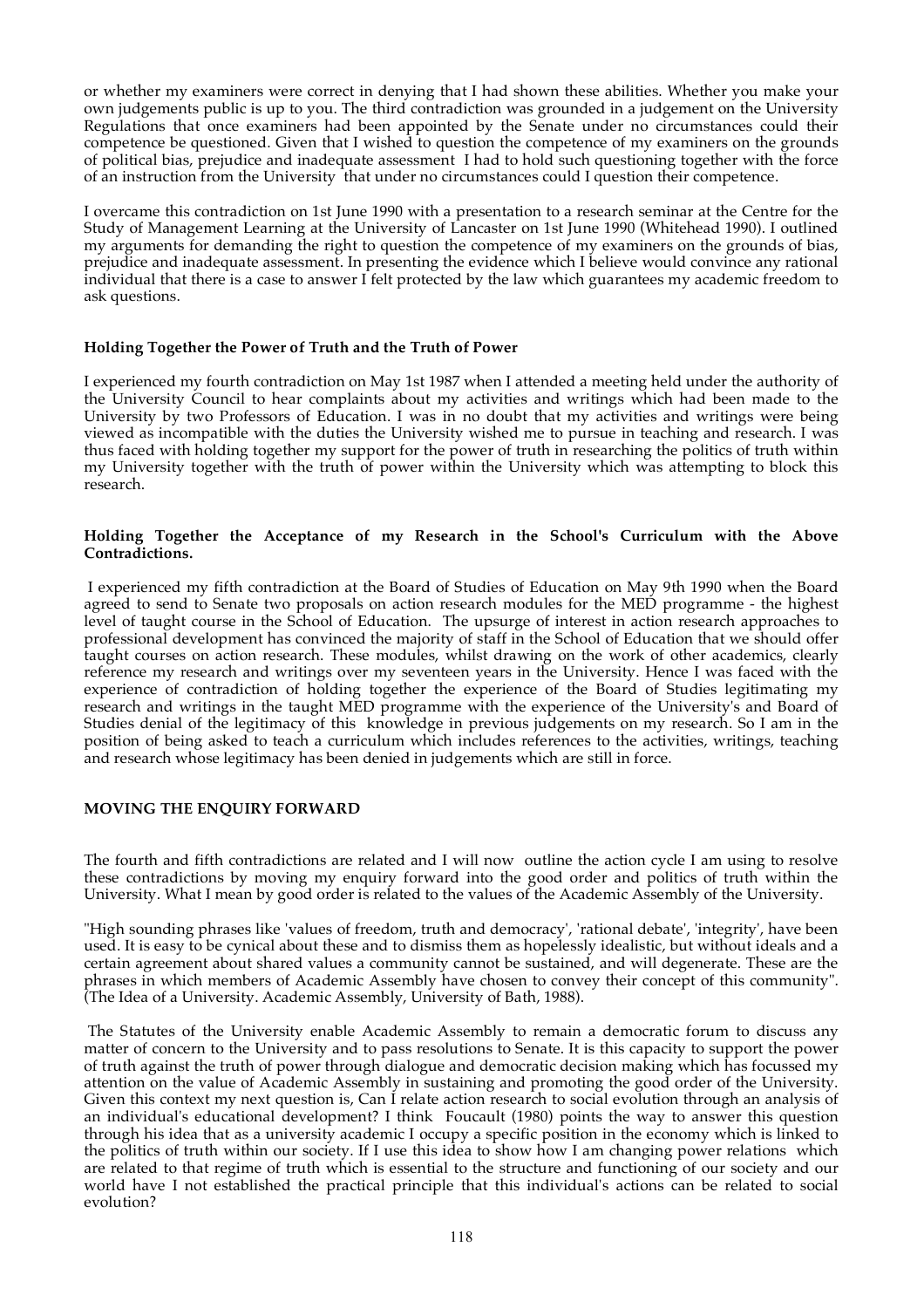My question is related to Bohm's earlier point about a constantly creative culture. I am trying to show what it means for an academic to try to constitute a 'good' order in his workplace through giving a new meaning to the relationship between the power of truth and the truth of power - a meaning which is part of the process of transcending the truth of power through the power of truth. I think my proposals for a socially orientated educational action research rests on the extent to which you identify these contradictions as intrinsic to the power relations in your own societies and forms of life.

I claim that these contradictions can be understood in terms of a conflict between the power of truth and the truth of power. At one pole of the contradictions in my workplace is the power of truth in the values embodied by the Academic Assembly. At the other pole of the contradiction are the negations of these values in judgements which have been upheld by the truth of power of the University Council, Senate and a Board of Studies. I thus see my educational development in the good order and politics of truth in the University as an examination of what it takes to move the power of truth into an ascendancy over the truth of power. I propose to try to achieve this through public debate and dialogue within the above bodies and in contexts such as this, outside the University.

I want to make a distinction between action research and educational action research in terms of values. If action research is characterised by a particular form of systematic enquiry then there is no necessity to justify the value base of the enquiry in defining the research as 'action research'. Action research could, in these terms, be used to increase the efficiency of activities which could be morally unacceptable. In claiming that my research is 'educational' I am committing myself to upholding the values of good order. I am not willing to accept the term 'educational' to describe activities which are undermining these values.

In undertaking educational action research I accept the responsibility of making public the values which I use to characterise my activities as 'educational'. In showing what it means for an individual's educational development to try to live by the values which are embodied in the Academic Assembly's notion of good order and in trying to ensure the ascendancy of the power of truth over the truth of power I am attempting to establish a basis for a socially orientated, educational action research.

I am not restricting my view of 'educational development' to the traditional view of educational institutions such as schools, colleges, polytechnics and universities. I see any development in which individuals are learning what it means to live more fully their values in their practice as potentially 'educational'. The generality of my account and hence its relationship to social evolution rests upon the way in which others identify their contradictions with my own and find it useful in making sense of their own lives in their own action enquiry in the workplace.

The kind of enquiry I have in mind is like the first one below in which I move from an examination of the concerns created by the experience of contradiction, to the design of an action plan, to acting, evaluating and modifying concerns, plans and actions.

I now want to present the evidence on the development of my latest action cycles. The first concerns the educational management of my own learning in the good order and politics of truth within the University of Bath. The second presents evidence from my enquiry, 'How do I improve the quality of my contribution to the educational management of a comprehensive school?'. The evidence demonstrates my support for the introduction of an action research approach to professional development with its commitment to democratic procedures within the school. I want to use the second example to illustrate a point about the nature of educative relationships which I believe will challenge the validity of the propositional writings of many 'educational' researchers particularly those researching the professional learning of teachers. At the end of each enquiry I will briefly review how I see the present position.

## **Constructing an Action Plan and Acting**

The experiences of the contradiction and conflicts discussed above led me to submit a paper to the Secretary of the Board of Studies of the School of Education, under an item dealing with the Good Order of the School of Education, for a meeting on 9th May 1990. I wished to raise the issues concerning the above contradictions in relation to the organisation and curriculum of the School. The Head of the School of Education sought the advice of the Secretary and Registrar who ruled that the matter was not appropriate business for the Board of Studies.

## **Evaluation and Modified Plan**

This rejection was followed by a discussion with the Head of School. My evaluation was that, if I was to set out my reasons for believing that the item was appropriate matter under the University Statutes, for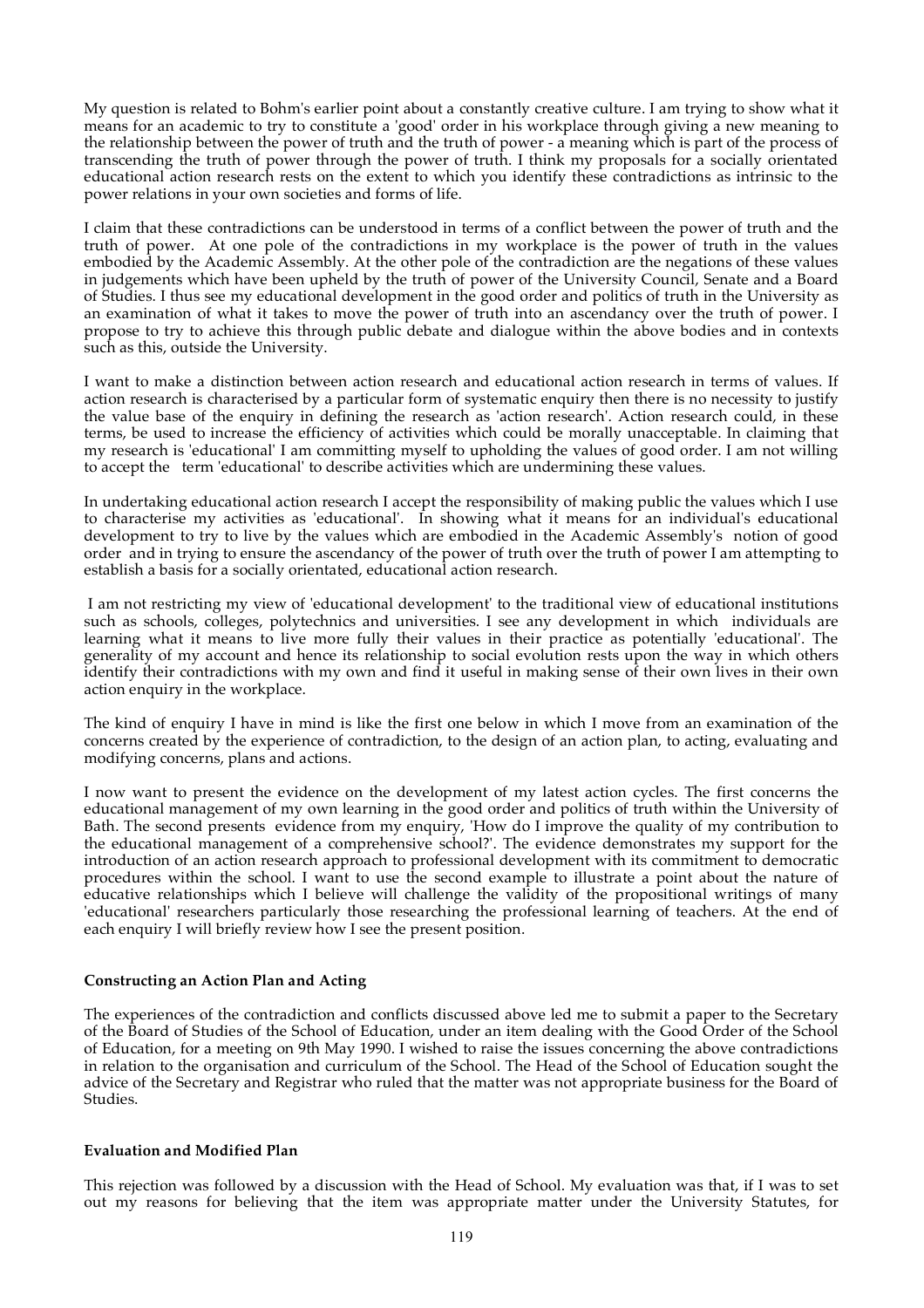consideration by the Board of Studies, then the rationality of my case would convince him to include it on the Agenda. This led me to respond with the reasons why I believed that the matter was appropriate for the Board of Studies and why I believed the matter was related to the good order of the School of Education in relation to the University Statutes. The Head of School is responsible to the Vice-Chancellor for the good order of the School of Education and my response was based on my feeling that I had not communicated my intentions clearly enough. I am seeking to place material before the Board of Studies which will reveal fundamental contradictions in its judgements relating to the organisation of teaching, research and the curricula of the School. I am also trying to explain how such contradictions have arisen and what might be done to resolve them. At its meeting on 20th June 1990, the Board decided that it should discuss the issue and I may now submit my material to the next meeting in October 1990.

I can also locate my understanding of the value of Academic Freedom in relation to the politics of truth, in the context of the invitation to present a paper on my research to this Congress. Following complaints made by two Professors of Education about my activities and writings at the hearing on 1st May 1987, the University require me to submit such papers to the Head of School before publication so that I might be told if I am prejudicing the University's relationships. I have submitted this paper to the Head of School in the context of the Educational Reform Act which states that,

"... academic staff have freedom within the law to question and test received wisdom, and to put forward new ideas and controversial or unpopular opinions, without placing themselves in jeopardy of losing their jobs or privileges they may have at their institutions."

# **Criteria for Judging Effectiveness**

In the design of an action plan I always encourage my students to include the details of the kind of evidence they would need to enable them to make a judgement on their effectiveness. I also encourage them to make explicit the criteria on which these judgements are based. I will make a similar demand of myself evaluating the effectiveness of my actions. I would expect to see my research papers showing a developing understanding of an individual's educational development in relation to the good order and politics of truth in a university. In making judgements with universal intent I judge my effectiveness in terms of the extent to which my ideas are useful to others in their attempts to make sense of their own educational practice. If my questioning is fundamental and we experience ourselves as existing in more creative rather than hostile cultures then I would expect others to participate in the creation of a public living educational theory which could be shown to have profound implications for the future of humanity (Kilpatrick 1951). I believe that this will occur as we explore and share what it means for our educational development as we live more fully the values of freedom, truth, democracy, rational debate and integrity, in our workplace and world and create a living educational theory through dialogue.

In evaluating my past practice I am aware of the social relations which protected my job, when my employment was terminated in 1976, and the social relations implicit in my use of the ideas of others in making sense of my own life. For example I owe my ability to articulate my decision to understand the world from my own point of view as a person claiming originality and exercising his judgement with universal intent to Polanyi's (1959) insights into the grounds of personal knowledge. I use this insight in defining the unit of appraisal in my claim to educational knowledge. I take the unit to be an individual's claim to know her or his own educational development. In developing my understanding of the implications of the standards of judgement I use in testing my claims to educational knowledge for social evolution I have been influenced by Habermas' views in communication and the evolution of society. I accept Habermas' (1976) point that the validity claims I am making in my attempt to communicate can be judged in terms of coherence, values, truth and authenticity (Whitehead 1989b). When I consider the validity of my claims to educational knowledge I also draw upon MacIntyre's (1988) insight that the rival claims to truth of contending traditions of enquiry depend for their vindication upon the adequacy and the explanatory power of the histories which the resources of each of those traditions in conflict enable their adherents to write. I thus see the extension of my enquiry into questions concerning social evolution to be related to the ground of my judgements in personal knowledge in that the judgements are being made responsibly with universal intent.

In addition to these points concerning validity I am interested in developing an understanding of an appropriate concept of rigour for action research. Winter (1989) has proposed six principles for the rigorous conduct of action-research which he refers to as Reflexive and Dialectical Critique, Collaborative Resource, Risk, Plurality of Structure, and Theory, Practice, Transformation. These principles, whilst open to refinement, for example in the understanding of the values which are required to conduct a rigorous form of educational action research, are the principles which I accept as appropriate for judging the rigour of my own enquiry.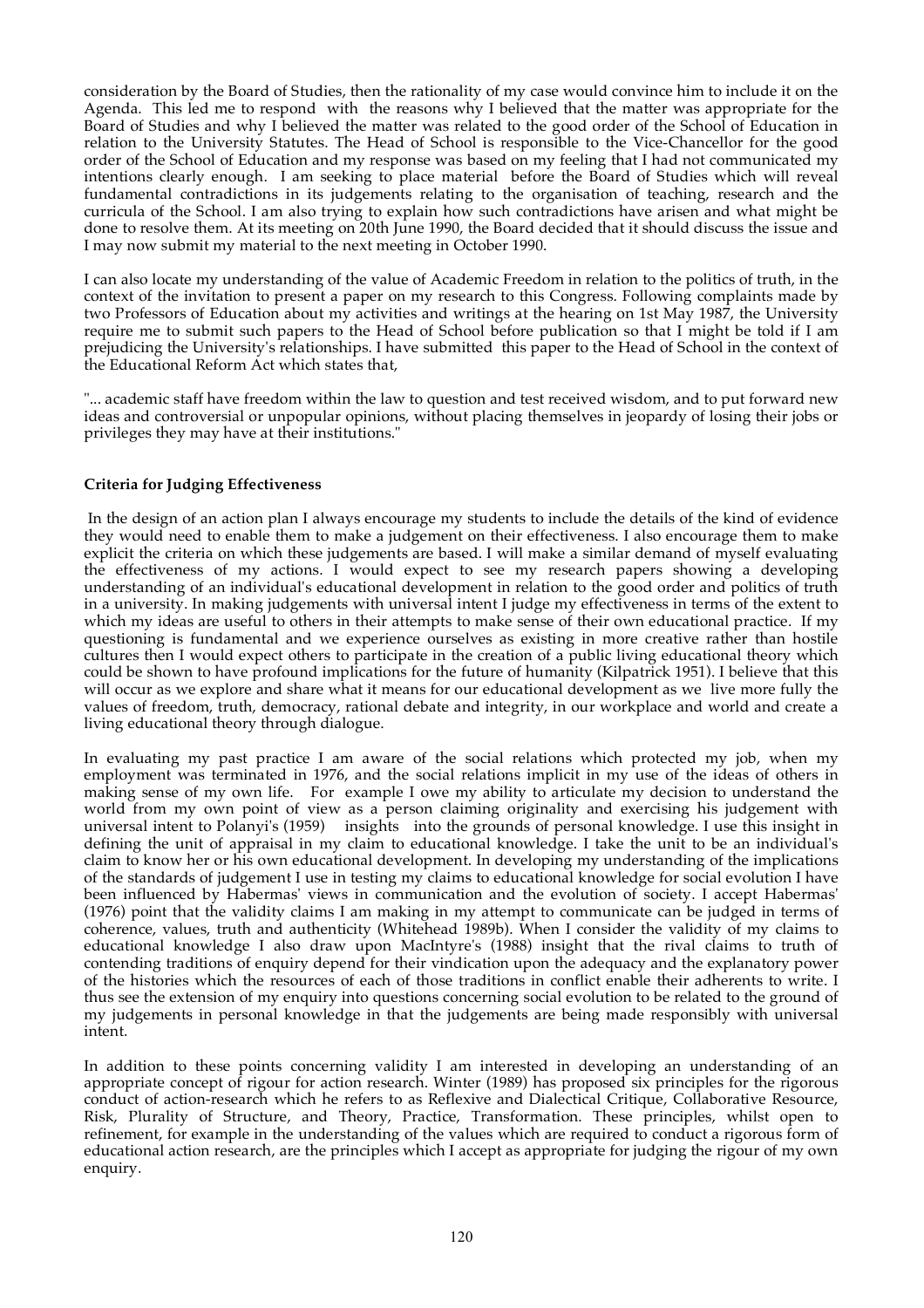I now want to move the context of my enquiry from the educational management of my professional development as an academic researcher into the context of my contribution to the educational management of a comprehensive school. I have shown what it means for a dialectical action researcher to speak on his own behalf. I now want to show what it means to engage in a dialectical form of action research in which one's professional colleagues are being encouraged to develop democratic forms of decision making and being enabled to speak, in the research, on their own behalf.

# **DIALECTICAL ACTION RESEARCH IN THE SOCIAL CONTEXT OF A SCHOOL**

I now want to extend my action enquiry into the social base of a secondary school through answering the question, 'How do I improve my contribution to the educational management of a Comprehensive School through my activities as Chair of Governors?'

## **Concerns**

In particular I want to focus on the values of rationality and democracy and present the evidence to show how I am trying to embody these values in my form of life. Following on from my previous analysis I want to show what it means for me to be engaged in action research in which the power of truth is in the ascendancy over the truth of power. I want to do this by showing what it means to empower a teacher to speak on his own behalf rather than for me, as a researcher, to make a claim to knowledge about the professional learning of teachers without enabling teachers to speak for themselves. In judging my efforts to improve the quality of my contribution to the educational management of a secondary school I wish to focus on the value of rationality as it is embodied in the action research cycle and the value of democractic procedures in staff selection.

I will relate my enquiry to the evidence provided by the Acting Head of the school in relation to the acceptance of an action research approach to professional development and to the first democratic election for a staff development tutor. The extracts from the school's and the Local Education Authority's (L.E.A.) policy documents below show that I have moved my contribution from a position where I was part of a management structure supporting forms of professional development which did not incorporate the above view of rationality to a position which supported the above view of rationality in the way described below.

## **Actions**

Over the past four years Avon L.E.A., has paid the University of Bath a consultancy fee to enable me to spend some time promoting action research with teachers. In March 1990 Avon L.E.A. published a booklet on 'You and Your Professional Development', which, commits the Authority to providing the majority of its INSET (Inservice Education of Teachers) support through an action-research approach to professional development.

The following extracts from a paper from the the Acting Head of the School to the Senior Management Team dated 5/3/90 show clearly the integration of an action-research approach into the School's policy for staff development for 1990-91.

"We have for a long time at Culverhay been very concerned about an INSET Policy which requires teachers to LEAVE their classes with a supply teacher, often with no expertise in the subject area, and for understandable reasons without the same commitment to the progress of the pupils.

The advantage to the School of teachers engaged in this form of INSET is also questionable, although we have tried to reduce the problems of "cascading" by having a "reporting back" form, which is then circulated to the relevant members of staff.

From the L.E.A. draft Staff Development Policy, it is clear that INSET should now be much more CLASSROOM based, and resources should be allocated to support teachers as they carry out their work. Several Culverhay Staff have been involved in such INSET/STAFF DEVELOPMENT over the last few years, and the most recent example was the STRICT initiative (Supporting Teacher Research Into Classroom Teaching).

Staff are gaining experience in "action research" techniques, which basically follows the pattern shown below:-

1. The teacher identifies or is presented with a problem, and chooses a colleague to work with to help find a solution.....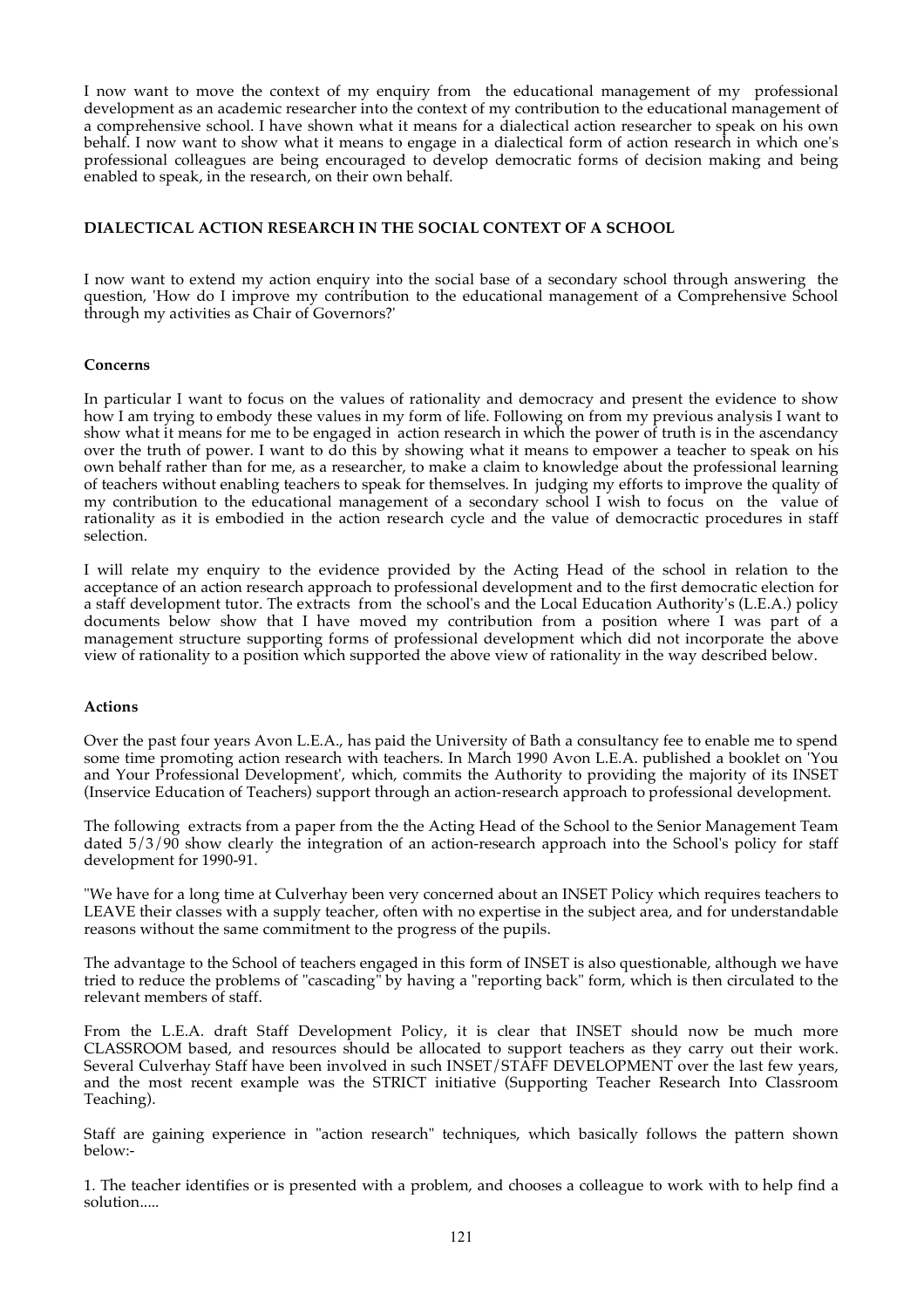2. The teacher works with the colleague both inside and outside the classroom, with the aim of devising an approach which will improve the quality of education provided.....

3. The lesson is taught, and information collected as the class proceeds which will highlight whether or not the approach is a successful one......

4. Following the class, the lesson is assessed by the two teachers....

5. The next stage requires a new improved approach to the topic to be devised, building on the experience gained from the research.....

Thus the cycle of events can be continued, with both colleagues benefitting professionally from the experience, and the quality of the classroom teaching hopefully improving as a result."

The following extract from the Acting Head shows my own commitment to the democractic principle of staff selecting their own staff development tutor.

" We have been asked by the L.E.A. to appoint a Staff Development Tutor. This position should be assessed annually. The role/qualities of this person are outlined below:-

1. The Staff Development Tutor (S.D.T.)will be required to help staff decide on which aspects of their classroom work they wish to develop through Action Research.

2. The S.D.T., to be effective, needs to be accepted by his or her colleagues as equal partners. He or she needs to be able to work alongside teachers in an open and supportive way..... The Chair of Governors and I are both happy to see the Staff select and appoint a S.D.T. for 1990-91." (School Policy document 20/4/90).

## **Evaluation**

My claim to be improving my contribution to the educational management of Culverhay School rests upon the evidence of the integration of an action research approach to professional development in the school's policy and practices. It was grounded in my view of the rationality of action research as an approach to improving the quality of education with teachers and pupils and the the support for the extension of democratic practices in the workplace. The latter was exemplified in the process of staff selection of their own Staff Development Tutor.

I want to emphasise that the evidence I have presented for my claim to be contributing to improvements in educational management of a school, was provided in the writings of a teacher. These were not my words, they were his. In seeing my contribution to educational management as a form of educative relationship I think my claims to educational knowledge of such relationships rest upon the acknowledgement by others of the value they have found in my activities, research and writings.

#### **Modified Plans**

On 26th June 1990 the local authority agreed to fund a curriculum innovation on technical and vocational education in the school. The teaching and learning styles favoured by this innovation are similar to the form of action cycle described above. My plans are to support the development of a school-based action research group to help the teachers to answer questions of the kind, 'How do I improve my practice?' in relation to this innovation. I will be helping to gather evidence and to evaluate the practitioners' research reports in an attempt to see if it is possible to produce reports in which both the pupils and the teachers are speaking on their own behalf. I would like to extend this idea of 'speaking on your own behalf', into 'educational' research in general, by asking a number of questions of my professional and academic colleagues.

In submitting my ideas for your criticism I am conscious of the vulnerability which comes from an openness to change because one recognises failure and error. I want you to recognise an original contribution to educational research. I may not receive such recognition because you may rightly refuse this acknowledgement. I trust that your acknowledgements or refusals will rest upon the power of your rational criticism in support of the power of truth and that you will present your criticisms openly and in a public arena.

In presenting my ideas in the above form I am conscious that it may contain an implicit criticism of your own ideas. I am thinking of those of you who claim to belong to an educational research community and who, whilst believing that your research is 'educational', do not show what your research means for your own or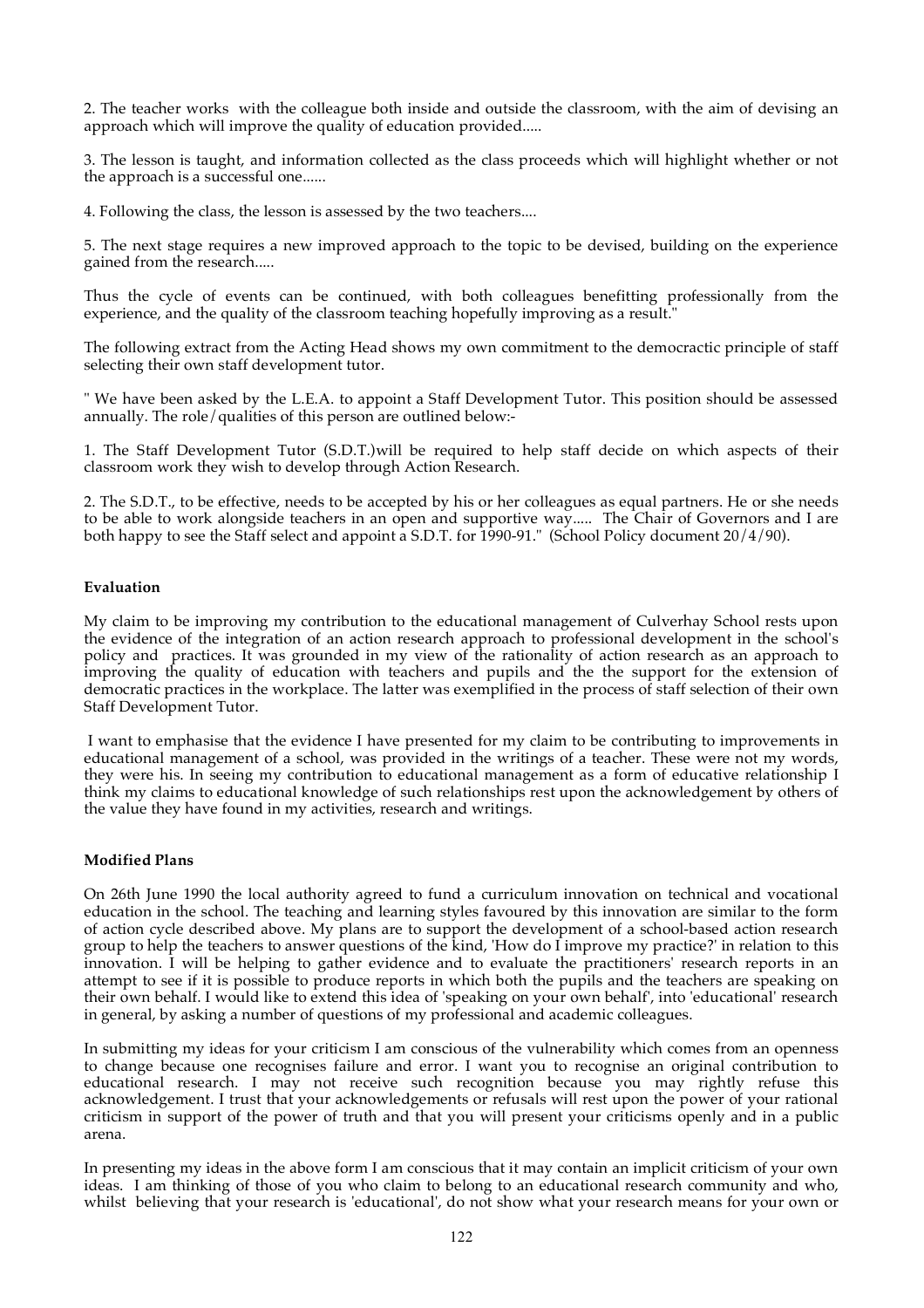others' educational practice. I am addressing the following points and questions to all those who believe that their research is 'educational research'.

## **FURTHER QUESTIONS**

I am assuming that we share the conviction that it was right to abandon the disciplines approach to education research (dominant in the 1960s and 1970s) because it was both mistaken (Hirst 1983) and, by virtue of the ideological power of its proponents, because it was exercising a damaging influence on the views of teachers and academics. The power of many of your criticisms helped to create a climate in which alternative views began to emerge. My worry is that you have replaced the ideological hegemony of the disciplines approach with the hegemony of your own critical/interpretative and thus propositional forms which are clearly identified through their organising concepts as a philosophy of education (Carr 1989 and Carr and Kemmis 1986, Rudduck 1989), a sociology of education (Whitty 1986) a history of education (Hamilton 1989, 1990) and a psychology of education (Calderhead 1988). I recognise these texts as having value for my educational discourse but they contain no synthesis which enables education to be viewed in a way which is holistic and dynamic. If you believe your research to be 'educational' in whose sense is it 'educational'? Can you substantiate a claim to be 'educational researchers' without an examination of your own or another's educational development? I am hoping that you will respond to my questions in a way which can help to establish a personal and social basis for educational action research and help to create a living educational theory which may indeed have 'profound implications for the future of humanity'. In asking such questions I am wondering if you experience contradictions in your workplace. Watkins (1987) in his research on the contested workplace has argued that "during work experience the contradictions of work are exposed and thus may serve to undermine the existing social relations of work by revealing both the oppositional forms and the stark 'reality' of the workplace". As well as conducting research on students I wonder whether such researchers have a responsibility to conduct research on themselves in their own workplace as they show what it means for their educational development to live more fully their values in their practice.

My questions concerning the potential of action research and educational theory for social evolution have emerged from my recognition of the power relations which protected my job in the University and in the legal protection given to me as an academic by the Education Reform Act of 1988. This act protects my right to question freely and to test received wisdom. It also protects the freedom of academics to put forward new ideas and controversial and unpopular opinions, without placing themselves in jeopardy of losing their jobs or privileges they may have at their institutions.

In offering a case study of an individual's educational development and questioning its relationship to social evolution I am opening myself once again to criticism. I am thinking of the charges of arrogance, of making ridiculous and unsubstantiated claims, of trying to claim a potential for action research which it does not have, or of being incomprehensible from the Deakin point of view! I may indeed be mistaken. Yet of all the criteria I have mentioned in this paper for judging its validity I wish to return to Habermas' criteria of authenticity where he says that it is only through watching a person through time, in action, will we be able to judge that person's authenticity. I must leave you to judge freely and wisely in the hope that you will feel moved to go public on your judgements on my research. I hope that you will do this within a dialogue which shows how you are trying to live more fully your educational values in your workplace as you support the power of truth against the truth of power. In this way, as I have argued, will you not be making your own contribution to the evolution of our society through education?

## ACKNOWLEDGEMENTS

In producing this paper I have benefited from the advice and criticism of colleagues in the School of Education and local teachers. In particular my thanks to James Calderhead, Mary Tasker, Cyril Selmes, Chris James , Cecelia Higman, Joan Whitehead, Moira Laidlaw, Peter Watkins and Jane Raybould.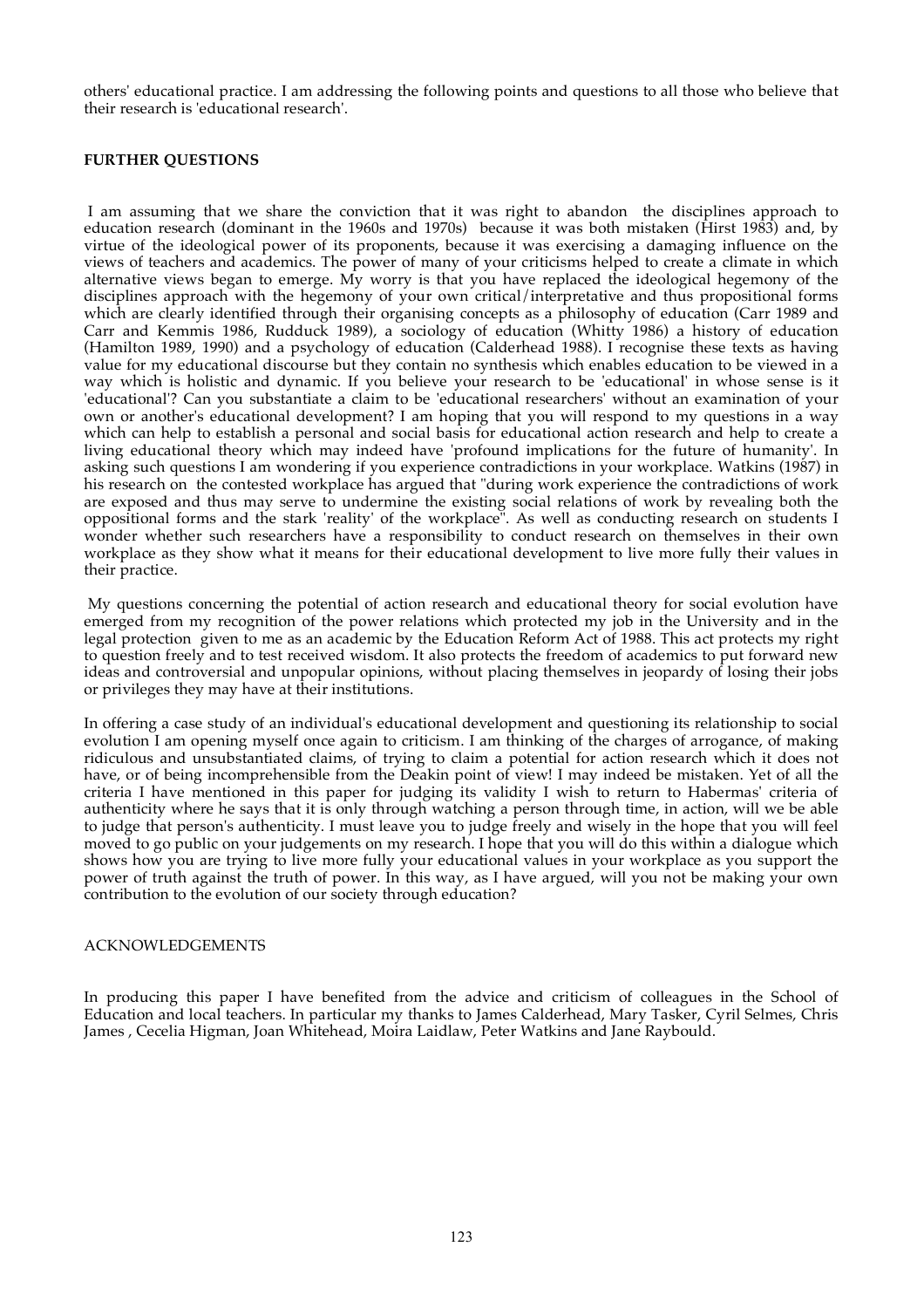#### REFERENCES

Avon L.E.A. (1990) *You and Your Professional Development*, Avon Education Authority, England.

Bohm,D.& Peat,D (1989) *Science Order and Creativity,* Routledge, London.

Briggs, J. & McCluskey,F. (1989) *Ultimate Questioners: The Search for 'Omnivalent Meaning',* in Pylkkanen,P. ibid p280.

Calderhead,J. (1988) *The Professional Learning of Teachers,* Falmer,London.

Carr,W. (1990) *The Quality of Teaching,* Falmer, London.

Carr,W. & Kemmis,S. (1986) *Becoming Critical, Education, Knowledge and Action Research,* Falmer, London.

Elliott,J. (1989) *The Professional Learning of Teachers,* Cambridge Journal of Education, 19, 81-101.

Foucault, M. (1977) Intellectuals and Power - A conversation between Michel Foucault, Gilles Deleuze: in *Michel Foucault, Language, Counter-memory, Practice,* Bouchard,D.F. (Ed. ), Basil Blackwell, Oxford.

Foucault, M. (1980) in C. Gordon (Ed) *Power Knowledge* , Harvester, London.

Habermas,J. (1976) *Communication and the Evolution of Society,* Routledge, London.

Hamilton,D. (1989) *Towards a Theory of Schooling,* Falmer, London.

Hamilton,D. (1990) *Learning About Education - An Unfinished Curriculum,* Open University Press, England

Hirst, P. (Ed.) (1983) *Educational theory and its Foundation Disciplines,* Routledge, London.

Ilyenkov,E. (1977) *Dialectical Logic,* Progress. Moscow.

Kilpatrick,W.H. (1951) Crucial Issues in Current Educational Theory, *Educational Theory,* 1, 1-8.

Lomax,P. (1989) *The Management of Change,* Multilingual Matters, Clevedon, England.

McNiff,J. (1988) *Action Research. Principles and Practice,* Macmillan, London.

Peters,R.S. (1966) *Ethics and Education,* Allen and Unwin, London.

MacIntyre,A. (1988) *Whose Justice? Which Rationality?* Duckworth, London.

Polanyi,M. (1959) *Personal Knowledge,* R.K.P., London.

Pylkkanen,P. (Ed) (1989) *The Search for Meaning - The New Spirit in Science and Philosophy,* Crucible, England.

Rudduck,J. (1989) Practitioner Research and Programmes of Initial Teacher Education,*Westminster Studies in Education. 12, 61-72.*

Watkins,P. (1987), Student participant-observation in the contested workplace: the policy dilemmas of inschool work experience. *Journal of Education Policy,* 2, 27-42.

Whitehead,J. (1977) *The Process of improving education within schools,* Paper to the 1977 Annual Conference of the British Educational Research Association.

Whitehead,J. (1985a) The analysis of an individual's educational development: in Shipman,M. (Ed) , *Educational Research: Principles Policies and Practice.*, Falmer, London.

Whitehead,J. (1985b) *The logic of educational knowledge.* Paper to BERA '85. University of Sheffield.

Whitehead,J. (1989a) Creating a Living Educational Theory from Questions of the Kind, 'How do I Improve my Practice?', *Cambridge Journal of Education,* 19, 41-52.

Whitehead.J. (1989b) How do we Improve Research-based Professionalism in Education - A question which includes action research, educational theory and the politics of educational knowledge?,*British Educational Research Journal,* 15, 3-17.